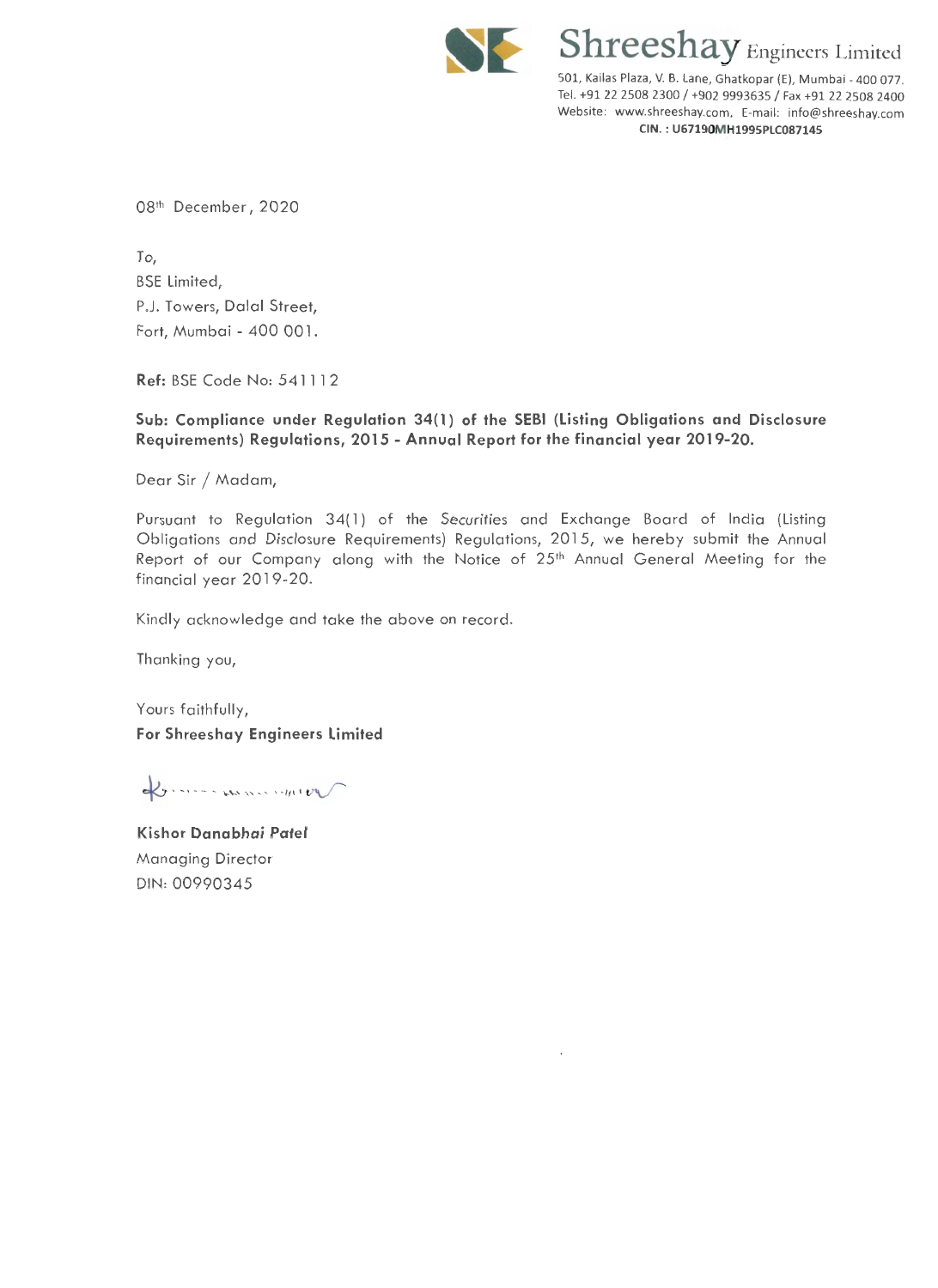# **SHREESHAY ENGINEERS LIMITED** CIN: L67190MH1995PLC087145

# **ANNUAL REPORT**

2019-20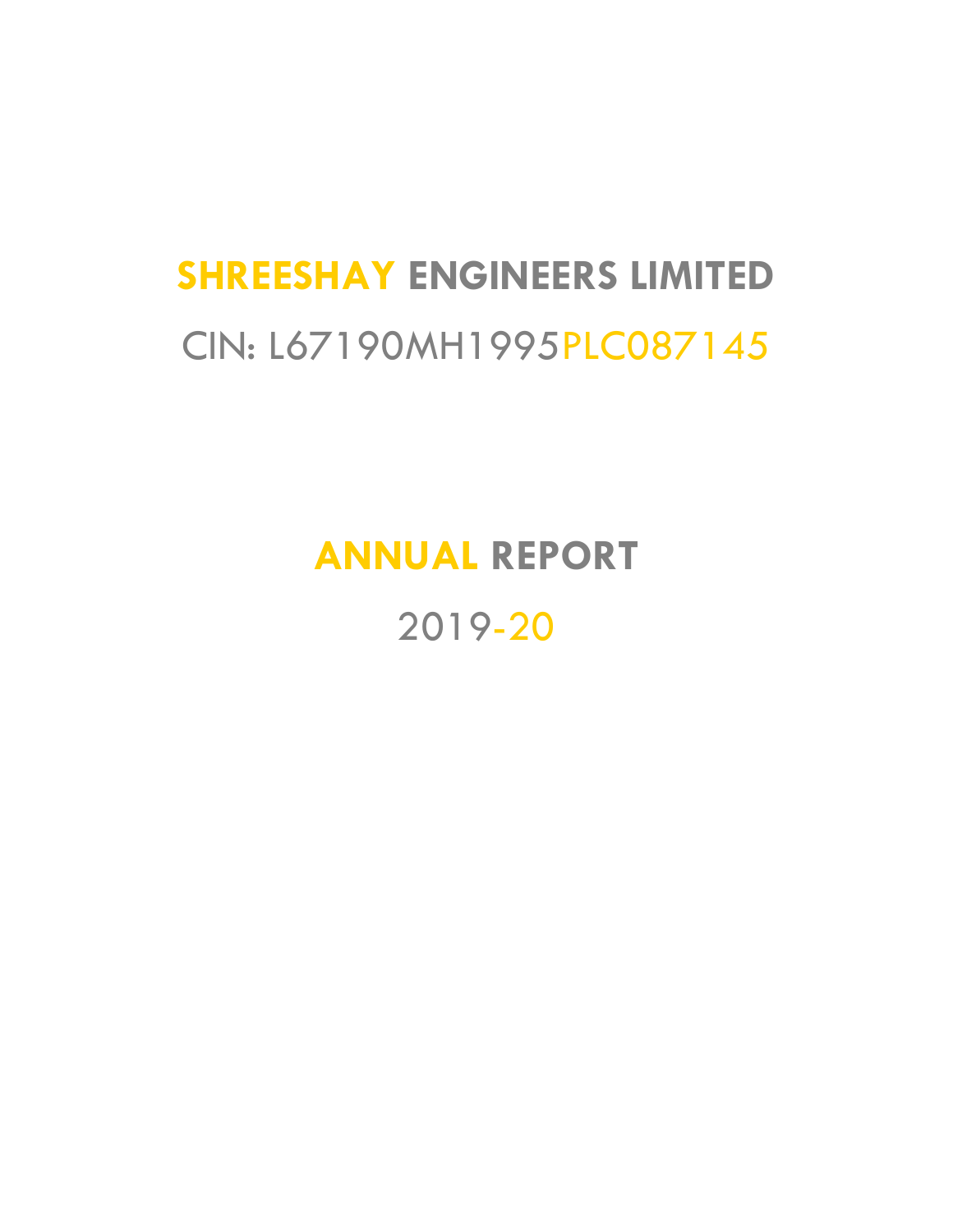# **CORPORATE INFORMATION**

| <b>BOARD OF DIRECTORS</b>                                  | <b>STATUTORY AUDITOR</b>                                     |
|------------------------------------------------------------|--------------------------------------------------------------|
| Mr. Bhogin Patel (DIN: 01319739) - Chairman & Director     | Vinod K. Mehta & Co., Chartered                              |
| Mr. Kishore Patel (DIN: 00990345) - Managing Director      | Accountants                                                  |
| Mrs. Nisha Patel (DIN: 00990278) - Director                |                                                              |
| Mr. Jayantilal Gala (DIN: 08016531) - Independent Director | <b>SECRETARIAL AUDITOR</b>                                   |
| Mr. Harish Adhia (DIN: 08025191) - Independent Director    | Ferrao<br>MSR &<br>Associates,<br><b>Company Secretaries</b> |
| <b>KEY MANAGERIAL PERSONNEL</b>                            |                                                              |
| Mr. Kishore D Patel - Managing Director                    | <b>REGISTRAR</b><br><b>AND</b><br><b>SHARE</b>               |
| CS Ashish Roongta - Company Secretary & Compliance Officer | <b>TRANSFER AGENT</b>                                        |
| Mr. Nityanand Namdeo Tirlotkar - Chief Financial Officer   | <b>Bigshare Services Private Limited</b>                     |
|                                                            | Address: 1st Floor, Bharat Tin                               |
| <b>AUDIT COMMITTTEE</b>                                    | Works Building, Opp. Vasant                                  |
| Mr. Jayantilal Gala - Chairman                             | Oasis, Makwana Road, Marol,                                  |
| Mr. Harish Adhia - Member                                  | Andheri East, Mumbai 400 059                                 |
| Mr. Kishore Patel - Member                                 |                                                              |
|                                                            | <b>REGISTERED OFFICE</b>                                     |
| <b>NOMINATION &amp; REMUNERATION COMMITTEE</b>             | 501, Kailas Plaza, V.B. Lane                                 |
| Mr. Harish Adhia - Chairman                                | East Mumbai<br>Ghatkopar                                     |
| Mr. Jayantilal Gala - Member                               | 400077                                                       |
| Mrs. Nisha Patel - Member                                  | Phone No. 022 - 25082300,                                    |
|                                                            | 25082400                                                     |
| <b>STAKEHOLDER GRIEVANCES COMMITTEE</b>                    | info@shreeshay.com<br>Email-id:                              |
| Mr. Bhogin Patel - Chairman                                | dkpgrouppl2501@gmail.com                                     |
| Mr. Kishore Patel - Member                                 | Website: www.shreeshay.com                                   |
| Mrs. Nisha Patel - Member                                  |                                                              |
|                                                            | <b>BANKERS TO THE COMPANY</b>                                |
|                                                            | Bank of Baroda                                               |
|                                                            | <b>Corporation Bank</b>                                      |
|                                                            |                                                              |
|                                                            |                                                              |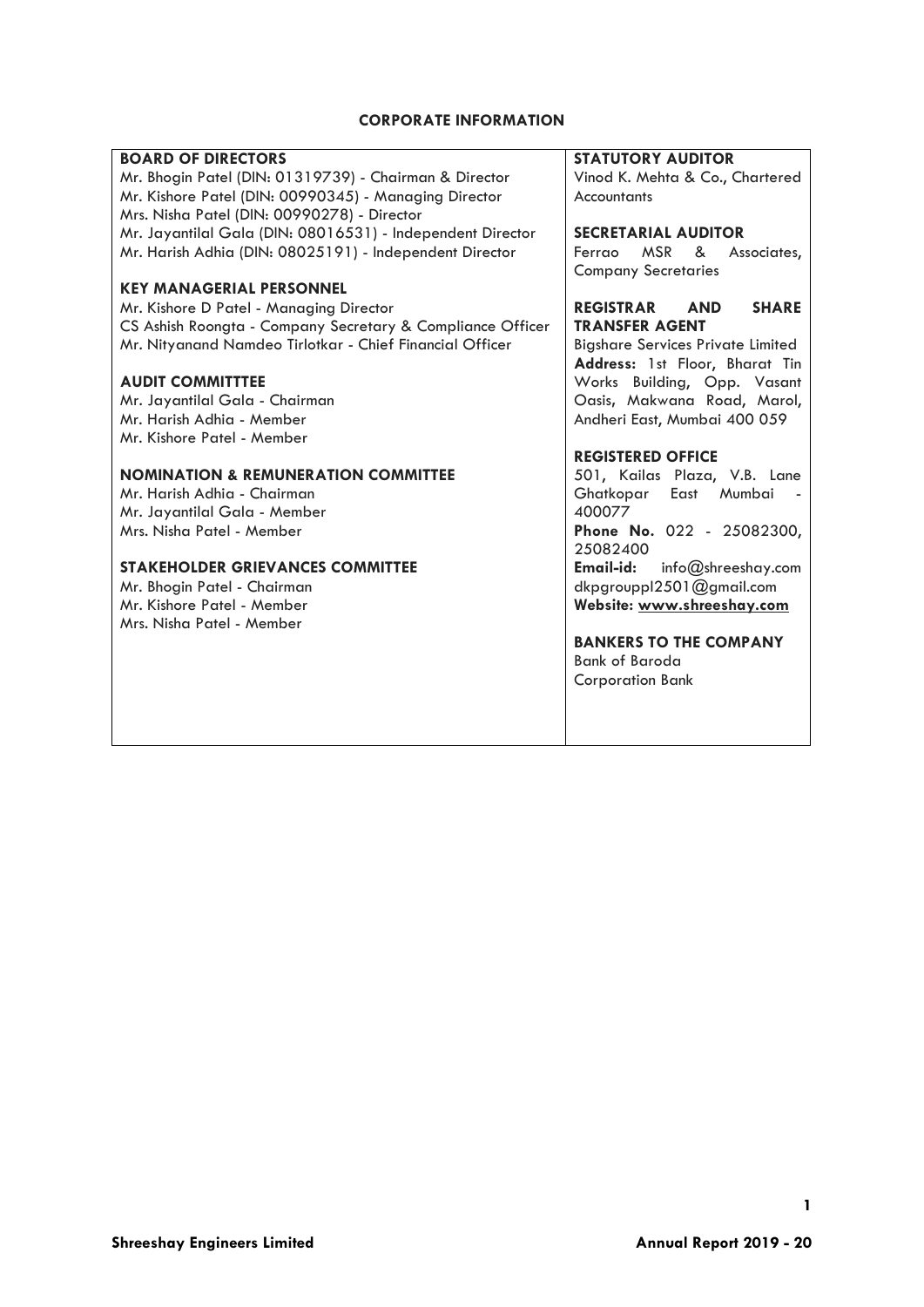# **CONTENTS**

| Sr. No. | <b>Particulars</b>                               | Page No. |
|---------|--------------------------------------------------|----------|
|         | Notice of the Annual General Meeting             | 03       |
| 2.      | Directors' Report and its Annexures              | 08       |
| 3.      | Management Discussion and Analysis Report        | 15       |
| 4.      | Extract of the Annual Report in Form MGT-9       | 17       |
| 5.      | Form AOC-2                                       | 27       |
| 6.      | Secretarial Audit Report                         | 28       |
| 7.      | Disclosure of Remuneration                       | 31       |
| 8.      | Policy on Directors Appointment and Remuneration | 33       |
| 09.     | <b>Statutory Auditors Report</b>                 | 36       |
| 10.     | <b>Financial Statements</b>                      | 47       |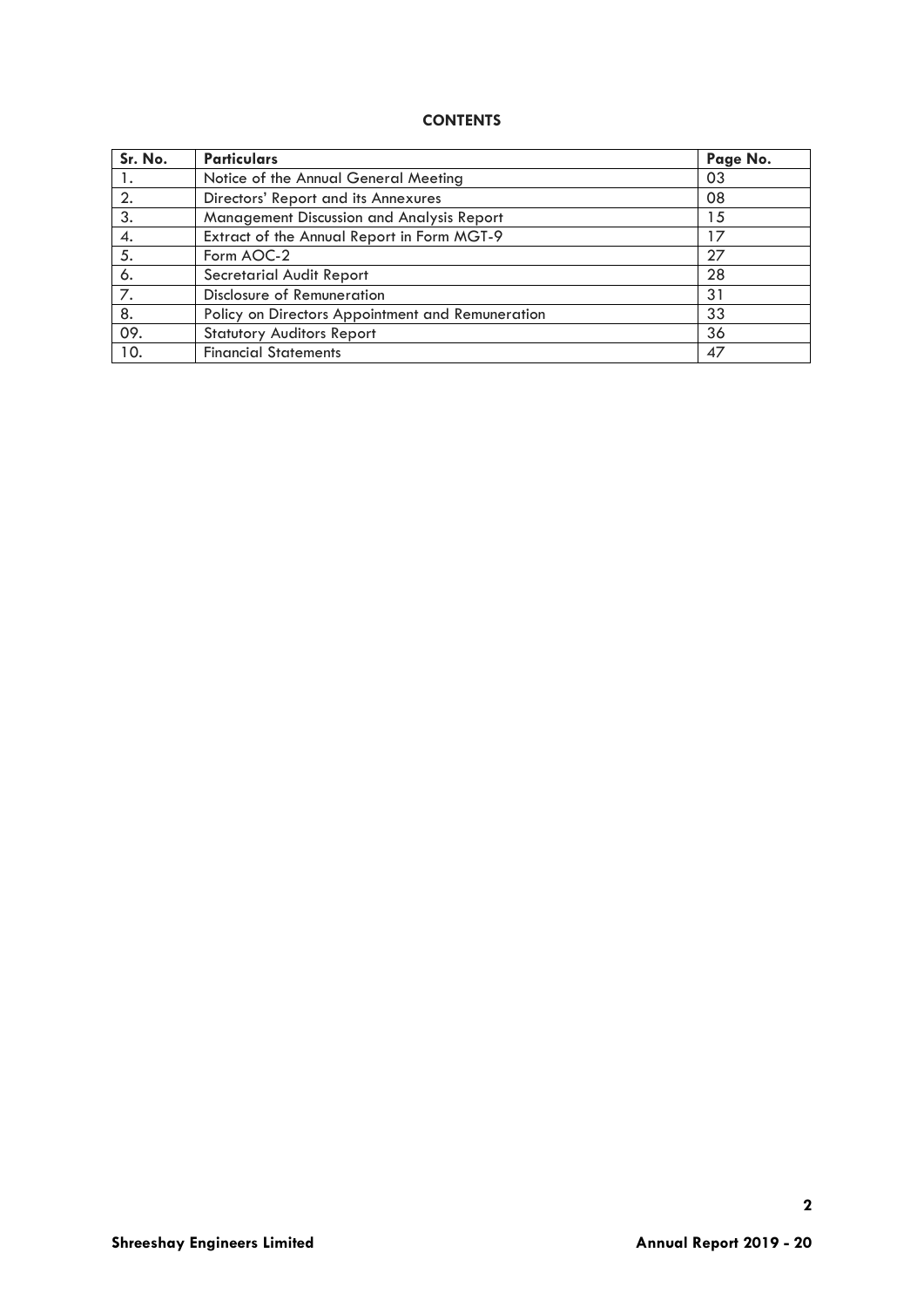#### **NOTICE OF ANNUAL GENERAL MEETING**

Notice is hereby given that the 25<sup>th</sup> Annual General Meeting of the members of Shreeshay Engineers Limited will be held on Wednesday, the 30<sup>th</sup> day of December, 2020 at 05:00 P.M. through Video **Conferencing ("VC") / Other Audio-Visual Means ("OAVM") ("AGM" / "the Meeting")** to transact the following business as set out in the Notice convening the Meeting **("the Notice").** The venue of the meeting shall be deemed to be held at 501, Kailas Plaza, V.B. Lane Ghatkopar East, Mumbai - 400077.

#### **ORDINARY BUSINESS**

- 1. To receive, consider and adopt the Audited Balance Sheet as at 31<sup>st</sup> March, 2020 and the Profit and Loss Account for the year ended on that date together with the Report of the Directors and Auditors thereon.
- 2. To appoint a Director in place of Mr. Bhogin Danabhai Patel (DIN: 01319739), who retires by rotation and being eligible, offers himself for re-appointment.

#### **By order of the Board**

 $Sd$  /-

**Kishore Patel Managing Director DIN: 00990345**

> **Place:** Mumbai Date: 08<sup>th</sup> December, 2020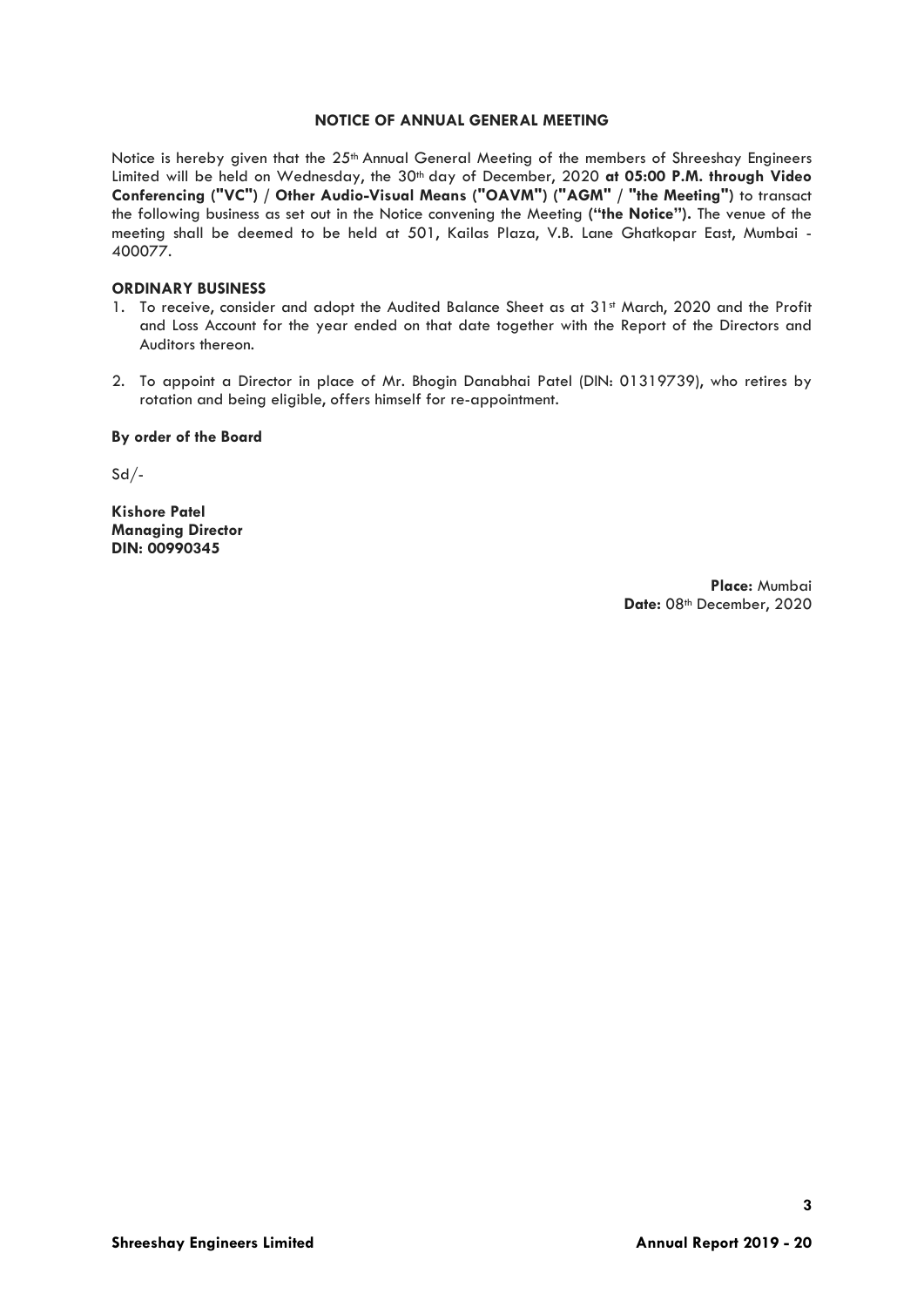#### Notes:

- 1. In view of the continuing Covid-19 pandemic, social distancing is a norm to be followed, the Government of India, Ministry of Corporate Affairs allowed conducting Annual General Meeting through Video Conferencing (VC) or Other Audio Visual Means (OAVM) and dispended the personal presence of the members at the meeting. Accordingly, the Ministry of Corporate Affairs issued Circular No. 14/2020 dated April 8, 2020, Circular No. 17/2020 dated April 13, 2020, Circular No. 20/2020 dated May 5, 2020 and Circular No. 22/2020 dated June 15, 2020 prescribing the procedures and the manner of conducting the Annual General Meeting through VC/ OAVM. In terms of the said circulars, the 25<sup>th</sup> Annual General Meeting (AGM) of the members will be held through VC/OAVM. Hence, members can attend and participate in the AGM through VC/OAVM only. The detailed procedure for participation in the meeting through VC/OAVM is as per note no. 13 and available at the Company's website www.shreeshay.com. The deemed venue for the AGM shall be the Registered Office of the Company.
- 2. As per a notification issued by the Ministry of Corporate Affairs dated March 19, 2015 with reference to the Companies (Management and Administration) Rules, 2014 Companies covered under Chapter XB and XC as per SEBI (ICDR) Regulations, 2009 will be exempted from e-voting provisions, also no such provision is applicable in SME Equity Listing Agreement. Your Company is covered under Chapter XB as it is SME Company and Listed on SME platform of BSE SME. Therefore, Company is not availing e-voting facility to its shareholders and the resolutions would be approved by a show of hands thorough VC/OAVM.
- 3. Information regarding appointment/re-appointment of Director(s) and Explanatory Statement in respect of special businesses to be transacted pursuant to Section 102 of the Companies Act, 2013 and/or Regulation 36(3) of the SEBI (Listing Obligations and Disclosure Requirements) Regulations, 2015 and Secretarial Standard II is annexed hereto.
- 4. Though, pursuant to the provisions of the Act, a Member is entitled to attend and vote at the AGM is entitled to appoint a proxy to attend and vote on his/her behalf, since this AGM is being held pursuant to the Circular No. 14/2020 dated April 8, 2020, issued by the Ministry of Corporate Affairs, the facility to appoint proxy to attend and cast vote for the members is not available for this AGM and hence the Proxy Form and Attendance Slip are not annexed to this Notice.
- 5. Institutional/Corporate Shareholders (i.e. other than individuals/HUF, NRI, etc.) are required to send a scanned copy (PDF/JPEG Format) of its Board Resolution or governing body Resolution/Authorization etc., authorizing its representative to attend the Annual General Meeting through VC/OAVM on its behalf. The said Resolution/Authorization shall be sent to the Scrutinizer by email through their registered email address to mferraocs@gmail.com with copies marked to the Company at info@shreeshay.com.
- 6. The attendance of the Members attending the AGM through VC/OAVM will be counted for the purpose of reckoning the quorum under Section 103 of the Companies Act, 2013.
- 7. Since the AGM will be held through VC/OAVM, the route map of the venue of the Meeting is not annexed hereto.
- 8. In line with the aforesaid Ministry of Corporate Affairs (MCA) Circulars and SEBI Circular dated May 12, 2020, **the Notice of AGM along with Annual Report 2019-20 is being sent only through electronic mode to those Members whose email addresses are registered with the Company/ Depositories.** Member may note that Notice and Annual Report 2019-20 has been uploaded on the website of the Company at www.shreeshay.com. The Notice can also be accessed from the websites of the Stock Exchange i.e. BSE Limited.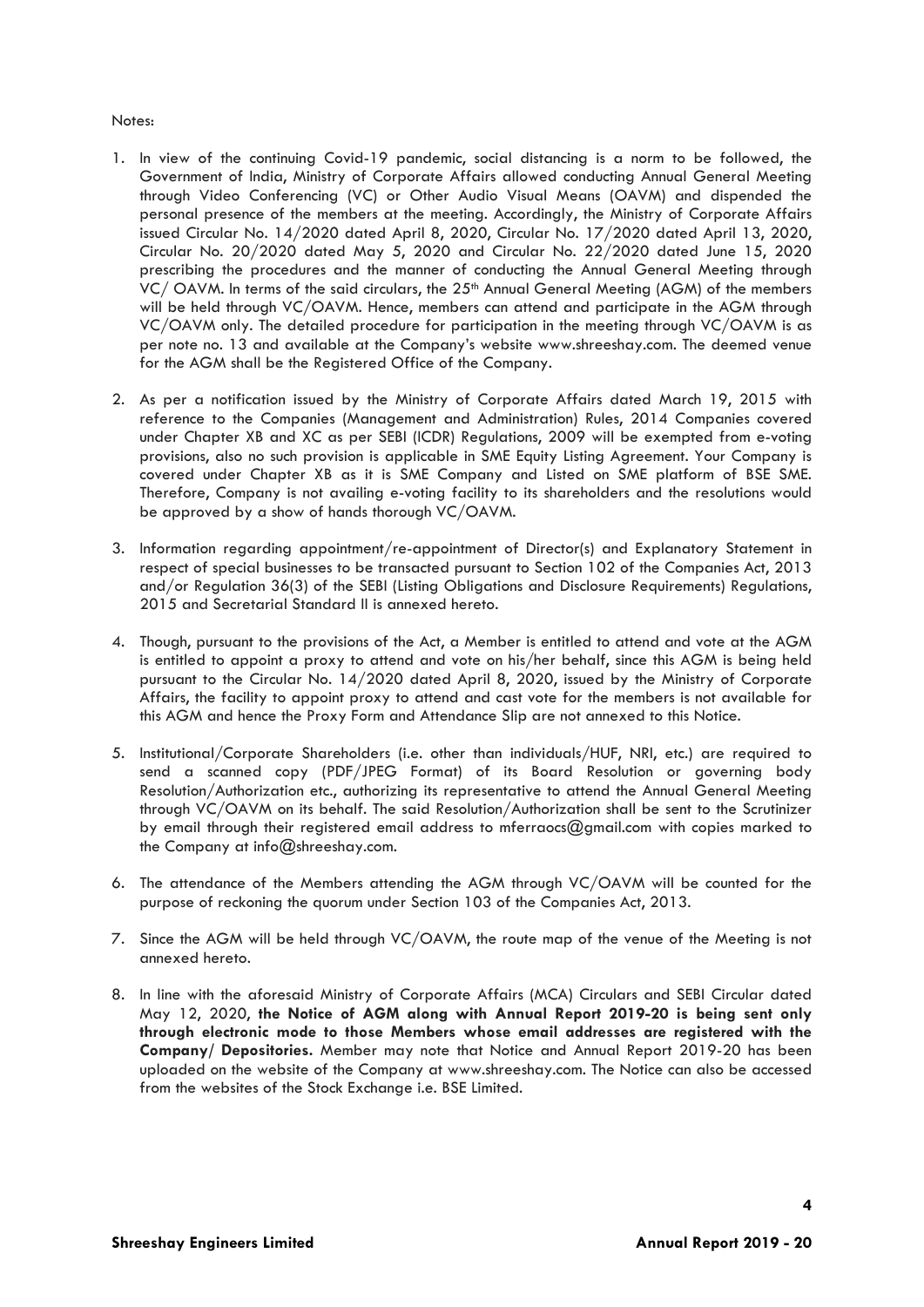9. Those shareholders who have not yet registered their e-mail address are requested to get their email addresses submitted, by following the procedure given below:

(a) In case shares are held in physical mode, please provide Folio No., Name of shareholder, scanned copy of the share certificate (front and back), PAN (self-attested scanned copy of PAN card), AADHAR (self-attested scanned copy of Aadhar Card) by email to info@shreeshay.com.

(b) In case shares are held in demat mode, please provide DPID-CLID (16 digit DPID + CLID or 16 digit beneficiary ID), Name, client master or copy of Consolidated Account statement, PAN (selfattested scanned copy of PAN card), AADHAR (self-attested scanned copy of Aadhar Card) to info@shreeshay.com.

(c) Those shareholders who have already registered their e-mail address are requested to keep their e-mail addresses validated with their depository participants / the Company's Registrar and Share Transfer Agent, Bigshare Services Pvt. Ltd to enable servicing of notices / documents / annual Reports electronically to their e-mail address.

- 10. It is clarified that for permanent submission of e-mail address, the shareholders are however requested to register their email address, in respect of electronic holdings with the depository through the concerned depository participants and in respect of physical holdings with the Company's Registrar and Share Transfer Agent, Bigshare Services Pvt. Ltd, 1st floor, Bharat Tin works Building, Opp. Vasant Oasis, Makwana Road, Marol, Andheri (East), Mumbai - 400059, E-Mail: investor@bigshareonline.com by following the due procedure.
- 11. Members seeking any information with regard to the accounts or any matter to be placed at the AGM or who would like to ask questions or registered themselves as Speaker, are requested to write to the Company mentioning their name demat account number/folio number, email id, mobile number at info@shreeshay.com on or before December 22, 2020 so as to enable the management to keep the information ready. The Company reserves the right to restrict the number of speakers depending on the availability of time for the AGM.
- 12. Members holding the shares in dematerialized form are requested to notify immediately, the information regarding change of address and bank particulars to their respective Depository Participant.
- 13. The Register of Directors' and Key Managerial Personnel and their shareholding maintained under Section 170 of the Companies Act, 2013, the Register of contracts or arrangements in which the Directors are interested under Section 189 of the Companies Act, 2013 and all other documents referred to in the Notice will be available for inspection in electronic mode.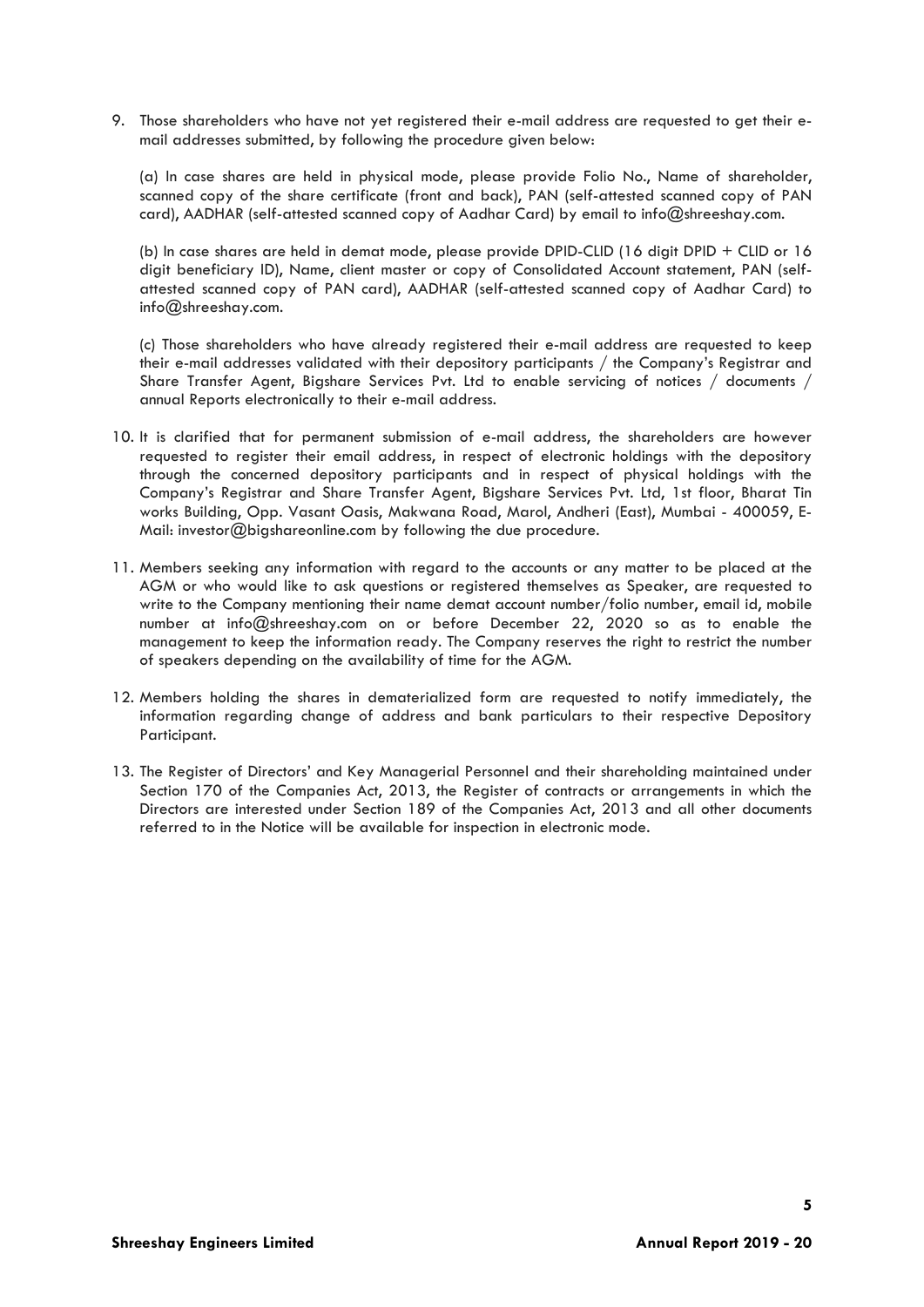#### **PROCESS AND MANNER FOR VOTING BY SHOW OF HANDS THROUGH ELECTRONIC MEANS**

Pursuant to the provisions of Section 107 of the Companies Act, 2013 read with Rule 20 of the Companies (Management and Administration) Rules, 2014 (as amended) and Regulation 44 of SEBI (Listing Obligations & Disclosure Requirements) Regulations, 2015 (as amended), and the Circulars issued by the Ministry of Corporate Affairs dated April 8, 2020, April 13, 2020, May 5, 2020 and SEBI Circular dated May 12, 2020, the Company will hold its Annual General Meeting through electronic means via the app:- Zoom Client for Meetings.

There being no physical shareholders in the Company, the Register of members and share transfer books of the Company will not be closed. Members whose names are recorded in the Register of Members or in the Register of Beneficial Owners maintained by the Depositories as on the Cut-off date i.e. Tuesday, December 22, 2020, shall be entitled to vote on the date of the AGM. Any recipient of the Notice, who has no voting rights as on the Cut-off date, shall treat this Notice as intimation only.

The voting rights of the members shall be in proportion to their share in the paid up equity share capital of the Company as on the Cut-off date. A person who has acquired the shares and has become a member of the Company after the dispatch of the Notice of the AGM and prior to the Cut-off date shall be entitled to exercise his/her vote at the meeting.

The Company has appointed Mr. Martinho Ferrao, Company Secretary (Membership no. FCS 6221) failing him; Ms. Sherlyn Rebello, Company Secretary (Membership no. ACS 41541) of M/s. Martinho Ferrao and Associates, to act as the Scrutinizer and to ensure the proceedings of the AGM are conducted in a fair and transparent manner.

#### **PROCESS FOR PARTICIPATING AT THE ANNUAL GENERAL MEETING THROUGH VC/OAVM**

Download the Zoom client from the website https://zoom.us/download for desktop and mobile devices or from the respective app store for mobile devices.

Select 'Join Meeting' to sign in without a Zoom account or Sign in to Zoom and join without an account.

Enter the Meeting ID and Password as received in the email sent from our email address.

Enter your display name. It is suggested to enter the shareholder name as per RTA records.

Connect audio and video and select 'Join'.

#### **By order of the Board**

 $Sd$  /-

**Kishore Patel Managing Director DIN: 00990345**

> **Place:** Mumbai Date: 08<sup>th</sup> December, 2020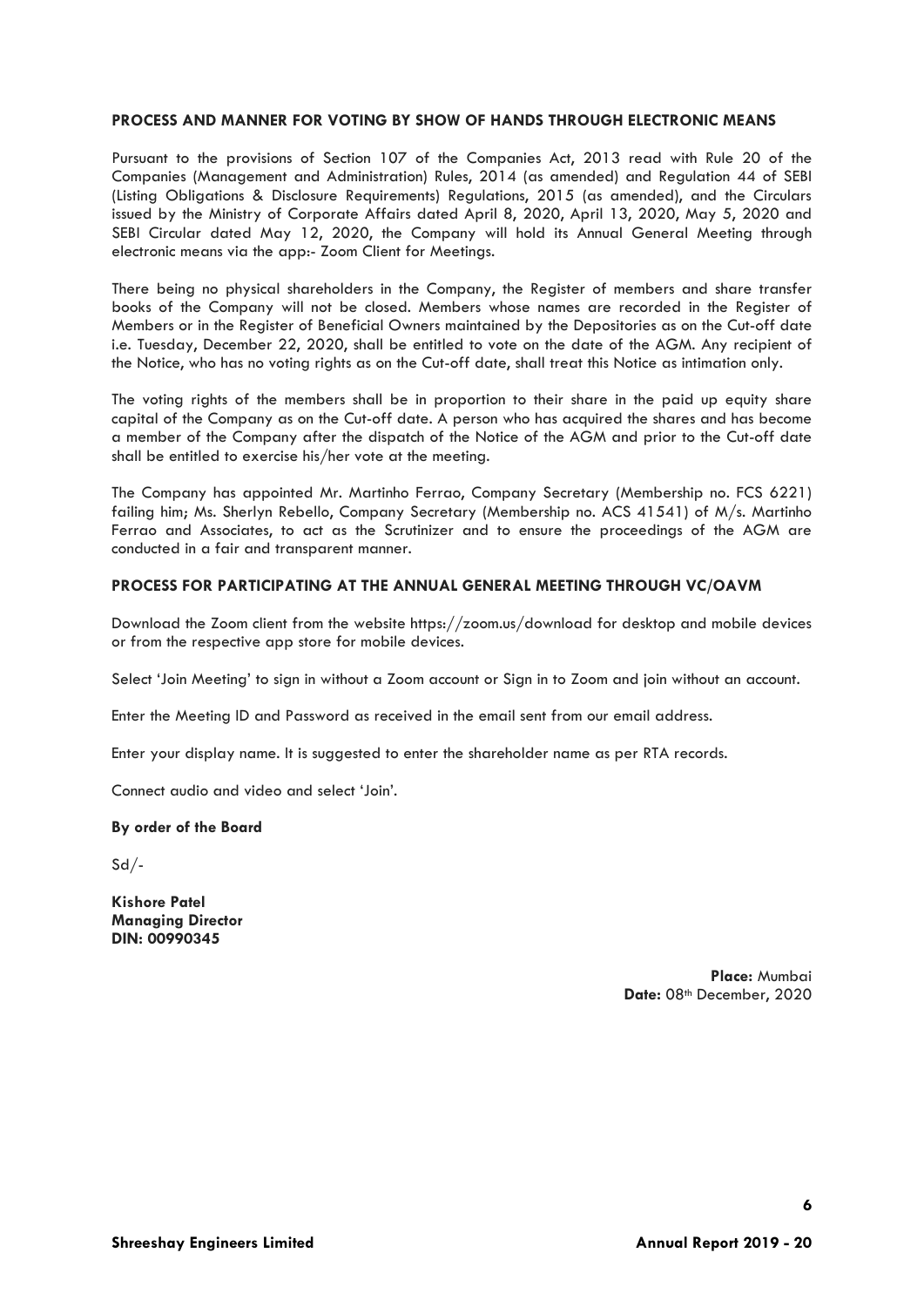**Details of Director Seeking Appointment/ Re-appointment at the Forthcoming Annual General Meeting**

| <b>Name</b>                                                | Mr. Bhogin Danabhai Patel                            |  |
|------------------------------------------------------------|------------------------------------------------------|--|
| <b>DIN</b>                                                 | 01319739                                             |  |
| Date of birth                                              | 08/02/1954                                           |  |
| Qualification                                              | D.M.T.T degree from Sasmira Institute                |  |
| <b>Brief Profile, experience and expertise</b>             | He has around 4.5 decades of rich and vast           |  |
|                                                            | experience in the field of Construction as Builder & |  |
|                                                            | developer and has completed 100 projects and         |  |
|                                                            | delivered 5,000 homes in the city of Mumbai. He is   |  |
|                                                            | also one of the founding members of the "DKP         |  |
|                                                            | Group" which is in the business of Real Estate &     |  |
|                                                            | Construction.                                        |  |
| No. of meetings of the Board attended                      | Five                                                 |  |
| during the year                                            |                                                      |  |
| Directorships held in other Companies                      | <b>Rohan Paper Limited</b>                           |  |
|                                                            | DKP Designers And Creators Private Limited           |  |
|                                                            | Dkp Engineers & Constructions Private Limited        |  |
|                                                            | Patel Builders & Developers Limited                  |  |
|                                                            | <b>Rear Promoters Private Limited</b>                |  |
|                                                            | Link Promoters Private Limited                       |  |
|                                                            | Divine Kailas Properties Private Limited             |  |
| <b>Committee</b><br><b>Position</b><br>held<br>in<br>other | None                                                 |  |
| <b>Companies</b>                                           |                                                      |  |
| Shareholding                                               | in Shreeshay<br><b>Engineers</b><br>24,43,160        |  |
| Limited as on 31.03.2020                                   |                                                      |  |
| <b>Relationship with other Directors, manager</b>          | Kishore Danabhai Patel - Brother                     |  |
| and other Key Managerial Personnel's of                    | Nisha Patel - Sister                                 |  |
| the Company                                                | Madhuben Patel - Sister                              |  |

**By order of the Board**

 $Sd$ -

**Kishore Patel Managing Director DIN: 00990345**

**Place:** Mumbai Date: 08<sup>th</sup> December, 2020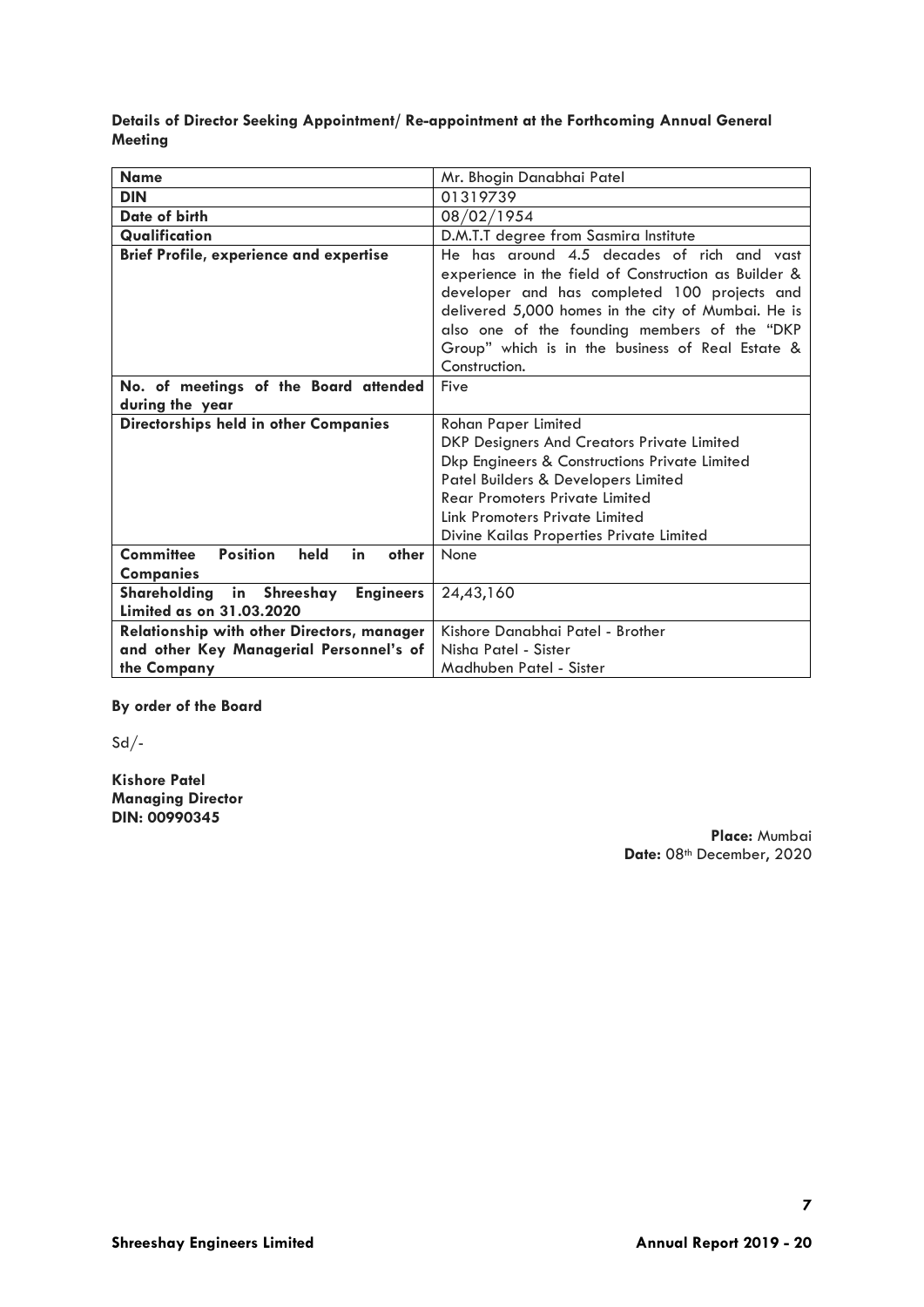#### **DIRECTOR'S REPORT**

# **To, THE MEMBERS**

Your Directors are pleased to present herewith the **25th ANNUAL REPORT** together with the Audited Financial Statements and Auditors' report thereon for the year ended on 31<sup>st</sup> March, 2020.

### **FINANCIAL RESULTS:**

The Financial Results of the Company for the year ended on 31<sup>st</sup> March, 2020 are as follows:

|                                                    |                           | (Amount in Rs. actual)    |
|----------------------------------------------------|---------------------------|---------------------------|
| <b>Particulars</b>                                 | Year ended March 31, 2020 | Year ended March 31, 2019 |
|                                                    |                           |                           |
| <b>Total Income</b>                                | 4,23,44,161               | 9,12,63,930               |
| <b>Total Expense</b>                               | 3,70,14,404               | 7,81,43,269               |
| Profit<br>before<br>extraordinary<br>items and tax | 53,29,757                 | 1,31,20,661               |
| <b>Extraordinary items</b>                         |                           | $\overline{\phantom{a}}$  |
| Profit before tax                                  | 53,29,757                 | 1,31,20,661               |
| <b>Tax Expense</b>                                 | 12,96,439                 | 36,04,234                 |
| <b>Net Profit After Tax</b>                        | 40,33,318                 | 95,16,427                 |
| <b>Earnings Per Equity Share</b>                   | 0.31                      | 0.72                      |

# **STATE OF THE COMPANY'S AFFAIRS:**

The Company is engaged in the business of providing real estate construction and engineering focused solutions. The total income of the Company during the year under review was **Rs. 4,23,44,161/-** as compared to **Rs. 9,12,63,930/-** during the previous year. During the year under review the Company has earned net profit of **Rs. 40,33,318/-** as compared to profit of **Rs. 95,16,427/-** during previous year.

# **EFFECT OF COVID - 19 PANDEMIC:**

The client market segments we serve are faced with challenges and opportunities arising from the COVID-19 pandemic and its resulting impact on the economy. We believe the efforts we have made, and continue to make, in our strategy will enable us to advise and help our clients as they tackle these market conditions.

The Covid-19 pandemic presented an unprecedented health emergency. In India, early protective measures by the Indian Government were gradually ramped up, culminating into a strict nationwide lockdown starting from 25<sup>th</sup> March 2020. Similar measures to contain this emergency in the form of restrictions on activity and mobility by countries has resulted in a global slowdown, even as there continues to be a severe uncertainty around the duration and intensity of the crisis. This affects all aspects of our lives and will have a wide impact on the economy. The Company currently has small function in its sector and trying to improve further to maximize the shareholders wealth, the current situation has not much affected, apart from the working system of the Company. The safety and well-being of the employees, customers and other stakeholders has been the Company's highest priority. The Company is constantly monitoring the situation, suggesting swift and effective actions. Following the lockdown, the Company tried to work with its employees who were able to manage their work remotely from their homes.

**Note:** These are forward-looking statements that involve risks and uncertainties. Our actual results could differ materially from those anticipated in these statements as a result of certain factors.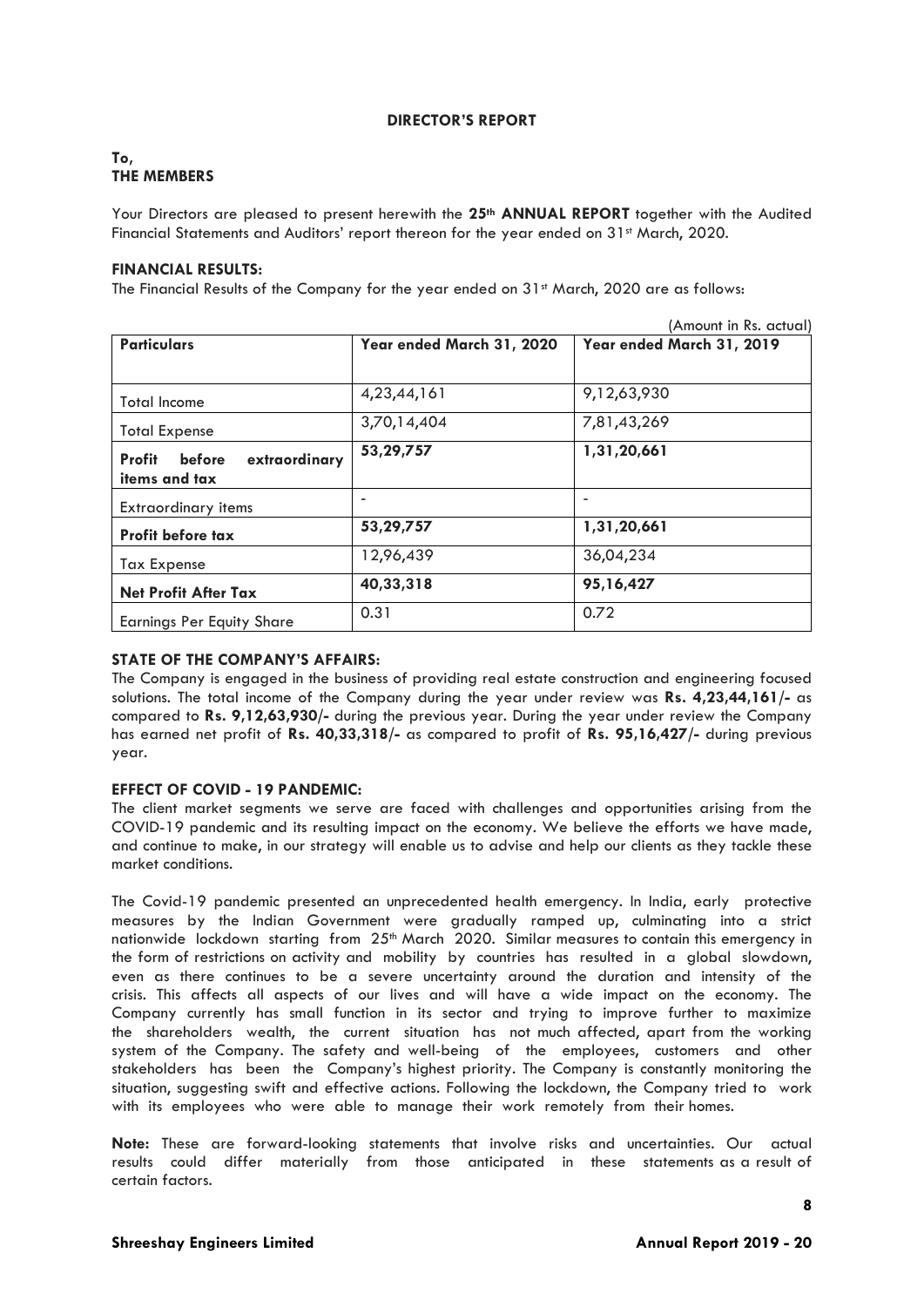#### **DIVIDEND:**

The Company has not declared any dividend for the financial year ended on 31<sup>st</sup> March, 2020.

#### **SHARE CAPITAL:**

The paid up Equity Share Capital as on 31st March, 2020 was Rs. 13,20,33,960/-. The Company has not issued shares with differential voting rights nor granted stock options nor sweat equity.

#### **AMOUNT TRANSFERRED TO RESERVES:**

The amount transferred to reserves is as per note 3 of the notes to financial statements.

#### **MANAGEMENT DISCUSSION AND ANALYSIS REPORT:**

Management Discussion and Analysis Report as required under Regulation 34 and Schedule V of the SEBI (Listing Obligation and Disclosure Requirements) Regulations, 2015 forms an integral part of this Report, and provides adequately with the Company's current working and future outlook of the Company as per **Annexure - 1.**

#### **EXTRACT OF ANNUAL RETURN:**

Extract of Annual Return as on 31st March, 2020 in the prescribed form MGT - 9, pursuant to the provisions of Section 92(3) of the Companies Act, 2013 and the Companies (Management and Administration) Rules 2014, is annexed herewith as per **Annexure - 2.**

#### **SUBSIDIARY COMPANY AND ASSOCIATE COMPANY:**

The Company does not have any subsidiaries and associates as on the financial year ended  $31st$ March, 2020.

#### **CONTRACTS OR AGREEMENTS WITH RELATED PARTIES:**

During the year under review, contracts or arrangements entered into with the related party, as defined under section 2(76) of the Companies Act, 2013 were in the ordinary course of Business and on an 'arms length basis'. Details of the transactions are annexed herewith as per **Annexure - 3.**

During the year, the Company has not entered into any materially significant related party transactions which may have potential conflict with the interest of the Company at large. Suitable disclosures as required are provided in AS-18 which is forming the part of the notes to financial statement.

#### **MATERIAL CHANGES AND COMMITMENTS, IF ANY, AFFECTING THE FINANCIAL POSITION OF THE COMPANY FROM THE CONCLUSION OF THE FINANCIAL YEAR TILL THE DATE OF THIS REPORT:**

No material changes or commitments, affecting the financial position of the Company have occurred between the end of the financial year of the Company, to which the financial statements relates, i.e. 31st March, 2020 and the date of the Board's Report.

# **DEPOSITS:**

The Company has not accepted any deposit within the meaning of Section 73 of the Companies Act, 2013 during the period under review.

#### **PARTICULARS OF LOANS, GUARANTEES OR INVESTMENTS UNDER SECTION 186 OF THE COMPANIES ACT, 2013:**

The particulars of loan given, investment made and guarantee and security given by the Company (if any) during the financial year under review and governed by the provisions of Section 186 of the Companies Act, 2013 have been furnished in the Notes to the Financial statements.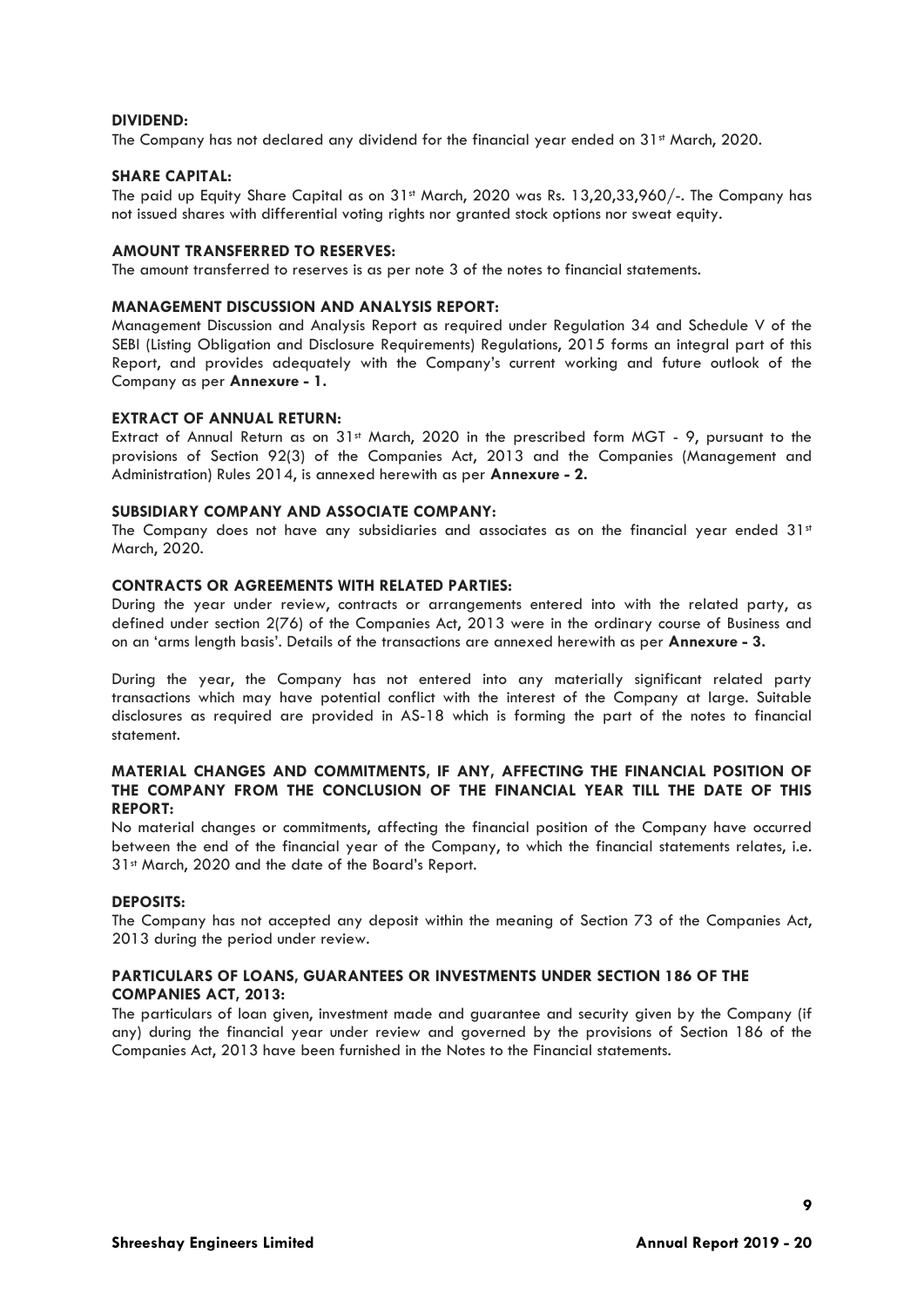#### **STATUTORY AUDITORS:**

Pursuant to the provisions of Section 139 and all other applicable provisions, if any, of the Companies Act, 2013 and the Companies (Audit and Auditors Rules, 2014, as amended from time to time, the Company appointed **M/s. Vinod K. Mehta & Co., Chartered Accountants (FRN No. 111508W)**, as Auditors of the Company to hold office from the conclusion of this Annual General Meeting (AGM) till the conclusion of the Annual General Meeting to be held in the year 2023 to examine and audit the accounts of the Company at such remuneration as may be mutually agreed between the Board of Directors of the Company and the Auditors.

#### **SECRETARIAL AUDIT REPORT:**

M/s Ferrao MSR and Associates, Company Secretaries, were appointed as Secretarial Auditors of the Company for the financial year 2019-20 pursuant to the provisions of Section 204 of the Companies Act, 2013. The Secretarial Audit Report submitted by them in prescribed form MR-3 is attached as **Annexure - 4** to this report.

#### **AUDITOR OBSERVATIONS:**

There are no qualifications, reservations, adverse remarks or disclaimers made by the Statutory and Secretarial Auditors in their respective audit reports. The comments made in the Statutory Auditors Report read with notes on accounts are self-explanatory and therefore, in the opinion of the Directors, do not call for any further explanation.

#### **COST AUDITOR**

Cost Audit as per The Companies (Cost Records and Audit) Rules, 2014 does not apply to the Company. Therefore, no cost auditor was appointed.

# **DIRECTORS AND KEY MANAGERIAL PERSONNEL:**

Mr. Bhogin Danabhai Patel (DIN: 01319739) will retire by rotation at the ensuing Annual General Meeting and being eligible and has offered himself for reappointment. The Board recommends the appointment of the above Director of the Company. The constitution of the Board is in compliance of Section 149 of the Companies Act, 2013. There was no change to the composition of the Board.

Pursuant to provisions of Section 203 of the Companies Act, 2013 the Company has appointed the following key managerial personnel for the year 2019-20:

| <b>Name</b>               | <b>Designation</b>                     |
|---------------------------|----------------------------------------|
| Mr. Kishore D Patel       | <b>Managing Director</b>               |
| Mr. Nityanand N Tirlotkar | <b>CFO</b>                             |
| Mr. Ashish Roongta        | Company Secretary & Compliance Officer |

The Company has obtained a compliance certificate in accordance with Regulation 17(8) of listing Regulations from Mr. Nityanand Tirlotkar, Chief Financial Officer Director of the Company.

#### **ATTENDANCE OF DIRECTORS:**

#### **BOARD MEETINGS:**

The Board of Directors, during the year 2019-20 duly met five times in respect of which meetings, proper notices were given and the proceedings were properly recorded and signed in the Minutes Book maintained for the purpose.

#### **AUDIT COMMITTEE:**

The Board of Directors at its meeting held on 18<sup>th</sup> December, 2017 had constituted an Audit Committee in compliance with the provisions of Section 177 of the Companies Act, 2013.

During the year under review, meetings of the Audit committee was held on 30.5.2019, 03.09.2019, 14.11.2019 and 10.03.2019 and the attendance records of the members of the Committee are as follows: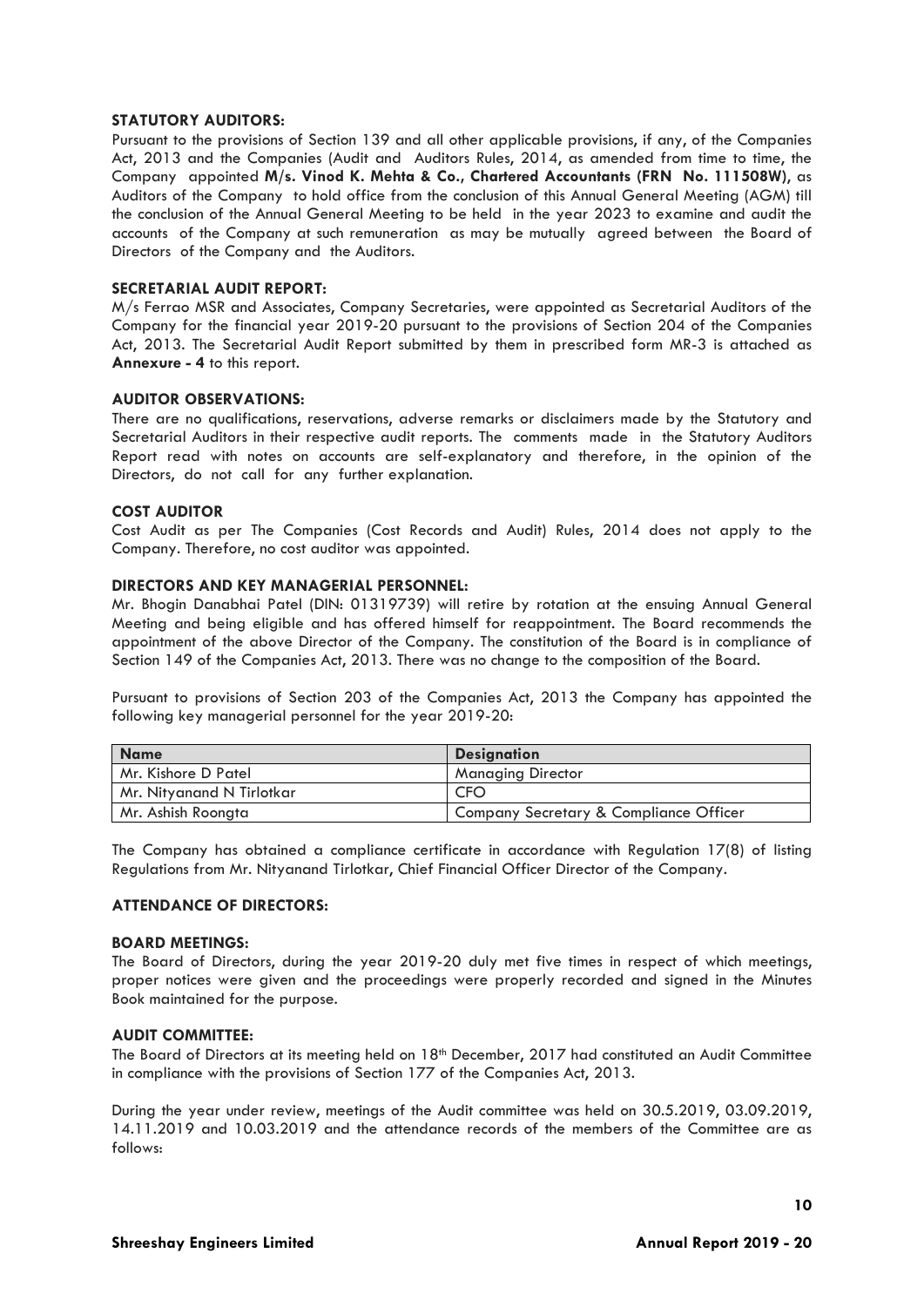| Sr.<br>No. | <b>Name</b>                          | <b>Committee</b> | Designation in No. of Committee No. of Committee<br>meeting entitled to attend   meeting attended |  |
|------------|--------------------------------------|------------------|---------------------------------------------------------------------------------------------------|--|
|            | Jayantilal J Chairman<br>Mr.<br>Gala |                  | 4                                                                                                 |  |
| 2.         | Mr. Harish V Adhia                   | Member           | 4                                                                                                 |  |
| 3.         | Mr. Kishore D Patel                  | Member           | 4                                                                                                 |  |

#### **NOMINATION & REMUNERATION COMMITTEE:**

The Board of Directors at its meeting held on 18th December, 2017 had constituted a Nomination & Remuneration Committee in compliance of the provision of Section 178 of the Companies Act, 2013.

During the year under review, a meeting of the Nomination and Remuneration committee was held on 30.05.2019 and the following are the members of the Committee:

| Sr.<br>No.       | <b>Name</b>                     | <b>Committee</b> | Designation in No. of Committee No. of Committee<br>meeting entitled to attend   meeting attended |  |
|------------------|---------------------------------|------------------|---------------------------------------------------------------------------------------------------|--|
|                  | Mr. Harish V Adhia              | I Chairman       |                                                                                                   |  |
| $\overline{2}$ . | Mr. Jayantilal J Member<br>Gala |                  |                                                                                                   |  |
| 3.               | Mrs. Nisha B Patel              | Member           |                                                                                                   |  |

#### **STAKEHOLDER RELATIONSHIP COMMITTEE:**

The Board of Directors at its meeting held on 18th December, 2017 had constituted a Stakeholder Relationship Committee in compliance of the provision of Section 178 of the Companies Act, 2013.

During the year under review, a meeting of the Stakeholder Relationship Committee was held on 03.09.2019 and the following are the members of the Committee:

| Sr. | <b>Name</b>         | Designation in No. | of                         | Committee No. of Committee |
|-----|---------------------|--------------------|----------------------------|----------------------------|
| No. |                     | <b>Committee</b>   | meeting entitled to attend | meeting attended           |
| . . | Mr. Bhogin D Patel  | Chairman           |                            |                            |
|     | Mr. Kishore D Patel | Member             |                            |                            |
| 3.  | Mrs. Nisha B Patel  | Member             |                            |                            |

# **CORPORATE SOCIAL RESPONSIBILITY COMMITTEE (CSR):**

The provisions of Section 135 of the Companies Act, 2013 do not apply to the Company since it does not fulfill the minimum requirements for applicability. Therefore, a CSR Committee was not constituted and no annexure report has been attached.

#### **DECLARATION BY INDEPENDENT DIRECTORS:**

The Independent Directors of the Company viz. Mr. Jayantilal J Gala and Mr. Harish V Adhia have given declaration to the Company that they qualify the criteria of independence as prescribed under Section 149 (6) read with Schedule IV of the Companies Act, 2013 and Regulation 16(1) (b) of the SEBI (Listing Obligations and Disclosure Requirement) Regulations, 2015.

#### **DIRECTORS'RESPONSIBILITY STATEMENT:**

Pursuant to the requirement of Section 134(5) of the Act, and based on the representations received from the management, the directors hereby confirm to the best of their knowledge that:

- i. In the preparation of annual accounts, the applicable accounting standards have been followed along with proper explanation relating to material departures.
- ii. They have selected such accounting policies and applied them consistently and made judgments and estimates that are reasonable and prudent so as to give a true and fair view of the state of affairs of the Company at the end of the financial year and of the Profit of the Company for that period.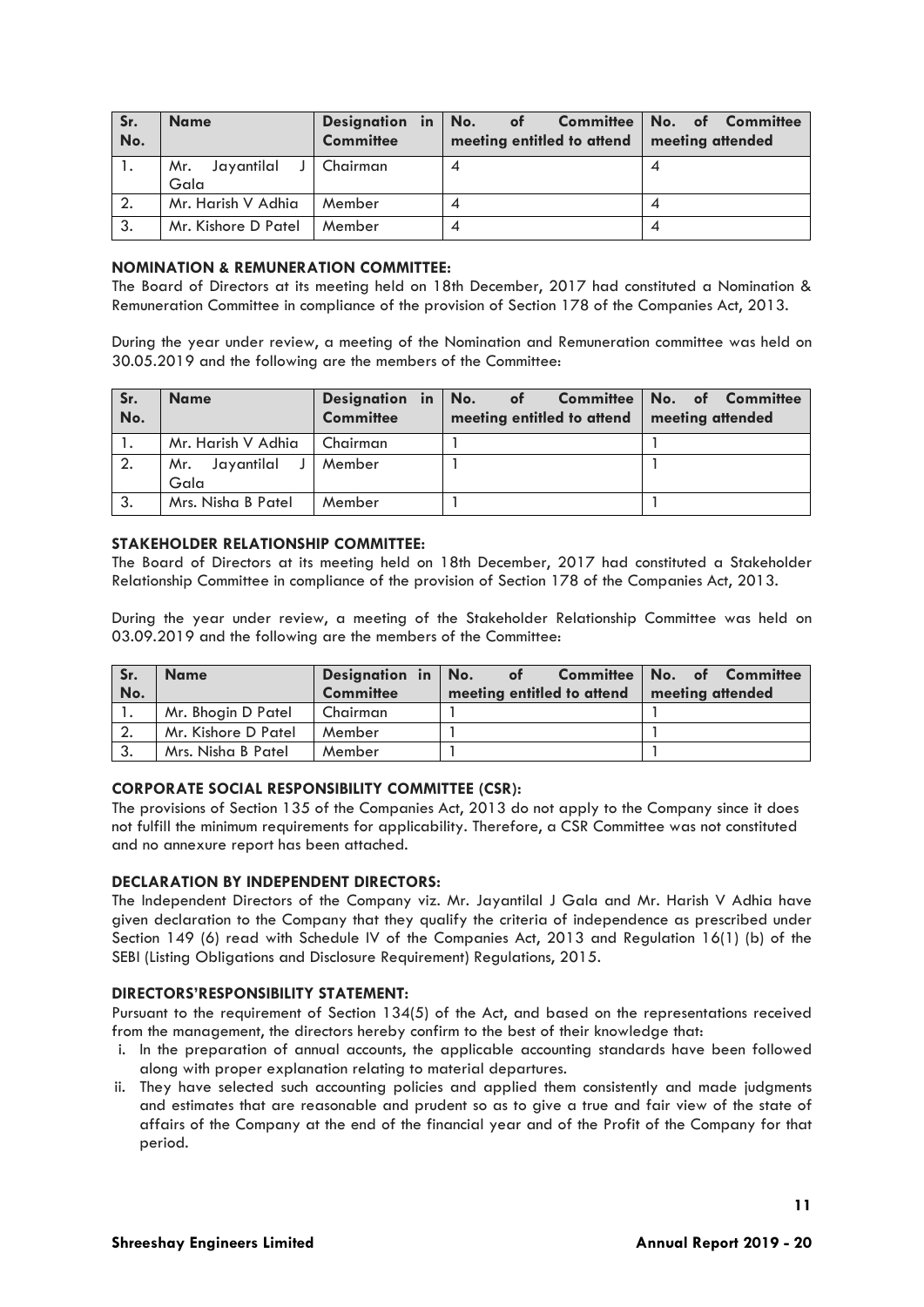- iii. They have taken proper and sufficient care for the maintenance of adequate accounting records in accordance with the provisions of this Act for safeguarding the assets of the Company and for preventing and detecting fraud and other irregularities;
- iv. They have prepared the annual financial statements on going concern basis.
- v. Proper internal financial controls are in place in the Company and that such internal financial controls are adequate and are operating effectively and
- vi. They have devised proper systems to ensure compliance with the provisions of all applicable laws and that such systems were adequate and operating effectively.

#### **FORMAL ANNUAL EVALUATION PROCESS BY THE BOARD:**

Pursuant to the provisions of the Companies Act, 2013 and Rules made thereunder, the Board has carried the evaluation of its own performance, individual Directors, its Committees, including the Chairman of the Board on the basis of attendance, contribution and various criteria as recommended by the Nomination and Remuneration Committee of the Company. The evaluation of the working of the Board, its committees, experience and expertise, performance of specific duties and obligations etc. were carried out. The Directors expressed their satisfaction with the evaluation process and outcome.

The Company has received declarations from each of the Independent Directors confirming that they meet the criteria of independence as provided in sub-section 6 of Section 149 of the Companies Act, 2013.

The performance of each of the non-independent directors (including the Chairman) was also evaluated by the Independent Directors at the separate meeting held of Independent Directors of the Company.

#### **PARTICULARS OF EMPLOYEES, MANAGEMENT REMUNERATION:**

During the year under review, there are no employees drawing remuneration which is in excess of the limit as prescribed under Section 197 of the Companies Act, 2013 read with rule 5(2) of the Companies(Appointment and Remuneration of Managerial Personnel) Rules, 2014.

Disclosures pertaining to remuneration and details as required under section 197 of the Companies Act, 2013 read with Rule 5(1) of the Companies (Appointment and Remuneration of Managerial Personnel) Rules, 2014 is attached as per **Annexure - 5.**

#### **POLICY UNDER SECTION 178:**

Policy on directors' appointment and remuneration including criteria for determining qualifications, positive attributes, independence of a director and other matters provided under sub-section (3) of section 178 is made available on the Company's website i.e. www.shreeshay.com for the ready reference of the stakeholders of the Company.

The following policies of the company are attached herewith and marked as **Annexure - 6, Annexure - 7 and Annexure - 8.**

Policy on appointment of Directors and Senior Management (Annexure - 7)

Policy on Remuneration to Directors' (Annexure - 8)

Policy on Remuneration of Key Managerial Personnel and Employees (Annexure - 9)

#### **CORPORATE GOVERNANCE:**

Since the Company' securities are listed on SME Exchange of BSE, by virtue of Regulation 15 of SEBI (Listing Obligations & Disclosure Requirements) Regulations, 2015 the compliance with the corporate governance provisions as specified in regulations 17 to 27 and clauses (b) to (i) of sub-regulation (2) of regulation 46 and para C, D and E of Schedule V are not applicable to the Company. Hence Corporate Governance does not form part of this Directors' Report.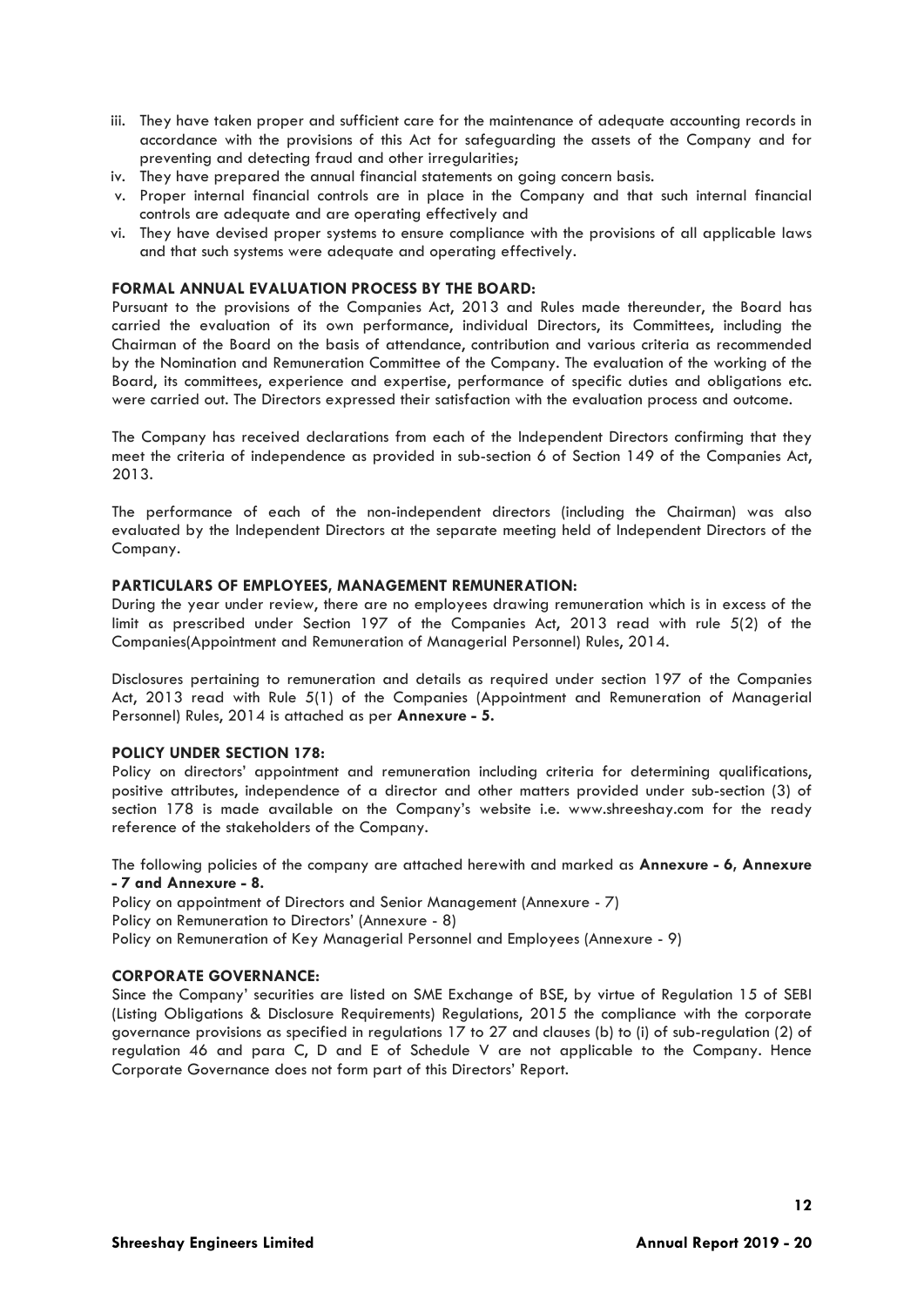#### **CODE OF CONDUCT:**

The Company has adopted Code of Conduct ("the Code/s") for its Directors, Independent Directors, Senior Management and employees. These Codes enunciate the underlying principles governing the conduct of the Company's business and seek to reiterate the fundamental precept that good governance must and would always be an integral part of the Company's ethos. The Company has for the year under review, received declarations under the Codes from the Board members including Independent Directors of the Company affirming compliance with the respective Codes.

#### **INTERNAL FINANCIAL CONTROL AND ITS ADEQUACY:**

The Company has adopted an internal control system considering the nature of its business and the size and complexity of operations. The Board has adopted the policies and procedures for ensuring the orderly and efficient conduct of its business, including adherence to the Company's policies, the safeguarding of its assets, the prevention and detection of frauds and errors, the accuracy and completeness of the accounting records and the timely preparation of reliable financial disclosures etc.

Systems and procedures are periodically reviewed to keep pace with the growing size and complexity of your company's operations.

The internal auditor assesses opportunities for improvement of business processes, systems and controls, to provide recommendations, which can add value to the organization.

#### **RISK MANAGEMENT POLICY:**

Your company has developed and implemented a Risk Management Policy pursuant to Section 134(3)(n)of the Companies Act, 2013 read with the Companies (Accounts) Rules, 2014, which includes identification of elements of risk, if any, which in the opinion of the Board, may threaten the existence of the Company.

The risk management process is designed to safeguard the organisation from various risks through adequate and timely action. It is designed to anticipate, evaluate and mitigate risks in order to minimise its impact on the business. The risk management framework of the Company is appropriate compared to the size of the Company and the environment under which the Company operates.

At present, in the opinion of the Board there is no identification of Risk element that may threaten the existence of the Company.

#### **HUMAN RESOURCES:**

Your Company lays a lot of emphasis in the training and development of skills of human resources. The Employer relations with staff throughout the year continued to remain cordial.

#### **VIGIL MECHANISM:**

The Company has established a vigil mechanism system by adopting Whistle Blower Policy. The same is available on the Company's website [www.shreeshay.com.](http://www.shreeshay.com/)

#### **LISTING:**

The Equity Shares of the Company are listed on Bombay Stock Exchange Ltd., Mumbai. It may be noted that there are no payment outstanding to the said Exchange by way of listing fees etc.

## **CONSERVATION OF ENERGY, TECHNOLOGY ABSORPTION, FOREIGN EXCHANGE EARNINGS ANDOUTGO:**

The information on conservation of energy, technology absorption and foreign exchange earnings and out go stipulated under Section134 (3)(m) of the Companies Act, 2013 read with Rule, 8 of The Companies(Accounts) Rules, 2014, are enumerated as below: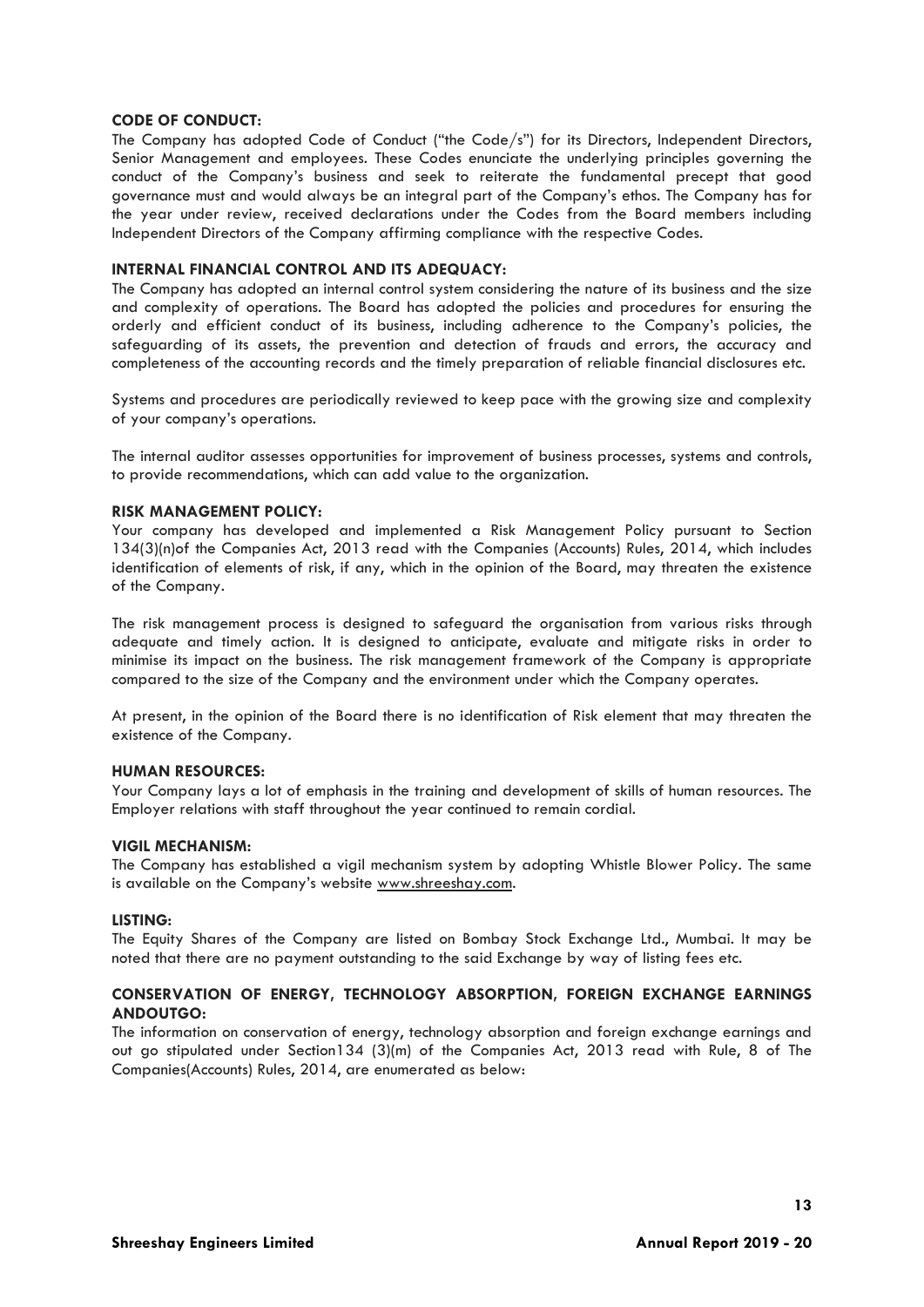#### *Conservation of Energy:*

#### **1. The steps taken or impact on conservation of energy:-**

The Company has taken measures and applied strict control system to monitor day to day power consumption, to endeavour to ensure the optimal use of energy with minimum extent possible wastage as far as possible. The day to day consumption is monitored and various ways and means are adopted to reduce the power consumption in an effort to save energy.

#### **2. The steps taken by the company for utilizing alternate sources of energy.**

The Company has not taken any step for utilizing alternate sources of energy.

#### **3. The capital investment on energy conservation equipments.**

The Company has not made any capital investment on energy conservation equipments.

#### *Technology Absorption:*

The Company has not imported any technology and hence there is nothing to be reported here.

#### *Foreign Exchange Earning and Outgo:*

The details of Foreign exchange Earnings and outgo during the year are as follows:

| <b>Particulars</b>                                           | 2019-20    | 2018-19    |
|--------------------------------------------------------------|------------|------------|
| <b>Exchange</b><br>Foreign<br><b>Earnings</b>   NIL<br>(Rs.) |            | <b>NIL</b> |
| Foreign Exchange Outgo (Rs.)                                 | <b>NIL</b> | <b>NIL</b> |

#### **INDUSTRIAL RELATIONS:**

The Company's Industrial relations with its employees continued to be cordial throughout the year under review. Your Directors wish to place on record their appreciation for the excellent team work with which the workers and officers of the Company at all levels have contributed individually and collectively to the performance of the Company.

#### **DISCLOSURE UNDER THE SEXUAL HARASSMENT OF WOMEN AT WORKPLACE (PREVENTION, PROHIBITION & REDRESSAL) ACT, 2013:**

The Company is committed to provide a safe and conducive work environment to its employees. During the year under review, no case of sexual harassment was reported. The Company is having below 10 (Ten) employees including temporary employees, hence there is no need to constitute Internal Compliance Committee under the Sexual Harassment of Women at Workplace (Prevention, Prohibition and Redressal) Act, 2013, but the Company is dedicated to provide healthy workplace environment and has the system internally to oversee these kind of matters if any arises.

#### **ACKNOWLEDGEMENT:**

Your Directors wish to place on record their sincere appreciation for the excellent assistance and cooperation received from the Governmental authorities, the banks and financial institutions, customers, vendors, workers, officers, staff and investors for their continued support during the year.

#### **For and behalf of the Board For Shreeshay Engineers Limited**

 $Sd/ Sd/-$ 

| <b>Kishore Patel</b>     | <b>Bhogin Patel</b> |
|--------------------------|---------------------|
| <b>Managing Director</b> | Director            |
| 00990345                 | 01319739            |

**Date:** 26th August, 2020 **Place:** Mumbai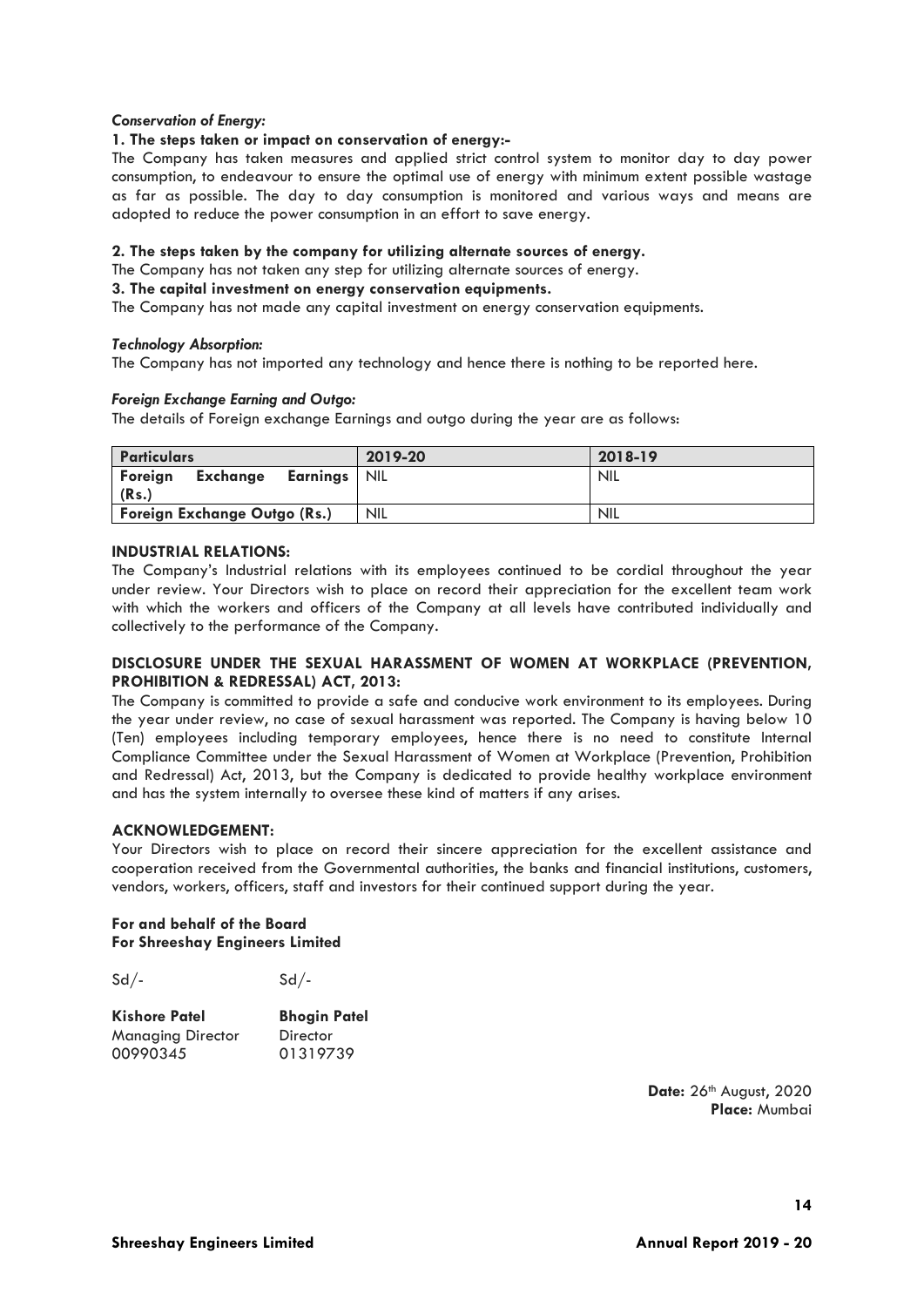#### **ANNEXURE - 1 TO THE DIRECTOR'S REPORT**

#### **MANAGEMENT DISCUSSION AND ANALYSIS REPORT**

The Management of M/s Shreeshay Engineers Limited is presenting the Management Discussion and Analysis Report covering the operations and financial performance of the Company for the financial year 2019-20. The Company is engaged in the business of providing real estate construction and engineering focused solutions.

#### **INDUSTRY STRUCTURE & DEVELOPMENT:**

India has always been a resilient market with great fundamentals for real estate and springing back positively. By virtue of the strong and increasing demand due to our large population base, this sector has grown continuously and is expected to stay steady for long. The industry developments were favourable for the financial year 2019-20.

#### **OUTLOOK:**

The government's Credit Linked Subsidy Scheme (CLLS) had many takers, making affordable housing a hot-selling segment across metros and tier II cities. In order to push mission Housing for All by 2022 and to increase demand in middle income group (MIG) category, the government has extended the CLSS scheme till March 2019 and further relaxed the carpet area norms for MIG category I to 120 square meters under CLSS scheme from its existing 90 square meters and for category II, from 110 to 150 square meters. With these key acts stabilizing, the real estate sector is on the cusp of a complete makeover. The prospects for future development of our business are bright due to the introduction of these initiatives.

#### **COMPETITION:**

The industry in which we operate is highly competitive and fragmented. Competition emerges from small as well as big players. The organized players in the industry compete with each other by providing high quality, time-bound and value added services. We have a number of competitors offering services similar to us. We believe the principal elements of Competition in the real estate consultancy sector are price, quality, timely delivery and reliability. We compete by establishing ourselves as a knowledge-based unit with industry expertise in completing the projects on time and providing quality work to the consumers which enables us to provide our clients efficient service suitable to the current market expectations.

#### **SWOT ANALYSIS OF THE REAL ESTATE INDUSTRY:**

**Strengths:** The industrial output can be positively compared with most of the developed countries. IT/ITeS and industries are still expected to grow, creating employment opportunities and job stability. Rising disposable incomes and a growing middle class will also ensure robust housing demand and overall growth for real estate in India.

Moreover, Foreign Direct Investments in various sectors will continue to fuel the economy and open more doors. The Land Bill as well as the Real Estate Regulatory Bill will bring about more transparency in the long term, hence making investments more attractive.

The above fundamentals automatically create demand for more housing and also tend to support infrastructure such as retail, office, hospitality, health care, entertainment and lifestyle business.

**Weakness:** The recent past has been a little gloomy with unstable government policies, indecisiveness and inconsistencies in issues related to tax and other involved arenas. Such situations tend to hamper the overall business landscape leading to sluggish growth, directly impacting the real estate sector.

Excessive red tape and long approval gestation periods increase delivery time and make the business riskier, hence increasing the overall cost of projects. Scarcity of capital available for real estate, with RBI curbs in this sector, results in increasing the cost of capital.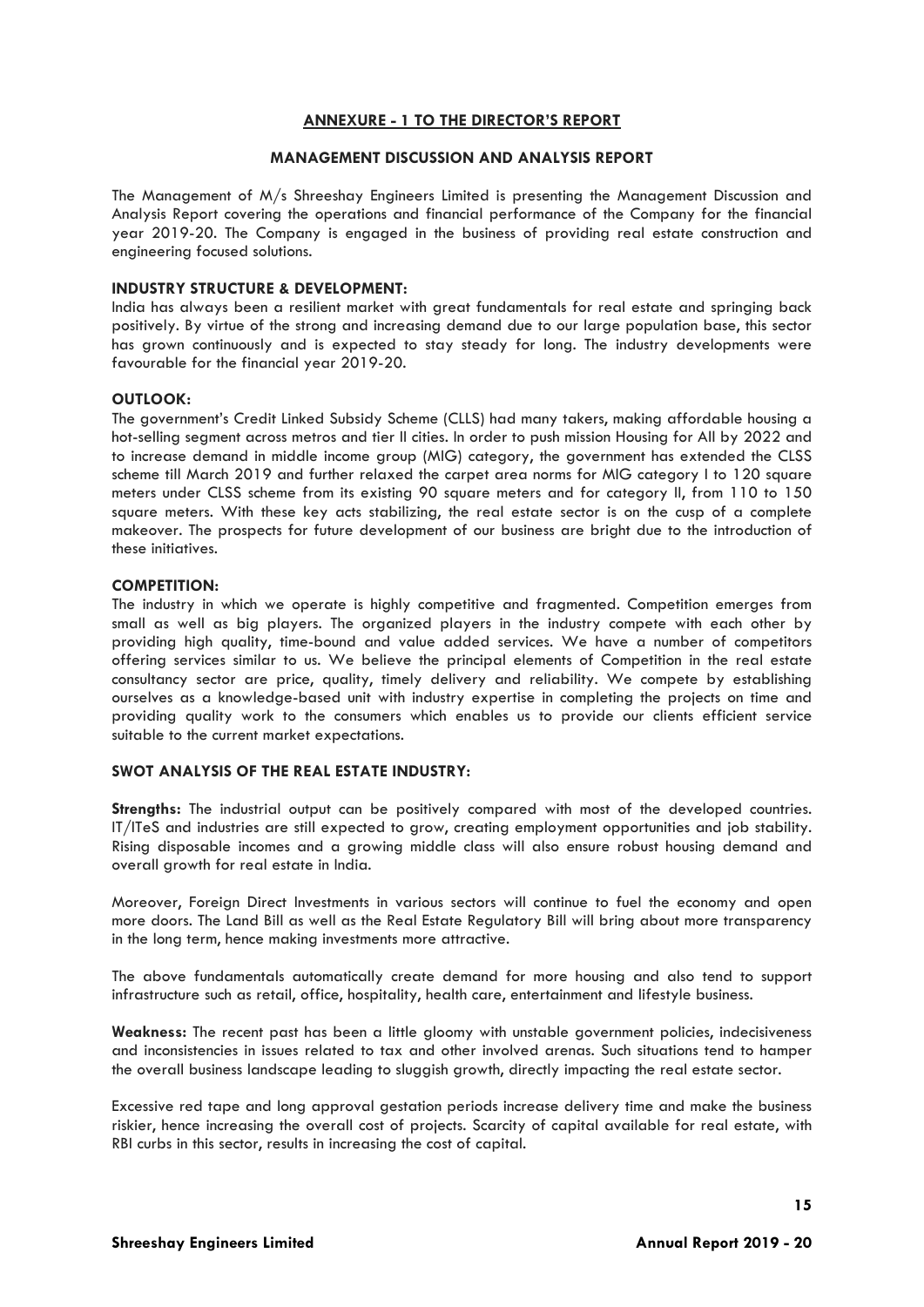High inflation rate has been pushing construction costs up and this, combined with the high cost of capital will lead to steep pricing. Frivolous litigations and unclear land titles has plagued this industry. Lack of transparency has hampered further investments in this field with investors focusing on other secure markets.

#### **SEGMENT-WISE OR PRODUCT-WISE PERFORMANCE:**

The Company is engaged in the business of real estate construction and engineering focused solutions, accordingly this is the only single reportable segment.

#### **INTERNAL CONTROL SYSTEM AND THEIR ADEQUACY:**

Your Company has an effective internal control and risk-mitigation system, which are constantly assessed and strengthened with new/revised standard operating procedures. The Company's internal control system is commensurate with its size, scale and complexities of its operations. The internal and operational audit is entrusted to M/s. Vinod K. Mehta & Co., a reputed firm of Chartered Accountants. The main thrust of internal audit is to test and review controls, appraisal of risks and business processes, besides benchmarking controls with best practices in the industry. The Audit Committee of the Board of Directors actively reviews the adequacy and effectiveness of the internal control systems and suggests improvements to strengthen the same. The Company has a robust Management Information System, which is an integral part of the control mechanism. The Audit Committee of the Board of Directors, Statutory Auditors and the Business Heads are periodically apprised of the internal audit findings and corrective actions taken. Audit plays a key role in providing assurance to the Board of Directors. Significant audit observations and corrective actions taken by the management are presented to the Audit Committee of the Board. To maintain its objectivity and independence, the Internal Audit function reports to the Chairman of the Audit Committee.

#### **ENVIRONMENT AND SAFETY:**

The Company is conscious of the importance of environmentally clean and safe operations. The Company's policy requires conduct of operations in such a manner, so as to ensure safety of all concerned, compliances of environmental regulations and preservation of natural resources.

#### **HUMAN RESOURCES AND INDUSTRIAL RELATIONS:**

Your Company has team of qualified and dedicated personnel who have contributed to the consolidation of the operations of your Company. Your Company's industrial relations continued to be harmonious during the year under review. Your Company has succeeded in attracting and retaining key professional and intends to continue to seek fresh talents to further enhance and grow our business.

#### **CAUTIONERY STATEMENT:**

Statements in this report describing the Company's objective, expectations or predictions may be optimistic statements within the meaning of applicable securities laws and regulations. The actual result may differ materially from those expressed in the statements. Important factors that could influence the company's operations include economic conditions affecting demand / supply price condition in the domestic markets in which the company operates, changes in the government regulations, tax laws and other statutes and other incidental factors.

#### **For and behalf of the Board For Shreeshay Engineers Limited**

| $Sd/-$ | $Sd/$ - |
|--------|---------|
|        |         |

| <b>Kishore Patel</b> | <b>Bhogin Patel</b> |
|----------------------|---------------------|
| Managing Director    | Director            |
| 00990345             | 01319739            |

**Date:** 26th August, 2020 **Place:** Mumbai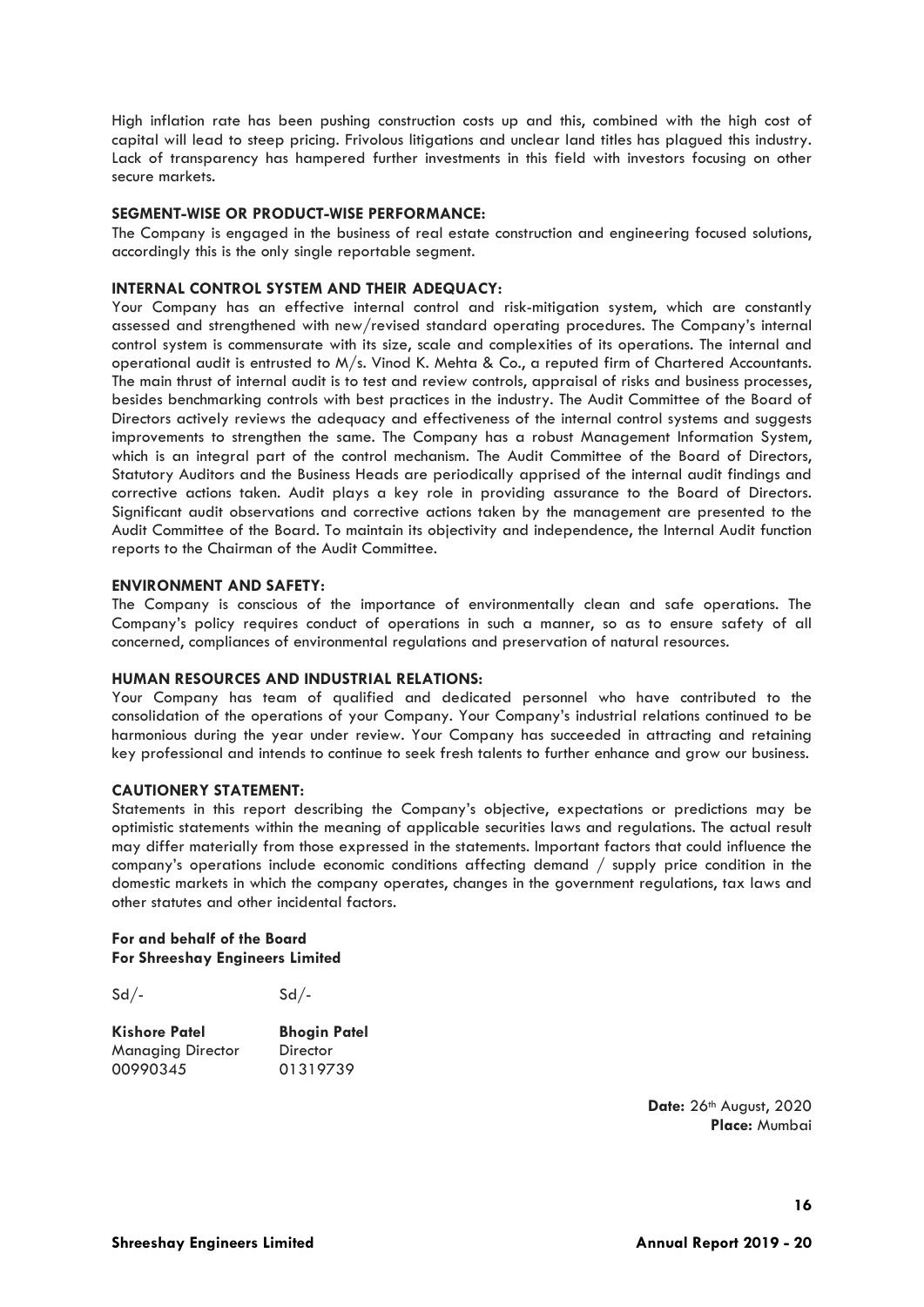# **ANNEXURE - 2 TO THE DIRECTOR'S REPORT**

# **FORM NO. MGT - 9**

# **EXTRACT OF ANNUAL RETURN**

# **as on the financial year ended on 31st March 2020**

*[Pursuant to section 92(3) of the Companies Act, 2013 and rule 12(1) of the Companies (Management and Administration) Rules, 2014]*

# **I. REGISTRATION AND OTHER DETAILS:**

|              | <b>CIN</b>                                                           | L67190MH1995PLC087145                                                                                                                                              |  |  |  |  |
|--------------|----------------------------------------------------------------------|--------------------------------------------------------------------------------------------------------------------------------------------------------------------|--|--|--|--|
| $\mathbf{2}$ | <b>Registration Date</b>                                             | 04/04/1995                                                                                                                                                         |  |  |  |  |
| 3.           | Name of the Company                                                  | SHREESHAY ENGINEERS LIMITED                                                                                                                                        |  |  |  |  |
| 4.           | Category/sub-category of the Company                                 | Shares/Non<br>Govt.<br>Limited<br>Company<br>by<br>Company                                                                                                         |  |  |  |  |
| 5.           | Address of the Registered Office and<br>contact details              | 501, Kailas Plaza, V.B. Lane, Ghatkopar East,<br>Mumbai 400077                                                                                                     |  |  |  |  |
| 6.           | <b>Whether Listed Company</b>                                        | Listed (BSE SME Exchange)                                                                                                                                          |  |  |  |  |
| 7.           | Name, address and contact details of<br>Registrar and Transfer Agent | <b>Bigshare Services Pvt. Ltd</b><br>1st Floor, Bharat Tin Works Building, Opp.<br>Vasant Oasis, Makwana Road, Marol, Andheri<br>East<br>Phone number: 22 62638200 |  |  |  |  |

# **II. PRINCIPAL BUSINESS ACTIVITIES OF THE COMPANY:**

All the business activities contributing 10 % or more of the total turnover of the company shall be stated:

| SI. No. | Name and<br><b>Description of</b><br>main products/<br>services                           | NIC Code of<br>the Product/<br>service | $%$ to total<br>turnover of the<br>company |
|---------|-------------------------------------------------------------------------------------------|----------------------------------------|--------------------------------------------|
|         | <b>Building</b><br>of<br>complete<br>constructions or parts thereof;<br>civil engineering | 4520                                   | 100%                                       |

#### **III. PARTICULARS OF HOLDING, SUBSIDIARY AND ASSOCIATE COMPANIES:**

| SI.<br>No. | Name and<br><b>Address of</b><br>the<br>Company | <b>CIN/GLN</b> | Holding<br>Subsidiary<br><b>Associate</b> | % of shares<br>held | <b>Applicable Section</b> |
|------------|-------------------------------------------------|----------------|-------------------------------------------|---------------------|---------------------------|
|            | <b>NA</b>                                       | <b>NA</b>      | <b>NA</b>                                 | <b>NA</b>           | <b>NA</b>                 |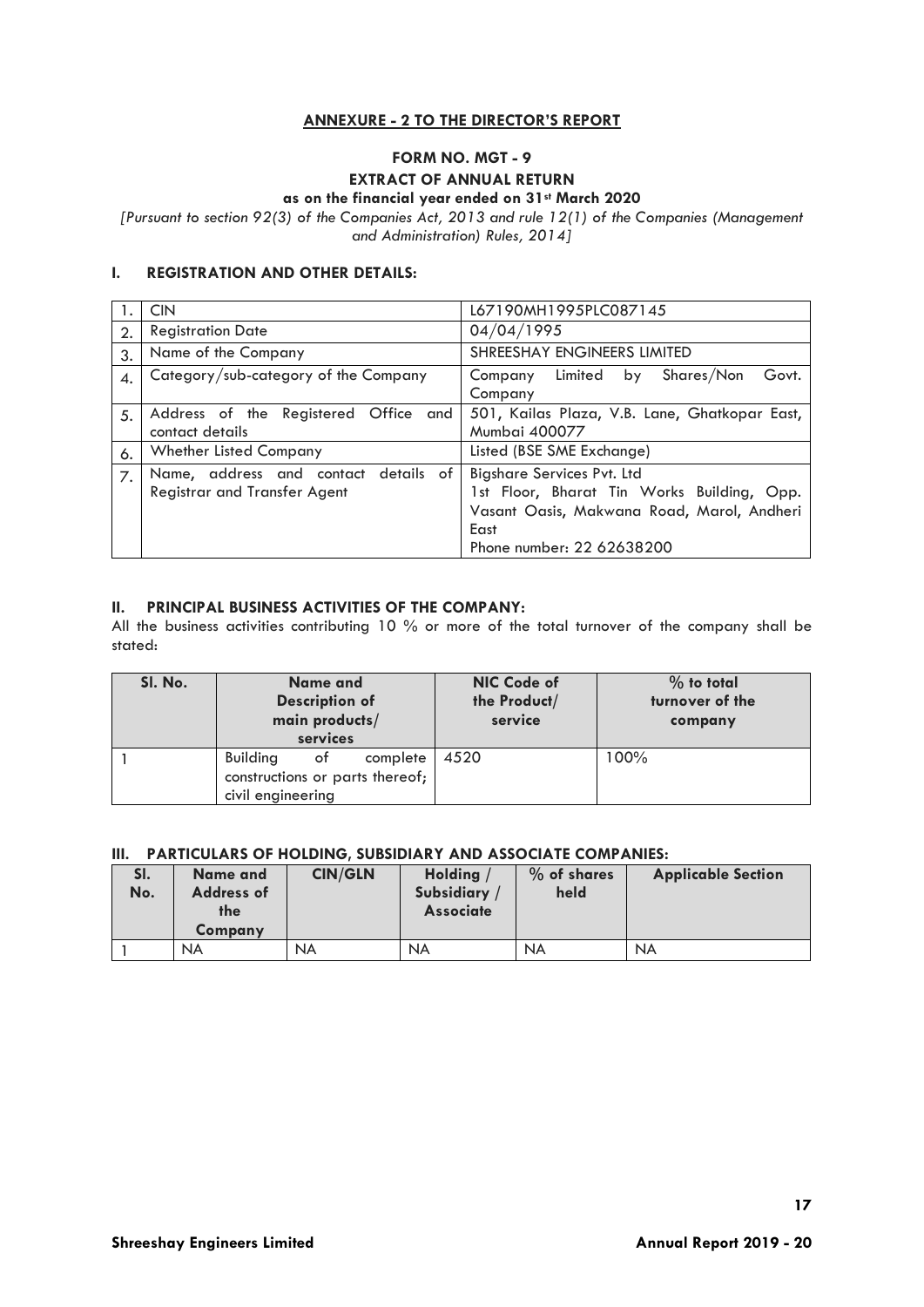# **IV. SHARE HOLDING PATTERN (Equity Share Capital Breakup as percentage of Total Equity):**

# i) Category-wise Share Holding

| <b>Category of</b><br>Shareholder<br>$\mathbb S$                                 | No. of Shares held at the<br>beginning of the year |                          |                |                                    | No. of Shares held at the end of the<br>year |                                                  |                          |                                               | % Change<br>during the<br>year |
|----------------------------------------------------------------------------------|----------------------------------------------------|--------------------------|----------------|------------------------------------|----------------------------------------------|--------------------------------------------------|--------------------------|-----------------------------------------------|--------------------------------|
|                                                                                  | <b>Demat</b>                                       | Physical                 | Total          | % of<br><b>Total</b><br>Shar<br>es | <b>Demat</b>                                 | P<br>$\mathbf h$<br>y<br>si<br>$\mathbf c$<br>al | Total                    | % of<br>Total<br><b>Share</b><br>$\mathbf{s}$ |                                |
| А.<br><b>Promoters</b>                                                           |                                                    |                          |                |                                    |                                              |                                                  |                          |                                               |                                |
| $(1)$ Indian                                                                     | $\overline{\phantom{0}}$                           | ä,                       | $\blacksquare$ |                                    | ÷,                                           | ÷,                                               | ä,                       | ä,                                            | ÷,                             |
| $\alpha$ )<br>Individual/<br><b>HUF</b>                                          | 48433<br>96                                        | $\overline{a}$           | 4843396        | 36.6<br>8                          | 4843396                                      | $\overline{a}$                                   | 4843396                  | 36.68                                         | ÷,                             |
| b)<br>Central -<br>Govt                                                          |                                                    | ÷,                       | ä,             | $\overline{a}$                     | L,                                           | ÷,                                               |                          | ÷,                                            | ÷,                             |
| State <sup>-</sup><br>c)<br>Govt (s)                                             |                                                    | ÷,                       | ÷,             | $\overline{a}$                     | L,                                           | ä,                                               | $\overline{\phantom{a}}$ | $\blacksquare$                                | ÷,                             |
| <b>Bodies</b><br>d)<br>Corp.                                                     | 47600<br>00                                        | $\bar{\phantom{a}}$      | 4760000        | 36.0<br>5                          | 4760000                                      | $\overline{a}$                                   | 4760000                  | 36.05                                         | $\overline{\phantom{a}}$       |
| e) Banks/Fl                                                                      | $\overline{\phantom{0}}$                           | $\overline{\phantom{0}}$ | ÷,             | ÷,                                 | L,                                           | ÷,                                               | $\blacksquare$           | ÷,                                            | ÷,                             |
| f) Any Other                                                                     | $\blacksquare$                                     | $\overline{a}$           | $\overline{a}$ | ÷,                                 | L,                                           | $\overline{a}$                                   | $\frac{1}{2}$            | $\overline{a}$                                | ÷,                             |
| Sub-total<br>$(A)$ (1):-                                                         | 96033<br>96                                        | L,                       | 9603396        | $72.7$<br>3                        | 9603396                                      | $\blacksquare$                                   | 9603396                  | 72.73                                         | $\blacksquare$                 |
| (2) Foreign                                                                      |                                                    | $\overline{a}$           | ä,             |                                    | $\overline{a}$                               | ä,                                               | $\overline{a}$           | $\overline{a}$                                | ÷,                             |
| a) NRIs<br>(Individuals)                                                         | ÷.                                                 | ä,                       | $\overline{a}$ | ä,                                 | L,                                           | $\overline{a}$                                   | $\overline{\phantom{a}}$ | $\overline{a}$                                | ä,                             |
| b) Other<br>(Individuals                                                         |                                                    |                          |                |                                    | -                                            | ä,                                               |                          |                                               | ÷                              |
| c) Bodies<br>Corp.                                                               | ÷,                                                 | -                        | ÷,             | $\overline{a}$                     | $\overline{a}$                               | $\overline{a}$                                   | ä,                       | $\frac{1}{2}$                                 | ä,                             |
| d) Banks / FI $\vert \cdot \vert$                                                |                                                    | $\overline{a}$           |                |                                    | $\overline{a}$                               |                                                  |                          | ä,                                            | ÷,                             |
| e) Any<br>Other                                                                  | ÷,                                                 | $\overline{a}$           |                | $\overline{a}$                     | ÷,                                           | ä,                                               |                          | ä,                                            | ÷,                             |
| Sub-total<br>$(A)$ (2):-                                                         | -                                                  |                          |                |                                    |                                              | -                                                |                          |                                               |                                |
| Total<br>shareholdin<br>of<br>g<br>Promoter<br>(A)<br>=<br>$(A)(1)+(A)(A)$<br>2) | 96033<br>96                                        | $\blacksquare$           | 9603396        | $72.7$<br>3                        | 9603396                                      | $\blacksquare$                                   | 9603396                  | 72.73                                         | $\overline{a}$                 |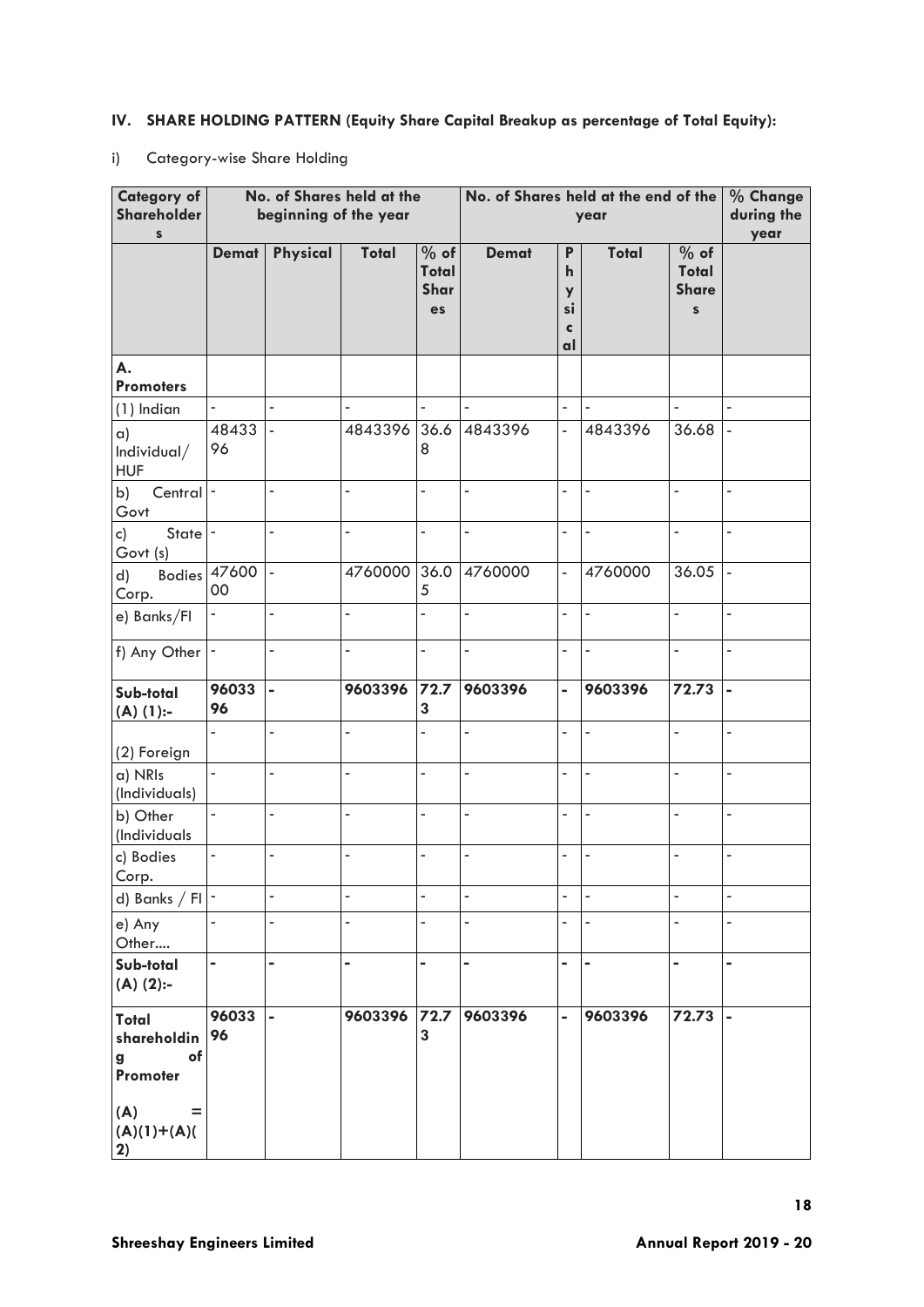| <b>Category of</b><br>Shareholder<br>$\mathbb S$                                           | No. of Shares held at the<br>beginning of the year |                          |                |                                    | No. of Shares held at the end of the<br>year |                                         |                |                                                      | % Change<br>during the<br>year |
|--------------------------------------------------------------------------------------------|----------------------------------------------------|--------------------------|----------------|------------------------------------|----------------------------------------------|-----------------------------------------|----------------|------------------------------------------------------|--------------------------------|
|                                                                                            | <b>Demat</b>                                       | Physical                 | Total          | % of<br>Total<br>Shar<br><b>es</b> | <b>Demat</b>                                 | P<br>$\mathbf{h}$<br>y<br>si<br>C<br>al | <b>Total</b>   | % of<br><b>Total</b><br><b>Share</b><br>$\mathbf{s}$ |                                |
| Public<br><b>B.</b><br>Shareholdin<br>$\mathbf{g}$                                         |                                                    |                          |                |                                    |                                              |                                         |                |                                                      |                                |
| 1. Institutions                                                                            |                                                    |                          |                |                                    |                                              |                                         |                |                                                      |                                |
| a) Mutual<br>Funds                                                                         |                                                    |                          | L,             |                                    |                                              | L,                                      |                |                                                      |                                |
| b) Banks/FI                                                                                | $\blacksquare$                                     | ÷,                       | ÷,             | ÷,                                 | ÷,                                           | $\overline{a}$                          | $\overline{a}$ | ä,                                                   | ÷,                             |
| c) Central<br>Govt                                                                         |                                                    |                          |                |                                    | L.                                           |                                         |                |                                                      | L.                             |
| d) State<br>Govt(s)                                                                        | $\blacksquare$                                     | $\overline{a}$           | ÷,             | ÷,                                 | $\overline{\phantom{a}}$                     | 4                                       | $\frac{1}{2}$  | $\blacksquare$                                       | $\overline{\phantom{a}}$       |
| e) Venture<br>Capital<br>Funds                                                             |                                                    |                          |                | ÷                                  | ä,                                           |                                         |                | L,                                                   | ä,                             |
| f) Insurance<br>Companies                                                                  |                                                    | ä                        | ä,             | L,                                 | ä,                                           |                                         |                | ÷,                                                   | ä,                             |
| g) Flls                                                                                    | ÷,                                                 | $\overline{a}$           | $\overline{a}$ | L,                                 | $\overline{a}$                               |                                         | L              | L,                                                   | $\overline{a}$                 |
| h) Foreign<br>Venture<br>Capital<br>Funds<br>i) Others                                     |                                                    |                          | L              |                                    | ä,                                           |                                         |                |                                                      | L,                             |
| (specify)                                                                                  |                                                    |                          |                |                                    |                                              |                                         |                |                                                      |                                |
| Sub-total<br>(B)(1):                                                                       | L,                                                 | Ē,                       | ÷,             | ÷,                                 | ÷,                                           | -                                       |                | $\blacksquare$                                       | $\overline{\phantom{a}}$       |
| 2. Non-<br>Institutions                                                                    |                                                    |                          |                |                                    |                                              |                                         |                |                                                      |                                |
| a) Bodies<br>Corp.                                                                         | 19840<br>$00\,$                                    | $\overline{\phantom{a}}$ | 1984000 15.0   | 3                                  | 2448000                                      |                                         | 2448000        | 18.55                                                | 3.51                           |
| i) Indian                                                                                  | 4                                                  | L,                       | $\blacksquare$ | L                                  | ÷,                                           | $\overline{a}$                          | $\blacksquare$ | $\overline{\phantom{a}}$                             | $\blacksquare$                 |
| ii) Overseas                                                                               | ÷                                                  | L,                       | $\overline{a}$ | $\overline{a}$                     | $\overline{\phantom{a}}$                     | L,                                      | $\overline{a}$ | $\blacksquare$                                       | $\Box$                         |
| b)<br>Individuals                                                                          | $\blacksquare$                                     | Ĭ.                       | $\overline{a}$ | ÷,                                 | $\overline{a}$                               | $\overline{a}$                          |                | $\frac{1}{2}$                                        | $\blacksquare$                 |
| i) Individual<br>shareholders<br>holding<br>nominal<br>share<br>capital upto<br>Rs. 2 lakh | 10400<br>0                                         | $\overline{\phantom{a}}$ | 104000         | 0.78                               | 56000                                        |                                         | 56000          | 0.42                                                 | (0.24)                         |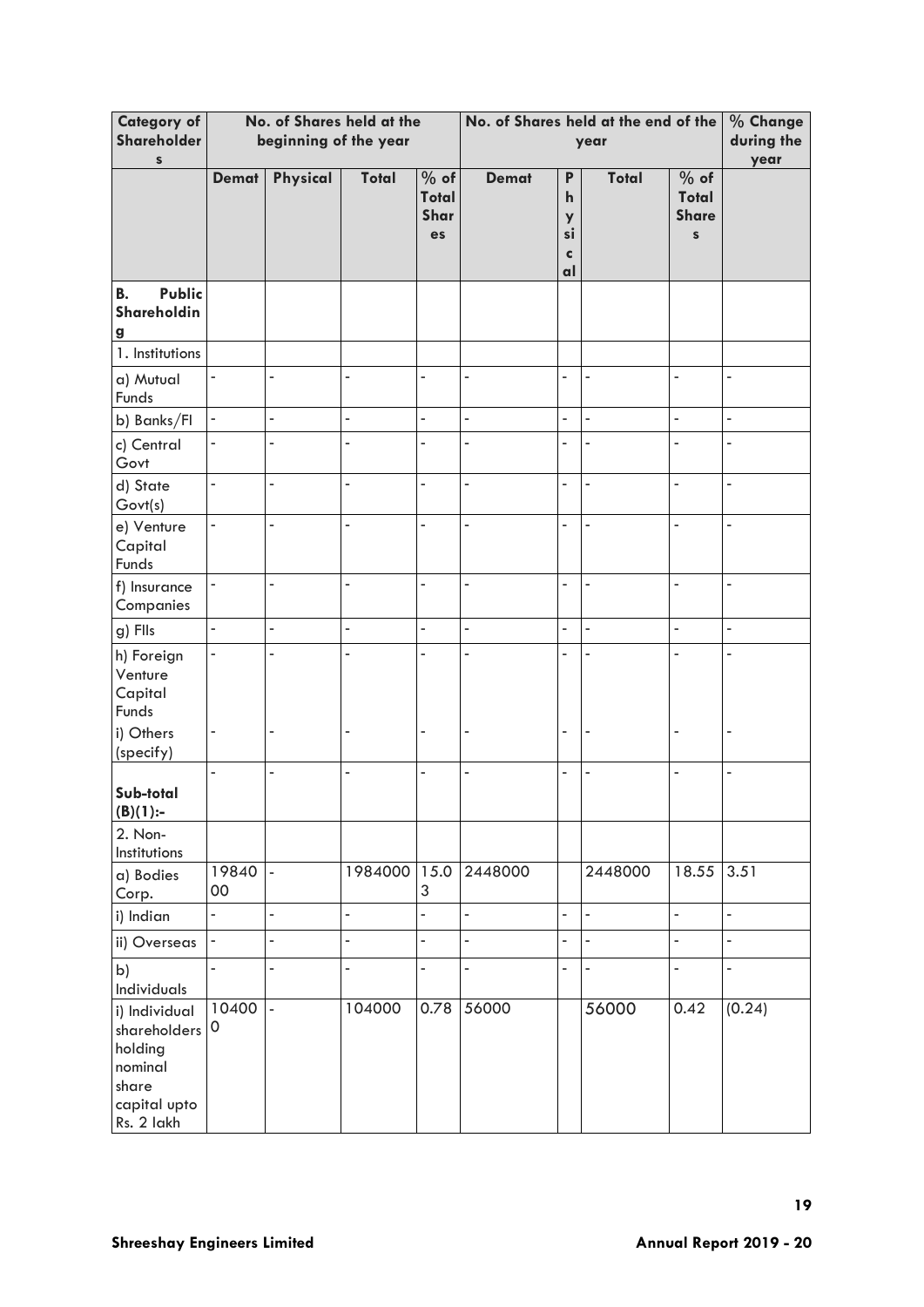| <b>Category of</b><br>Shareholder<br>S                                                                |                   | beginning of the year    | No. of Shares held at the |                                      |              | No. of Shares held at the end of the<br>year |              |                                                        |                |
|-------------------------------------------------------------------------------------------------------|-------------------|--------------------------|---------------------------|--------------------------------------|--------------|----------------------------------------------|--------------|--------------------------------------------------------|----------------|
|                                                                                                       | <b>Demat</b>      | Physical                 | Total                     | $%$ of<br><b>Total</b><br>Shar<br>es | <b>Demat</b> | P<br>$\mathbf{h}$<br>y<br>si<br>c<br>al      | <b>Total</b> | $%$ of<br><b>Total</b><br><b>Share</b><br>$\mathbf{s}$ |                |
| ii) Individual<br>shareholders<br>holding<br>nominal<br>share<br>capital in<br>excess of Rs<br>2 lakh | 90400<br>0        |                          | 904000                    | 6.84                                 | 584000       |                                              | 584000       | 4.42                                                   | (2.42)         |
| c) Others                                                                                             | 60800<br>$\Omega$ | $\overline{\phantom{a}}$ | 608000                    | 4.60                                 | 512000       |                                              | 512000       | 3.88                                                   | (0.73)         |
| Sub-total<br>$(B)(2)$ :-<br><b>Total Public</b><br>Shareholdin<br>$g(B) =$<br>$(B)(1) +$<br>(B)(2)    | 36000<br>00       | $\blacksquare$           | 3600000                   | 27.2<br>7                            | 3600000      | $\blacksquare$                               | 3600000      | 27.27                                                  | $\blacksquare$ |
| C. Shares<br>held by<br>Custodian<br>for GDRs &<br><b>ADRs</b>                                        |                   |                          |                           |                                      |              |                                              |              |                                                        |                |
| <b>Grand Total</b><br>$(A+B+C)$                                                                       | 13203<br>396      | $\overline{a}$           | 1320339<br>6              | 100                                  | 13203396     | $\frac{1}{2}$                                | 13203396     | 100                                                    | ÷,             |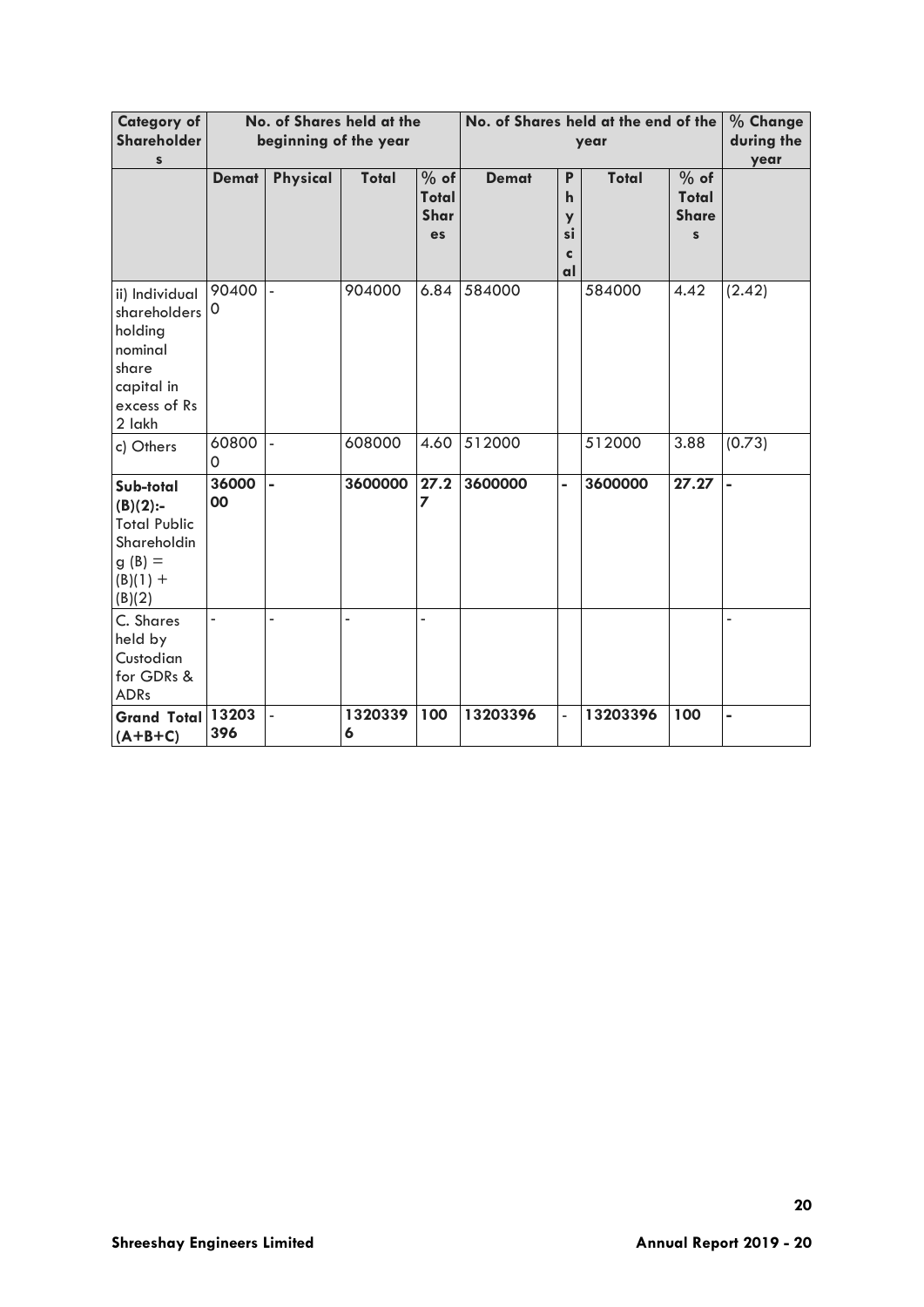# (ii) Shareholding of Promoters:

| <b>SIN</b><br>$\bullet$ . | Shareholder'<br>s Name                                        |                         | Shareholding at the<br>beginning of the year          |                                                                            | Shareholding at the end of the year |                                                       |                                                                   |                                                         |
|---------------------------|---------------------------------------------------------------|-------------------------|-------------------------------------------------------|----------------------------------------------------------------------------|-------------------------------------|-------------------------------------------------------|-------------------------------------------------------------------|---------------------------------------------------------|
|                           |                                                               | No. of<br><b>Shares</b> | $%$ of<br>total<br><b>Shares of</b><br>the<br>company | $%$ of<br><b>Shares</b><br>Pledged<br>encumb<br>ered to<br>total<br>shares | No. of<br><b>Shares</b>             | $%$ of<br>total<br><b>Shares of</b><br>the<br>company | <b>%of Shares</b><br>Pledged/<br>encumbered<br>to total<br>shares | $%$ change<br>in<br>shareholdi<br>ng during<br>the year |
| 1.                        | Kishore<br>Danabhai<br>Patel                                  | 204021<br>8             | 15.45                                                 |                                                                            | 2040218                             | 15.45                                                 |                                                                   |                                                         |
| 2.                        | Kishore D<br>Patel HUF                                        | 1800                    | 0.01                                                  | L,                                                                         | 1800                                | 0.01                                                  |                                                                   |                                                         |
| 3.                        | <b>Bhogin D</b><br>Patel HUF                                  | 1800                    | 0.01                                                  | $\overline{a}$                                                             | 1800                                | 0.01                                                  |                                                                   |                                                         |
| 4.                        | D K Patel<br><b>HUF</b>                                       | 1800                    | 0.01                                                  | L,                                                                         | 1800                                | 0.01                                                  | L,                                                                |                                                         |
| 5.                        | BhoginDanab<br>hai Patel                                      | 244316<br>0             | 18.5                                                  |                                                                            | 2443160                             | 18.5                                                  | Ĭ.                                                                |                                                         |
| 6.                        | <b>Divine Kailas</b><br>Properties<br>Private<br>Limited      | 800000                  | 6.06                                                  |                                                                            | 800000                              | 6.06                                                  | Ĭ.                                                                |                                                         |
| 7.                        | <b>Rohan Paper</b><br>Limited                                 | 100000<br>0             | 7.57                                                  | $\overline{\phantom{a}}$                                                   | 1000000                             | 7.57                                                  | ÷,                                                                |                                                         |
| 8.                        | Rear<br>Promoters<br>Private<br>Limited                       | 200000                  | 1.51                                                  | $\overline{a}$                                                             | 200000                              | 1.51                                                  | Ĭ.                                                                |                                                         |
| 9                         | Link<br>Promoters<br>Private<br>Limited                       | 166000<br>0             | 12.57                                                 | L,                                                                         | 1660000                             | 12.57                                                 | ÷,                                                                |                                                         |
| 10.                       | Patel<br>Creators And 0<br>Constructors<br>Private<br>Limited | 110000                  | 8.33                                                  | L,                                                                         | 1100000                             | 8.33                                                  | L,                                                                |                                                         |
| 11.                       | NishaBhogin<br>Patel                                          | 178218                  | 1.35                                                  | $\overline{a}$                                                             | 178218                              | 1.35                                                  | L.                                                                |                                                         |
| 12.                       | Anjali Kishore<br>Patel                                       | 176400                  | 1.34                                                  | L,                                                                         | 176400                              | 1.34                                                  |                                                                   |                                                         |
|                           | Total                                                         | 960339<br>6             | 72.73                                                 | $\overline{\phantom{0}}$                                                   | 9603396                             | 72.73                                                 |                                                                   |                                                         |

(iii) Change in Promoters' Shareholding: **No Change in Promoters' Shareholding**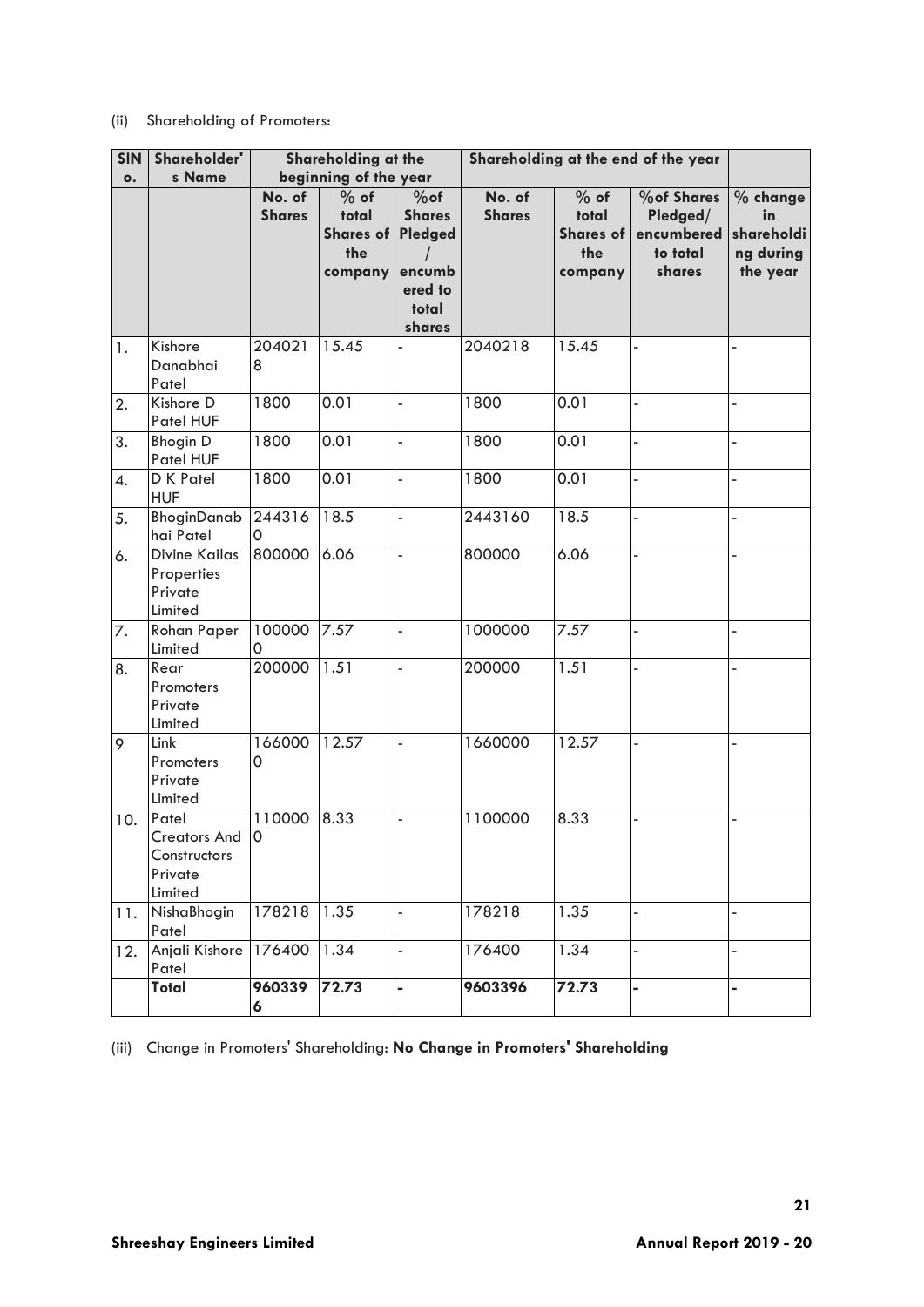(iv) Shareholding Pattern of top ten Shareholders (other than Directors, Promoters and Holders of GDRs and ADRs):

| <b>SR</b><br><b>NO</b> | <b>Name</b>                                                         | Shareholding                                                                          |                                     | <b>Date</b> | Increase/Decrease in<br>Shareholding |
|------------------------|---------------------------------------------------------------------|---------------------------------------------------------------------------------------|-------------------------------------|-------------|--------------------------------------|
|                        |                                                                     | No. of Shares At<br>the Beginning<br>(30/03/2019)/<br>end of the year<br>(31/03/2020) | % total Shares<br>of the<br>Company |             |                                      |
| 1                      | NOPEA CAPITAL SERVICES<br>PRIVATE LIMITED                           | 608000                                                                                | 4.60                                | 30-Mar-2019 | 0                                    |
|                        |                                                                     |                                                                                       | 4.97                                | 31-May-2019 | 48000                                |
|                        |                                                                     | 656000                                                                                | 4.97                                | 31-Mar-2020 | $\mathbf 0$                          |
| $\overline{2}$         | <b>OVERSKUD MULTI ASSET</b><br>MANAGEMENT PRIVATE<br><b>LIMITED</b> | 616000                                                                                | 4.67                                | 30-Mar-2019 | 0                                    |
|                        |                                                                     |                                                                                       | 4.60                                | 19-Apr-2019 | $-8000$                              |
|                        |                                                                     |                                                                                       | 3.94                                | 26-Apr-2019 | $-88000$                             |
|                        |                                                                     |                                                                                       | 3.88                                | 28-Jun-2019 | $-8000$                              |
|                        |                                                                     | 512000                                                                                | 3.88                                | 31-Mar-2020 | 0                                    |
| 3                      | <b>ARYAMAN CAPITAL</b><br>MARKETS LIMITED                           | 608000                                                                                | 4.60                                | 30-Mar-2019 | 0                                    |
|                        |                                                                     |                                                                                       | 4.67                                | 19-Apr-2019 | 8000                                 |
|                        |                                                                     |                                                                                       | 4.18                                | 26-Apr-2019 | $-64000$                             |
|                        |                                                                     |                                                                                       | 4.24                                | 28-Jun-2019 | 8000                                 |
|                        |                                                                     |                                                                                       | 3.39                                | 12-Jul-2019 | $-112000$                            |
|                        |                                                                     |                                                                                       | 3.88                                | 02-Aug-2019 | 64000                                |
|                        |                                                                     | 512000                                                                                | 3.88                                | 31-Mar-2020 | 0                                    |
| 4                      | SAJANKUMAR<br>RAMESHWARLAL BAJAJ                                    | 584000                                                                                | 4.42                                | 30-Mar-2019 | $\mathbf 0$                          |
|                        |                                                                     | 584000                                                                                | 4.42                                | 31-Mar-2020 | $\mathbf 0$                          |
| 5                      | <b>EMRALD COMMERCIAL</b><br><b>LIMITED</b>                          | 0                                                                                     | 0.00                                | 30-Mar-2019 |                                      |
|                        |                                                                     |                                                                                       | 1.15                                | 28-Jun-2019 | 152000                               |
|                        |                                                                     |                                                                                       | 3.39                                | 12-Jul-2019 | 296000                               |
|                        |                                                                     | 448000                                                                                | 3.39                                | 31-Mar-2020 | 0                                    |
| 6                      | MUKESH COMMOTRADE LTD                                               | 336000                                                                                | 2.54                                | 30-Mar-2019 | $\mathbf 0$                          |
|                        |                                                                     |                                                                                       | 1.39                                | 21-Jun-2019 | $-152000$                            |
|                        |                                                                     |                                                                                       | 0.00                                | 12-Jul-2019 | $-184000$                            |
|                        |                                                                     |                                                                                       | 0.00                                | 31-Mar-2020 | 0                                    |
| 7                      | PANKAJ PIYUSH TRADE AND<br><b>INVESTMENT LIMITED</b>                | 0                                                                                     | 0.00                                | 30-Mar-2019 |                                      |
|                        |                                                                     | 320000                                                                                | 2.42                                | 31-Mar-2020 | 0                                    |
|                        |                                                                     |                                                                                       | 2.42                                | 31-Mar-2020 | 320000                               |
| 8                      | SHRI PARASRAM HOLDINGS<br>PRIVATE LIMITED                           | 320000                                                                                | 2.42                                | 30-Mar-2019 | 0                                    |
|                        |                                                                     |                                                                                       | 0.00                                | 31-Mar-2020 | -320000                              |
| 9                      | S K GROWTH FUND PVT LTD                                             | 0                                                                                     | 0.00                                | 30-Mar-2019 |                                      |
|                        |                                                                     |                                                                                       | 2.06                                | 26-Apr-2019 | 272000                               |
|                        |                                                                     | 272000                                                                                | 2.06                                | 31-Mar-2020 | 0                                    |
| 10                     | RAJESH JHAVERI<br>HARSHA                                            | 240000                                                                                | 1.82                                | 30-Mar-2019 | 0                                    |
|                        |                                                                     |                                                                                       | 0.00                                | 19-Apr-2019 | $-240000$                            |
|                        |                                                                     |                                                                                       | 0.00                                | 31-Mar-2020 | 0                                    |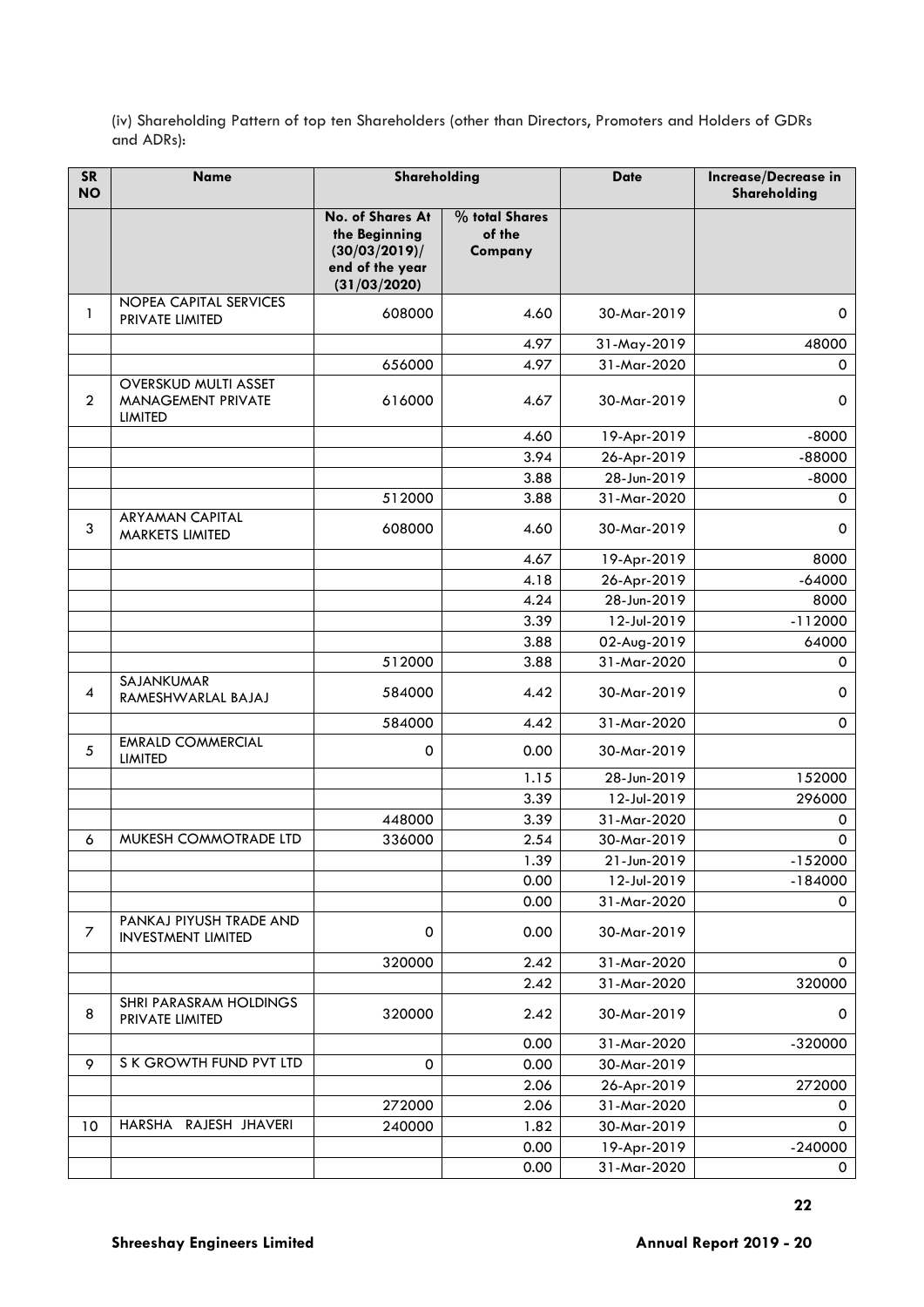(v) Shareholding of Directors and Key Managerial Personnel:

| SI.<br>No. |                       | Shareholding at the<br>beginning of the year |                                             | <b>Cumulative Shareholding during the</b><br>year |                                          |  |
|------------|-----------------------|----------------------------------------------|---------------------------------------------|---------------------------------------------------|------------------------------------------|--|
|            |                       | No. of<br>shares                             | $%$ of total<br>shares of<br>the<br>company | No. of shares                                     | $%$ of total<br>shares of the<br>company |  |
| ι.         | Kishore D Patel       | 2040218                                      | 15.45                                       | 2040218                                           | 15.45                                    |  |
| 2.         | <b>Bhogin D Patel</b> | 2443160                                      | 18.50                                       | 2443160                                           | 18.50                                    |  |
| 3.         | Nisha B Patel         | 178218                                       | 1.35                                        | 178218                                            | 1.35                                     |  |

# **V. INDEBTEDNESS**

Indebtedness of the Company including interest outstanding/accrued but not due for payment:

|                                      | <b>Secured Loans</b><br>excluding<br>deposits | <b>Unsecured</b><br>Loans | <b>Deposits</b> | Total<br><b>Indebtedness</b> |
|--------------------------------------|-----------------------------------------------|---------------------------|-----------------|------------------------------|
| Indebtedness at the beginning of     |                                               |                           |                 |                              |
| the financial year                   |                                               |                           |                 |                              |
| <b>Principal Amount</b><br>i)        |                                               | 67,54,747                 |                 | 67,54,747                    |
| ii)<br>Interest due but not paid     |                                               |                           |                 |                              |
| Interest accrued but not due<br>iii) |                                               |                           |                 |                              |
| Total (i+ii+iii)                     | $\blacksquare$                                | 67,54,747                 |                 | 67,54,747                    |
| Change in Indebtedness during the    |                                               |                           |                 |                              |
| financial year                       |                                               |                           |                 |                              |
| Addition                             |                                               |                           |                 |                              |
| Reduction                            |                                               |                           |                 |                              |
| Net Change                           | $\blacksquare$                                | $\blacksquare$            | $\blacksquare$  | ۰                            |
| Indebtedness at the end of the       |                                               |                           |                 |                              |
| financial year                       |                                               |                           |                 |                              |
| <b>Principal Amount</b><br>i)        |                                               | 4,20,05,747               |                 | 4,20,05,747                  |
| ii)<br>Interest due but not paid     |                                               |                           |                 |                              |
| Interest accrued but not due<br>iii) | ٠                                             |                           |                 |                              |
| Total (i+ii+iii)                     | $\blacksquare$                                | 4,20,05,747               |                 | 4,20,05,747                  |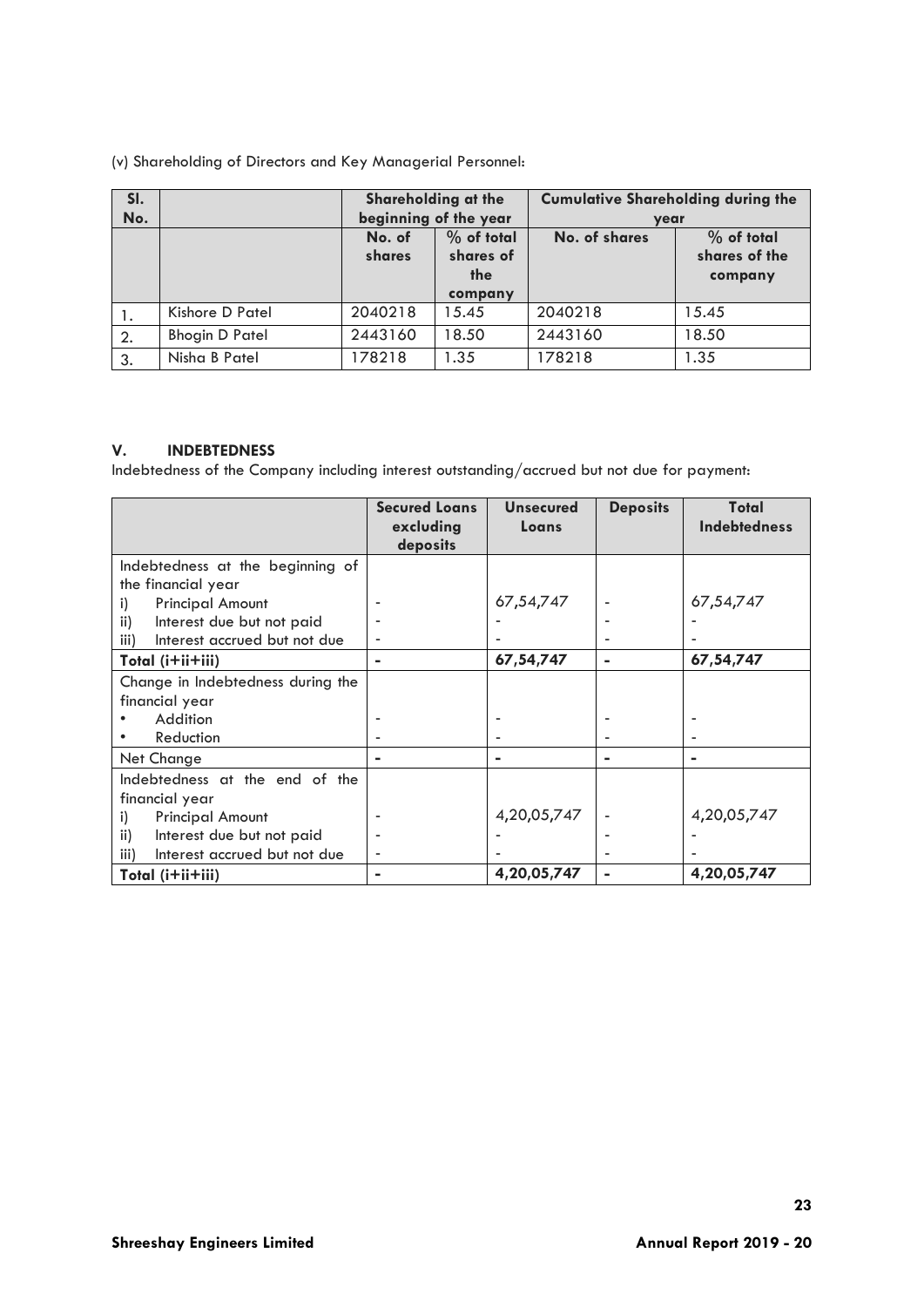# **VI. REMUNERATION OF DIRECTORS AND KEY MANAGERIAL PERSONNEL**

A. Remuneration to Managing Director, Whole-time Directors and/or Manager:

| Sl. no. | <b>Particulars of Remuneration</b>          |           | <b>Name of MD/WTD/ Manager</b> | Total          |          |
|---------|---------------------------------------------|-----------|--------------------------------|----------------|----------|
|         |                                             |           |                                |                | Amount   |
|         |                                             | <b>MD</b> |                                | ۰              |          |
|         |                                             | Kishore   |                                |                |          |
|         |                                             | Patel     |                                |                |          |
| 1.      | Gross salary                                |           |                                |                |          |
|         | (a) Salary as per provisions contained in   | 6,12,0    |                                |                | 6,12,000 |
|         | section $17(1)$ of the Income-tax Act,      | 00        |                                |                |          |
|         | 1961                                        |           |                                |                |          |
|         | (b) Value of perquisites $u/s$ 17(2)        |           |                                |                |          |
|         | Income-tax Act, 1961                        |           |                                |                |          |
|         | (c) Profits in lieu of salary under section |           |                                |                |          |
|         | 17(3) Income- tax Act, 1961                 |           |                                |                |          |
| 2.      | <b>Stock Option</b>                         |           |                                | ٠              |          |
| 3.      | <b>Sweat Equity</b>                         |           |                                |                |          |
| 4.      | Commission                                  |           |                                |                |          |
|         | as % of profit                              |           |                                |                |          |
|         | others, specify<br>٠                        |           |                                |                |          |
| 5.      | Others, please specify                      |           |                                | ٠              |          |
|         | Total (A)                                   | 6,12,0    | $\blacksquare$                 | $\blacksquare$ | 6,12,000 |
|         |                                             | 00        |                                |                |          |
|         | Ceiling as per the Act                      |           |                                |                |          |

# B. Remuneration to other directors:

| <b>Particulars of</b>                                                                   | <b>Name of Directors</b>     |   | <b>Total Amount</b> |
|-----------------------------------------------------------------------------------------|------------------------------|---|---------------------|
| Remuneration                                                                            |                              |   |                     |
| <b>Independent Directors</b>                                                            | $\qquad \qquad \blacksquare$ | ۰ | ۰                   |
| Fee for attending<br>Board/Committee<br>Meeting                                         |                              |   |                     |
| Commission                                                                              |                              |   |                     |
| Others, Please Specify                                                                  | ۰                            | ۰ | -                   |
| Total                                                                                   | $\overline{\phantom{a}}$     | ۰ | -                   |
| Others Non-Executive<br>Directors fee for<br>attending<br><b>Board/Committee Meting</b> |                              |   |                     |
| Commission                                                                              |                              |   |                     |
| Other, please Specify                                                                   |                              |   |                     |
| Total(2)                                                                                |                              |   |                     |
| <b>Total Managerial</b><br><b>Remuneration</b>                                          |                              |   |                     |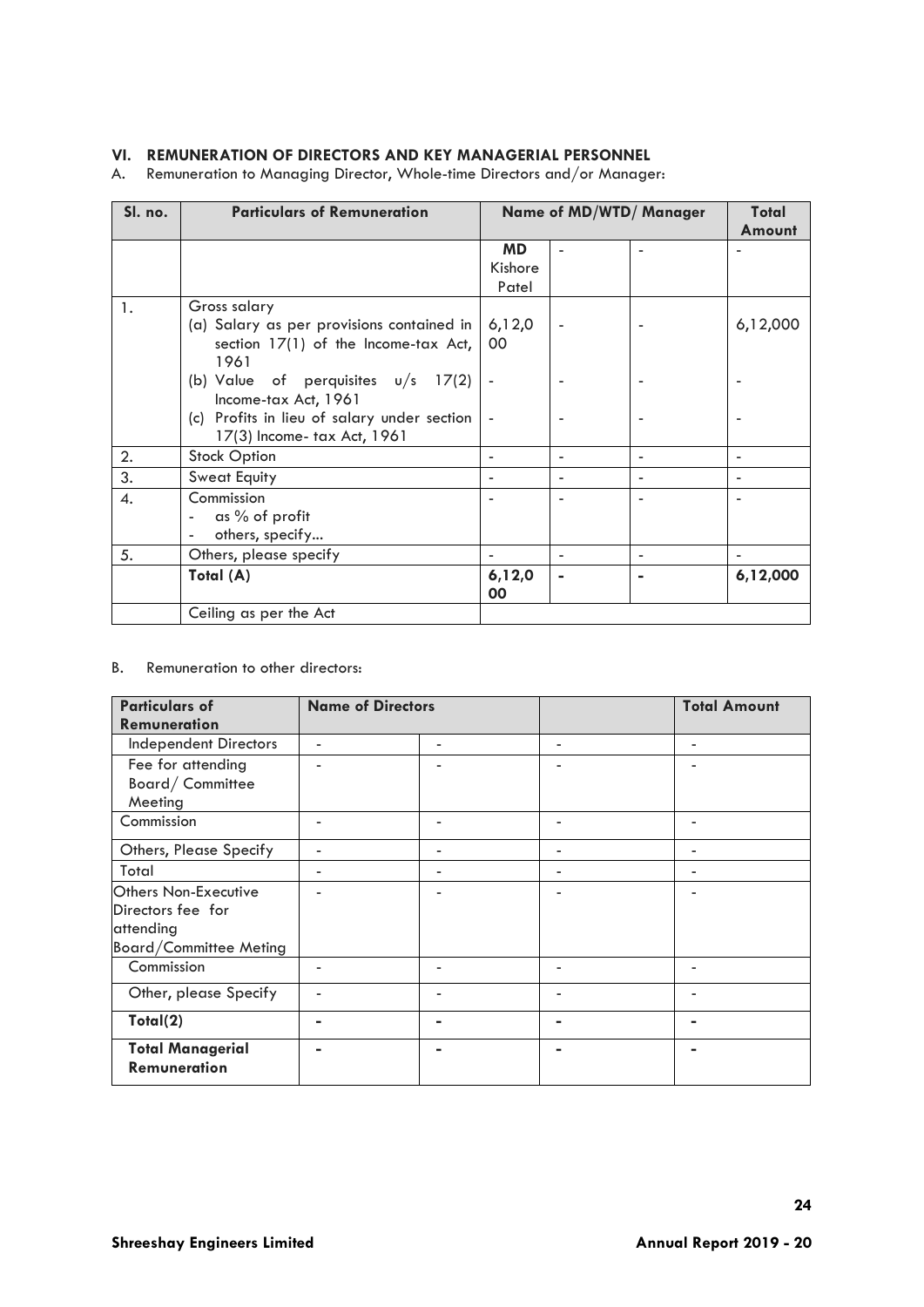| C. Remuneration to Key Managerial Personnel other than MD/Manager/WTD: |  |  |  |  |  |  |  |
|------------------------------------------------------------------------|--|--|--|--|--|--|--|
|------------------------------------------------------------------------|--|--|--|--|--|--|--|

| Sl. no. | <b>Particulars of Remuneration</b>                                                                                                                                                                                                                       |                          | <b>Key Managerial Personnel</b> |            |                     |
|---------|----------------------------------------------------------------------------------------------------------------------------------------------------------------------------------------------------------------------------------------------------------|--------------------------|---------------------------------|------------|---------------------|
|         |                                                                                                                                                                                                                                                          | <b>CEO</b>               | Company<br><b>Secretary</b>     | <b>CFO</b> | Total               |
| 1.      | Gross salary<br>(a) Salary as per provisions   -<br>contained in section 17(1)<br>of the Income-tax Act,<br>1961<br>(b) Value of perquisites $u/s$<br>17(2)<br>Income-tax Act,<br>1961<br>(c) Profits in lieu of salary   -<br>17(3)<br>under<br>section |                          | 1,92,000                        | 3,72,000   | 5,64,00<br>$\Omega$ |
|         | Income-tax Act, 1961                                                                                                                                                                                                                                     |                          |                                 |            |                     |
| 2.      | <b>Stock Option</b>                                                                                                                                                                                                                                      |                          |                                 |            |                     |
| 3.      | <b>Sweat Equity</b>                                                                                                                                                                                                                                      |                          |                                 |            |                     |
| 4.      | Commission<br>as % of profit<br>others, specify                                                                                                                                                                                                          |                          |                                 |            |                     |
| 5.      | Others, please specify                                                                                                                                                                                                                                   | $\overline{\phantom{0}}$ |                                 |            |                     |
|         | Total                                                                                                                                                                                                                                                    |                          | 1,92,000                        | 3,72,000   | 5,64,00<br>O        |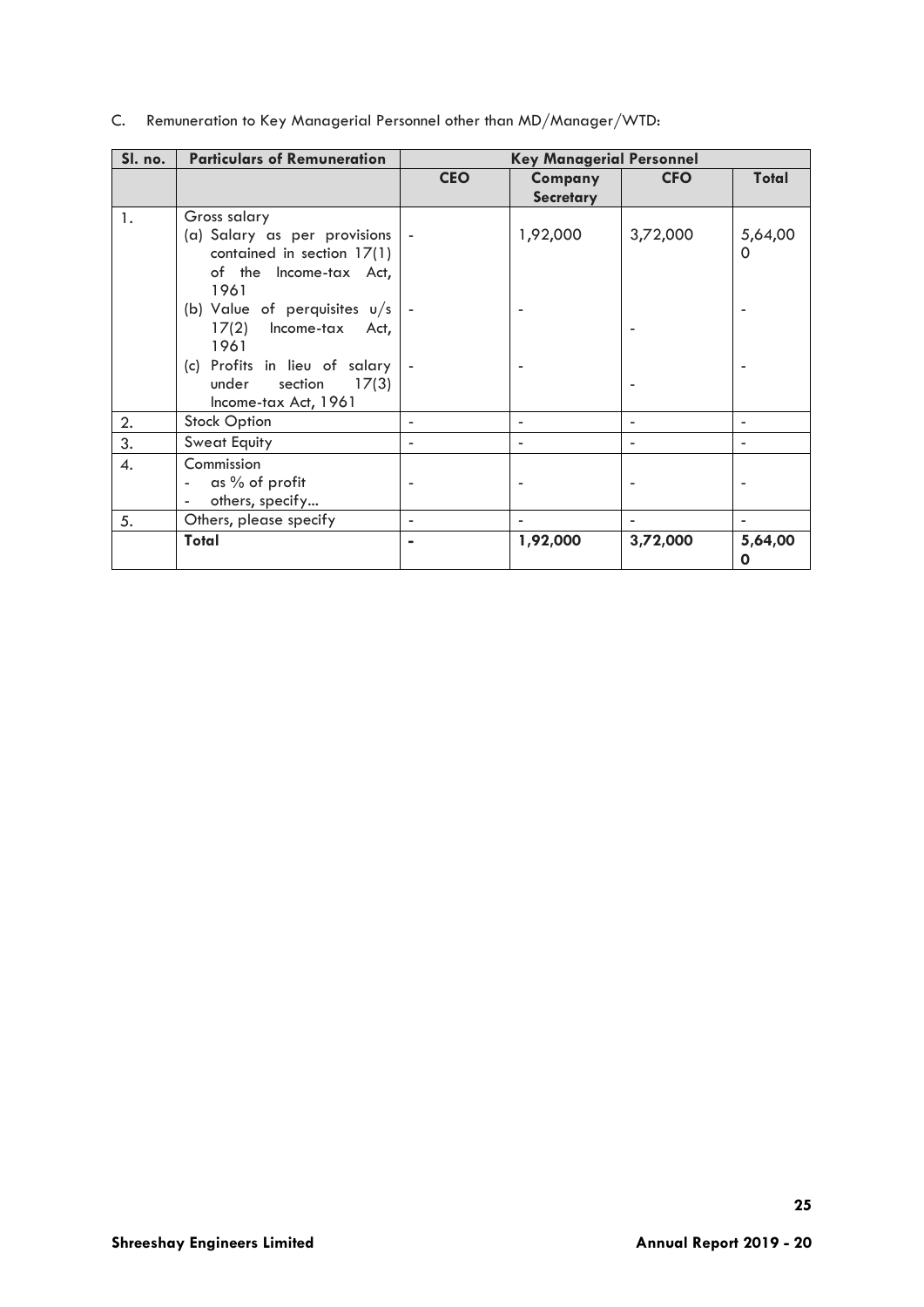# **VII. PENALTIES/PUNISHMENT/COMPOUNDING OF OFFENCES:**

| <b>Type</b>                         | Section of       | <b>Brief</b>       | <b>Details of</b> |  | <b>Authority</b> |                | Appeal   |
|-------------------------------------|------------------|--------------------|-------------------|--|------------------|----------------|----------|
|                                     | the              | <b>Description</b> | Penalty/          |  | [RD/NCLT/COURT]  |                | made, if |
|                                     | <b>Companies</b> |                    | Punishment/       |  |                  |                | any      |
|                                     | Act              |                    | Compounding       |  |                  |                | (give    |
|                                     |                  |                    | fees imposed      |  |                  |                | Details) |
|                                     |                  |                    | <b>A. COMPANY</b> |  |                  |                |          |
| <b>Penalty</b>                      | $\blacksquare$   | $\blacksquare$     |                   |  | $\blacksquare$   |                |          |
| Punishment                          |                  | $\blacksquare$     |                   |  |                  |                |          |
| Compoundin                          |                  | $\blacksquare$     |                   |  |                  |                |          |
| g                                   |                  |                    |                   |  |                  |                |          |
| <b>B.Directors</b>                  |                  |                    |                   |  |                  |                |          |
| <b>Penalty</b>                      | -                | ۰.                 | $\blacksquare$    |  |                  |                |          |
| Punishment                          |                  | ۰.                 |                   |  |                  |                |          |
| Compoundin                          |                  |                    |                   |  | -                |                |          |
| g                                   |                  |                    |                   |  |                  |                |          |
| <b>C. OTHER OFFICERS IN DEFAULT</b> |                  |                    |                   |  |                  |                |          |
| <b>Penalty</b>                      | ۰                |                    | $\blacksquare$    |  | $\blacksquare$   |                |          |
| Punishment                          | $\blacksquare$   |                    | $\blacksquare$    |  |                  | $\blacksquare$ |          |
| Compoundin                          |                  |                    |                   |  |                  |                |          |
| g                                   |                  |                    |                   |  |                  |                |          |

# **For and behalf of the Board For Shreeshay Engineers Limited**

 $Sd/ Sd/-$ 

| <b>Kishore Patel</b>     | <b>Bhogin Patel</b> |  |  |
|--------------------------|---------------------|--|--|
| <b>Managing Director</b> | Director            |  |  |
| 00990345                 | 01319739            |  |  |

**Date:** 26th August, 2020 **Place:** Mumbai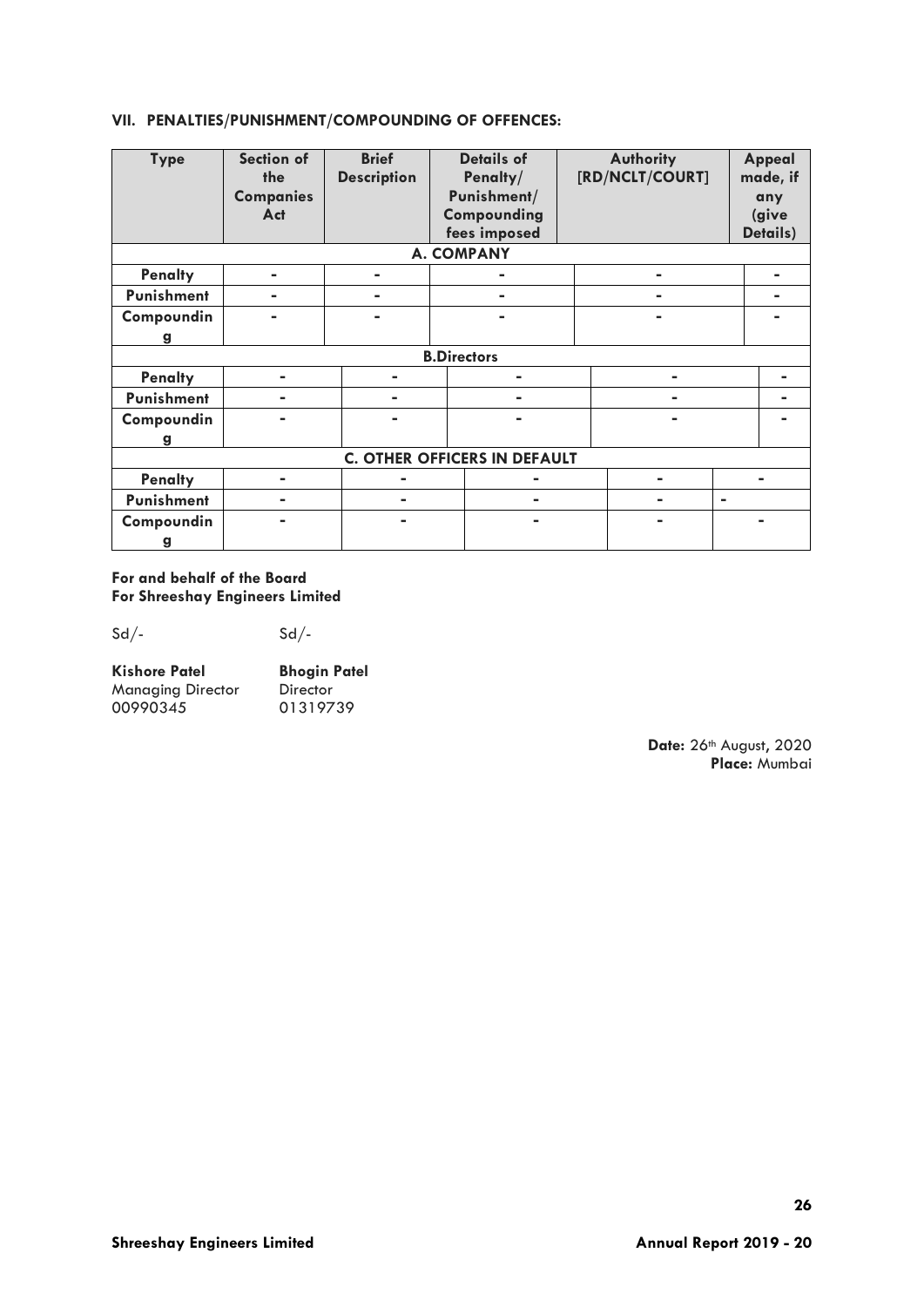# **ANNEXURE - 3 TO THE DIRECTORS' REPORT**

#### **FORM AOC-2**

*(Pursuant to clause (h) of sub-section (3) of section 134 of the Act and Rule 8(2) of the Companies (Accounts) Rules, 2014)*

**Form for disclosure of particulars of contracts/arrangements entered into by the Company with related parties referred to in Section 188(1) of the Companies Act, 2013 including certain arm's length transactions under third proviso thereto**

#### **1. Details of contracts or arrangements or transactions not at arm's length basis:**

| Name(s) of the related party and nature of relationship                                |           |
|----------------------------------------------------------------------------------------|-----------|
| Nature of contracts/arrangements/transactions                                          |           |
| Duration of the contracts/arrangements/transactions                                    |           |
| Salient terms of the contracts or arrangements or transactions including the value, if |           |
| any                                                                                    | <b>NA</b> |
| Justification for entering into such contracts or arrangements or transactions         |           |
| Date(s) of approval by the Board                                                       |           |
| Amount paid as advances, if any:                                                       |           |
| Date on which the requisite resolution was passed in general meeting as required       |           |
| under first proviso to section 188 of the Companies Act, 2013                          |           |

#### **2. Details of material contracts or arrangement or transactions at arm's length basis:**

| Name(s) of the related party and nature of relationship                                |           |
|----------------------------------------------------------------------------------------|-----------|
| Nature of contracts / arrangements / transactions                                      |           |
| Duration of the contracts / arrangements / transactions                                |           |
| Salient terms of the contracts or arrangements or transactions including the value, if | <b>NA</b> |
| any:                                                                                   |           |
| Date(s) of approval by the Board, if any:                                              |           |
| Amount incurred                                                                        |           |

#### **For and behalf of the Board For Shreeshay Engineers Limited**

 $Sd/-$ 

| <b>Kishore Patel</b> | <b>Bhogin Patel</b> |
|----------------------|---------------------|
| Managing Director    | Director            |
| 00990345             | 01319739            |

Date: 26<sup>th</sup> August, 2020 **Place:** Mumbai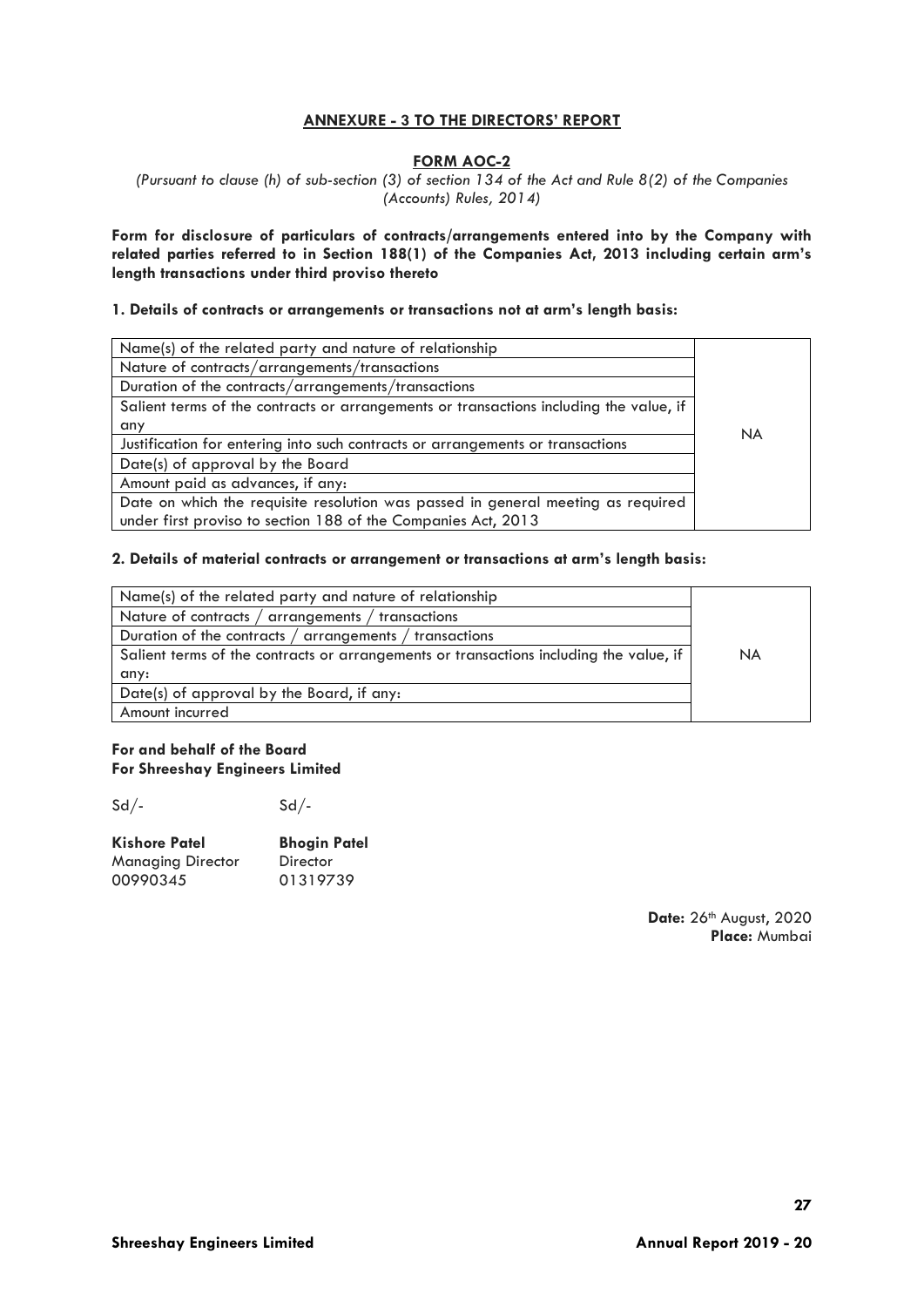# **ANNEXURE - 4 TO THE DIRECTORS' REPORT**

#### **Form No. MR-3 SECRETARIAL AUDIT REPORT**

for the financial year ended March 31, 2020 *[Pursuant to section 204(1) of the Companies Act, 2013 and Rule No.9 of the Companies (Appointment and Remuneration of Managerial Personnel) Rules, 2014]*

To,

The Members, **Shreeshay Engineers Limited CIN - L67190MH1995PLC087145** 501, Kailas Plaza, V.B. Lane, Ghatkopar East, Mumbai - 400077.

We have conducted the secretarial audit of the compliance of applicable statutory provisions and adherence to good corporate practices by **Shreeshay Engineers Limited** (hereinafter called the Company). Secretarial Audit was conducted in a manner that provided us a reasonable basis for evaluating the corporate conducts/statutory compliances and expressing our opinion thereon.

Due to the current nationwide lockdown arising out of the COVID-19 pandemic, we have examined the Company's books, papers, minute books, forms and returns filed and other records maintained by the Company provided to us in electronic mode for the financial year ended on 31<sup>st</sup> March, 2020. No physical verification of any document / record was possible. Based on our examination as aforesaid and also the information provided by the Company, its officers, agents and authorized representatives during the conduct of secretarial audit, we hereby report that in our opinion, the Company has, during the audit period covering the financial year ended on 31<sup>st</sup> March, 2020, complied with the statutory provisions listed hereunder and also that the Company has proper Board-processes and compliancemechanism in place to the extent, in the manner and subject to the reporting made hereinafter:

We have examined the books, papers, minute books, forms and returns filed and other records maintained by the Company for the financial year ended on March 31, 2020 according to the provisions of:

- 1) The Companies Act, 2013 (the Act) and the Rules made there under;
- 2) The Securities Contracts (Regulation) Act, 1956 ('SCRA') and the rules made there under;
- 3) The Depositories Act, 1996 and the Regulations and Bye-laws framed there under;
- 4) Foreign Exchange Management Act, 1999 and the Rules and Regulations made there under to the extent of Foreign Direct Investment, Overseas Direct Investment and External Commercial Borrowings;
- 5) The following Regulations and Guidelines prescribed under the Securities and Exchange Board of India Act, 1992 ('SEBI Act') **[Applicable to the Company from March 21, 2018 i.e. the date from which the equity shares of the Company got listed on the SME Emerge platform of the Bombay Stock Exchange Limited.]**
	- a) The Securities and Exchange Board of India (Substantial Acquisition of Shares and Takeovers) Regulations, 2011;
	- b) The Securities and Exchange Board of India (Prohibition of Insider Trading) Regulations, 2015;
	- c) The Securities and Exchange Board of India (Issue of Capital and Disclosure Requirements) Regulations, 2009;
	- d) Securities and Exchange Board of India (Depositories and Participants) Regulations, 2018;
	- e) The Securities and Exchange Board of India (Share Based Employees Benefits) Regulations, 2014 - **Not Applicable as the Company has not issued any Shares / options to the Directors / Employees under the said Regulations during the year under review;**
	- f) The Securities and Exchange Board of India (Issue and Listing of Debt Securities) Regulations , 2008 - **Not Applicable as the Company has not issued any Debt securities during the year under review;**
	- g) The Securities and Exchange Board of India (Registrars to an Issue and Share Transfer Agents) Regulations, 1993 regarding the Companies Act and dealing with client; - **Not applicable as**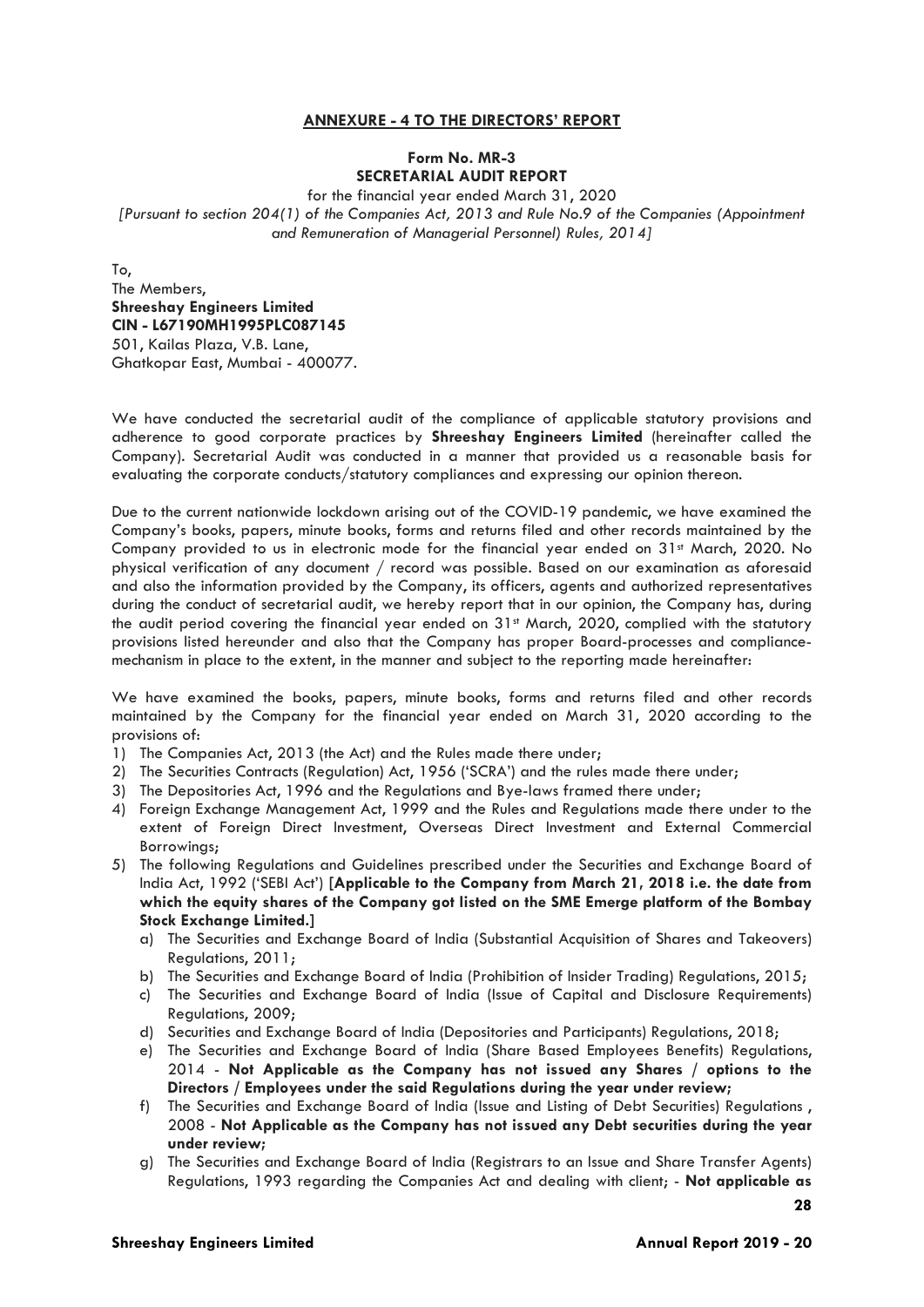**the Company is not registered as Registrar to an issue and Share Transfer Agent during the financial year under review.**

- h) The Securities and Exchange Board of India (Delisting of Equity Shares) Regulations, 2009 **Not Applicable as the Company has not delisted its Equity Shares from any Stock Exchanges during the year under review;**
- i) The Securities and Exchange Board of India (Buy Back of Securities) Regulations, 1998 **Not Applicable as the Company has not bought – back any of its securities during the year under review;**

We have also examined compliance with the applicable Standards / Clauses / Regulations of the following:

- 1. Secretarial Standards with respect to the Meetings of the Board of Directors and Committee Meetings of the Board (SS-1) and General Meetings (SS-2) issued by The Institute of Company Secretaries of India.
- 2. The Uniform Listing Agreement entered into by the Company with the Bombay Stock Exchange Limited (BSE). The Company is listed on the SME Platform of the Bombay Stock Exchange Limited.
- 3. The Securities and Exchange Board of India (Listing Obligations and Disclosure Requirements) Regulations, 2015.

Based on our verification of the Company's books, papers, minute books, forms and returns filed and other records maintained by the Company and also the information provided by the company, its officers, agents and its authorised representatives during the conduct of Secretarial Audit we hereby report that in our opinion during the period under review the Company has complied with the provisions of the Act, Rules, Regulations, Guidelines, Standards, etc. mentioned above.

#### **We further report that:**

- 1. The Board of Directors of the Company is duly constituted with proper balance of Executive Directors, Non-Executive Directors and Independent Directors.
- 2. Adequate notice is given to all directors to schedule the Board Meetings, agenda and detailed notes on agenda were sent at least seven days in advance or on a shorter notice with the consent of the Directors, and a system exists for seeking and obtaining further information and clarifications on the agenda items before the meeting and for meaningful participation at the meeting.
- 3. As per the minutes of the meetings duly recorded and signed by the Chairman, the decisions of the Board were unanimous and no dissenting views have been recorded.

**We further report that** there are adequate systems and processes in the Company commensurate with the size and operations of the Company to monitor and ensure compliance with applicable laws, rules, regulations and guidelines.

> For **Ferrao MSR & Associates Company Secretaries**

> > Sd/-

**Shobha Ambure Partner A.C.S. No. 39715 C. P. No. 15264 UDIN: A039715B000620262**

**Place:** Mumbai **Dated:** 26th August, 2020

**This report is to be read with our letter which is annexed as "Annexure A" and forms an integral part of this report.**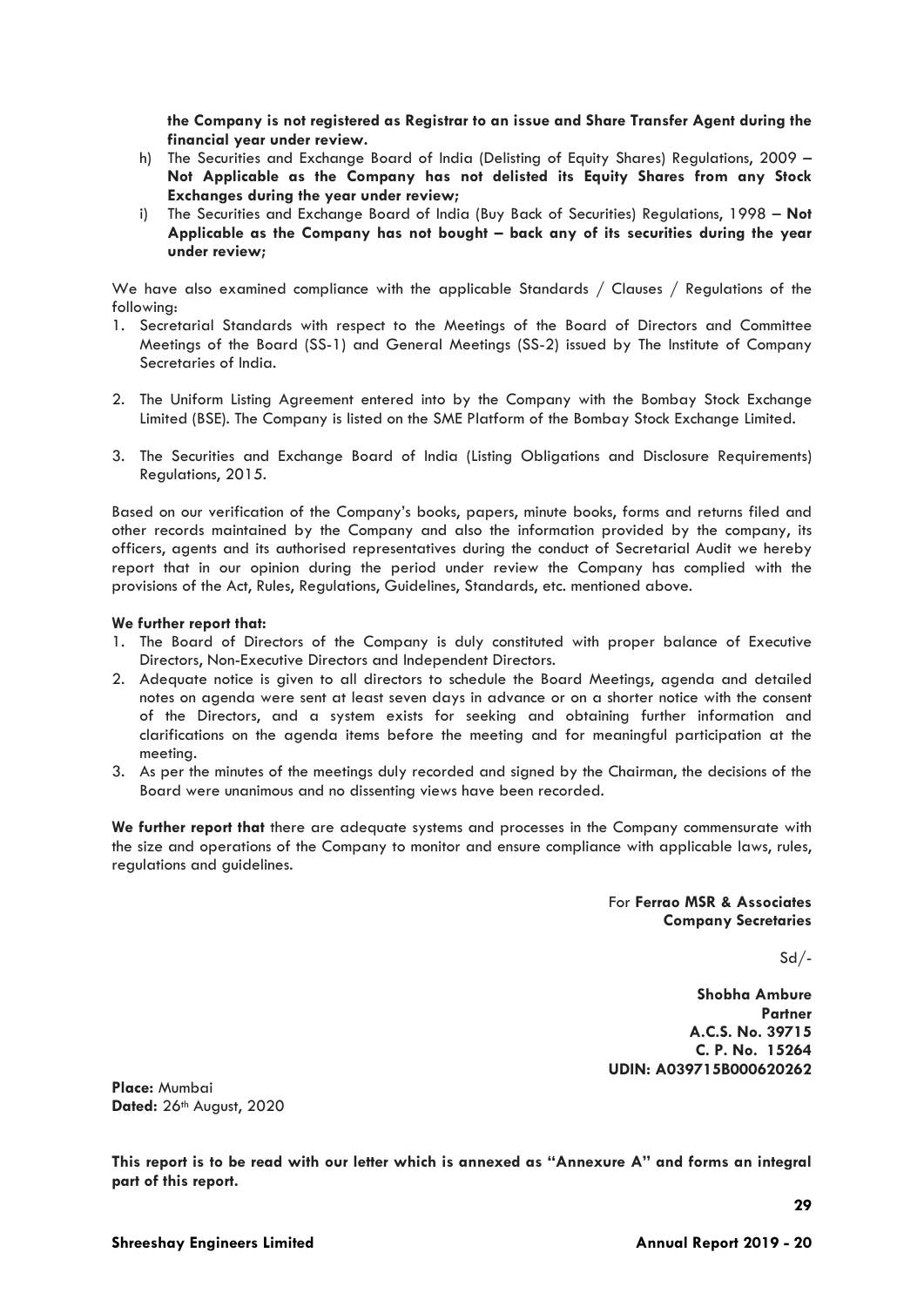#### **"Annexure A"**

To, The Members, **Shreeshay Engineers Limited (formerly known as Shreeshay Engineers Private Limited)**

Our report is to be read along with this letter.

- 1. Maintenance of secretarial record is the responsibility of the management of the Company. Our responsibility is to express an opinion on these secretarial records based on our audit.
- 2. We have followed the audit practices and processes as were appropriate to obtain reasonable assurance about the correctness of the contents of the Secretarial records. The verification was done on test basis to ensure that correct facts are reflected in secretarial records. We believe that the processes and practices we followed provide a reasonable basis for our opinion.
- 3. The minutes, documents, records and other information checked for the purpose of audit were received from the Company in soft copy and through electronic mail due to the nationwide lockdown caused pursuant to the outbreak of Covid-19 (Coronavirus).
- 4. We have not verified the correctness and appropriateness of financial records and Books of Accounts of the Company.
- 5. Wherever required, we have obtained the Management representation about the compliance of laws, rules and regulations and happening of events etc.
- 6. The compliance of the provisions of Corporate and other applicable laws, rules, regulations, standards is the responsibility of management. Our examination was limited to the verification of procedures on test basis.
- 7. The Secretarial Audit report is neither an assurance as to the future viability of the Company nor of the efficacy or effectiveness with which the management has conducted the affairs of the Company.

For **Ferrao MSR & Associates Company Secretaries**

 $Sd/-$ 

**Shobha Ambure Partner A.C.S. No. 39715 C. P. No. 15264 UDIN: A039715B000620262**

**Place:** Mumbai **Dated:** 26th August, 2020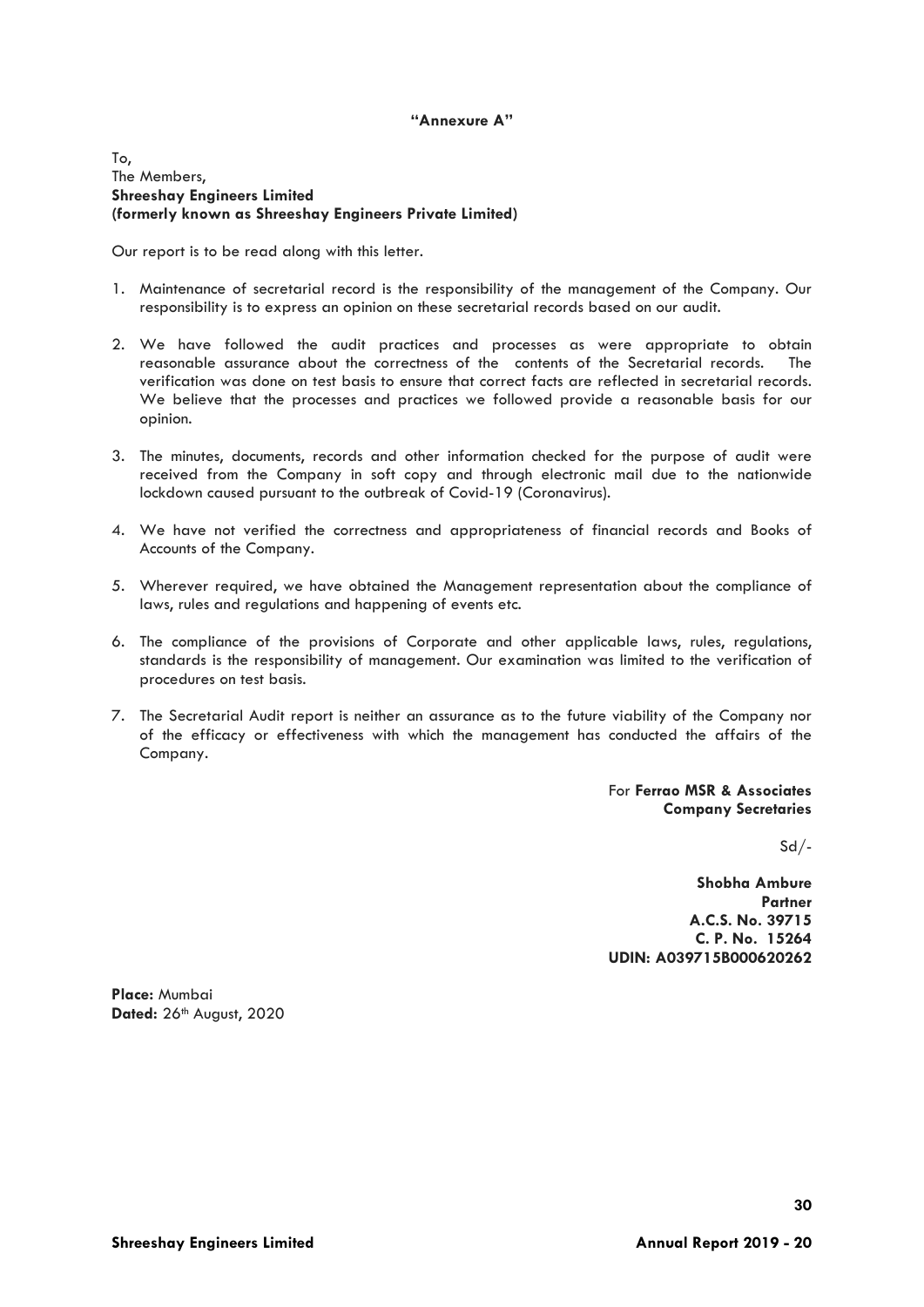# **ANNEXURE - 5 TO THE DIRECTORS' REPORT**

*[Statement of Disclosure of Remuneration undersection197 (12) of the Companies Act, 2013 read with Rule 5(1) of Companies (Appointment of Remuneration of Managerial Remuneration) Rules, 2014]*

1. Ratio of remuneration of each director to the median remuneration of the Employee of the company for the Financial Year - 2019-20:

| Sr.<br>No. | <b>Name</b>       | <b>Category</b>             | <b>Remuneration</b> | <b>Median</b><br>Remuneration | Ratio |
|------------|-------------------|-----------------------------|---------------------|-------------------------------|-------|
|            | Mr. Kishore Patel | Managing<br><b>Director</b> | 6.12.000            | 3,72,000                      | 51:31 |

Note: For this purpose, sitting fees paid to Directors have not been considered as remuneration.

2. the percentage of increase in remuneration of each director, Chief financial officer, chief executive officer, company secretary or Manager, if any in the F.Y. 2019-20: - 14.3% increase for company secretary The median remuneration of the employees of the company as on  $31<sup>st</sup>$  March, 2020 was Rs.

3,72,000

- 3. the percentage increase in the median remuneration of employees in F.Y. 2020 stood at NA
- 4. No. of permanent employees of the Company as at 31st March, 2020: Five
- 5. Average percentage increase already made in the salaries of employees other than the managerial remuneration in comparison with the last financial year: 14.3%
- 6. Affirmation that the remuneration is as per the remuneration policy of the company. It is affirmed that the remuneration paid to Directors, Key Managerial Personnel and other senior management is as per the remuneration policy of the Company.
- 7. Disclosure under Rule 5(2) of the Companies (Appointment and Remuneration of Managerial Personnel) Rules, 2014: There are no employees appointed by the Company who were in receipt of remuneration of Rs. 1.20 Crores or more per Annum employed throughout the year and Rs. 8.50 Lakhs or more Per Month employed for part of the year.

Having regard to the provisions of the second proviso to Section 136(1) of the Act, the Annual Report excluding the names of top ten employees in terms of remuneration drawn is being sent to the members of the Company. The said information is available for inspection at the registered office of the Company during business hours on working days up to the date of the ensuing Annual General Meeting and shall also be made available on the website of the Company post AGM. Any member interested in obtaining such information may write to the Company Secretary and the same will be furnished on request.

#### **For and behalf of the Board For Shreeshay Engineers Limited**

| $Sd/-$ | $Sd/-$ |
|--------|--------|
|--------|--------|

| <b>Kishore Patel</b> | <b>Bhogin Patel</b> |
|----------------------|---------------------|
| Managing Director    | Director            |
| 00990345             | 01319739            |

**Date:** 26th August, 2020 **Place:** Mumbai

**31**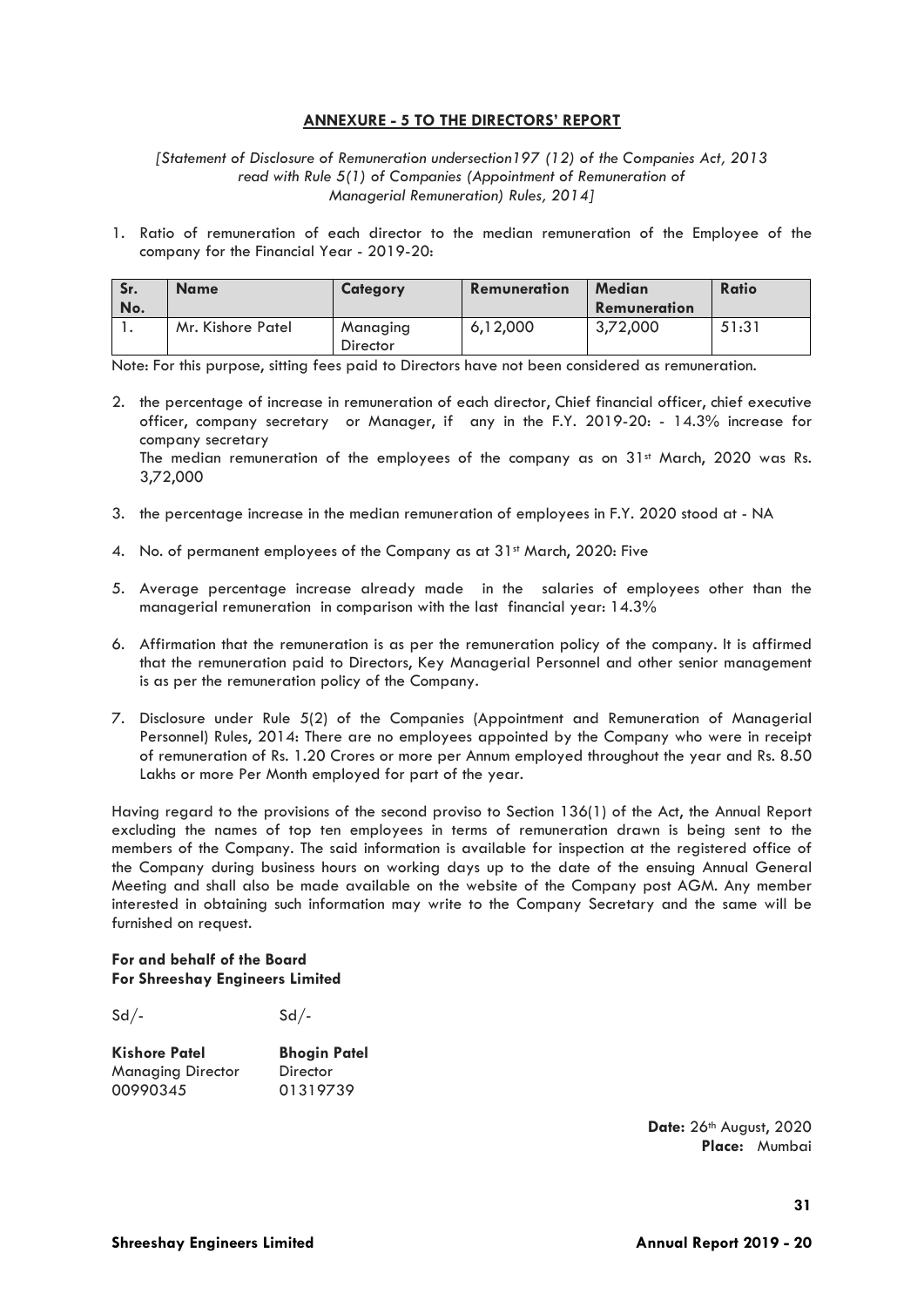#### **ANNEXURE - 6 TO THE DIRECTORS' REPORT**

#### **SALIENT FEATURES OF POLICY ON APPOINTMENT OF DIRECTORS AND SENIOR MANAGEMENT AND OTHER MATTERS**

#### **Appointment of Directors**

The Nomination and Remuneration Committee (NRC) of the Board of Directors (Board) of the Company reviews and assesses Board composition and recommends the appointment of new Directors. In evaluating the suitability of individual Board member, the NRC shall take into account the following criteria regarding qualifications, positive attributes and also independence of director when Independent Director is to be appointed:

1. All Board appointments will be based on merit, in the context of the skills, experience, diversity, and knowledge, for the Board as a whole to be effective;

2. Ability of the candidates to devote sufficient time and attention to his / her professional obligations as Director for informed and balanced decision making;

3. Adherence to the applicable Code of Conduct and highest level of Corporate Governance in letter and in sprit by the Directors;

Based on the recommendations of the NRC the board will evaluate the candidates and decide on the selection the appropriate member. The Board through the Chairman or the Managing Director will interact with the new member to obtain his/her consent for joining the Board. Upon receipt of the consent, the new Director will be co-opted by the Board in accordance with the applicable provisions of the Companies Act, 2013 and Rules made there under.

#### **Removal of Directors**

If a Director is attracted with any disqualification as mentioned in any of the applicable Act, rules and regulations there under or due to non - adherence to the applicable policies of the Company, the NRC may recommend to the Board with reasons recorded in writing, removal of a Director subject to the compliance of the applicable statutory provisions.

#### **Senior Management Personnel**

The NRC shall identify persons based on merit, experience and knowledge who may be appointed in senior management team.

Senior Management personnel are appointed or promoted and removed/relieved with the authority of Managing Director based on the business need and the suitability of the candidate. The details of the appointment made and the personnel removed one level below the Key Managerial Personnel during a quarter shall be presented to the Board.

#### **For and behalf of the Board For Shreeshay Engineers Limited**

 $Sd/-$ 

**Kishore Patel Bhogin Patel** Managing Director Director<br>00990345 01319739 00990345

> **Date:** 26th August, 2020 **Place:** Mumbai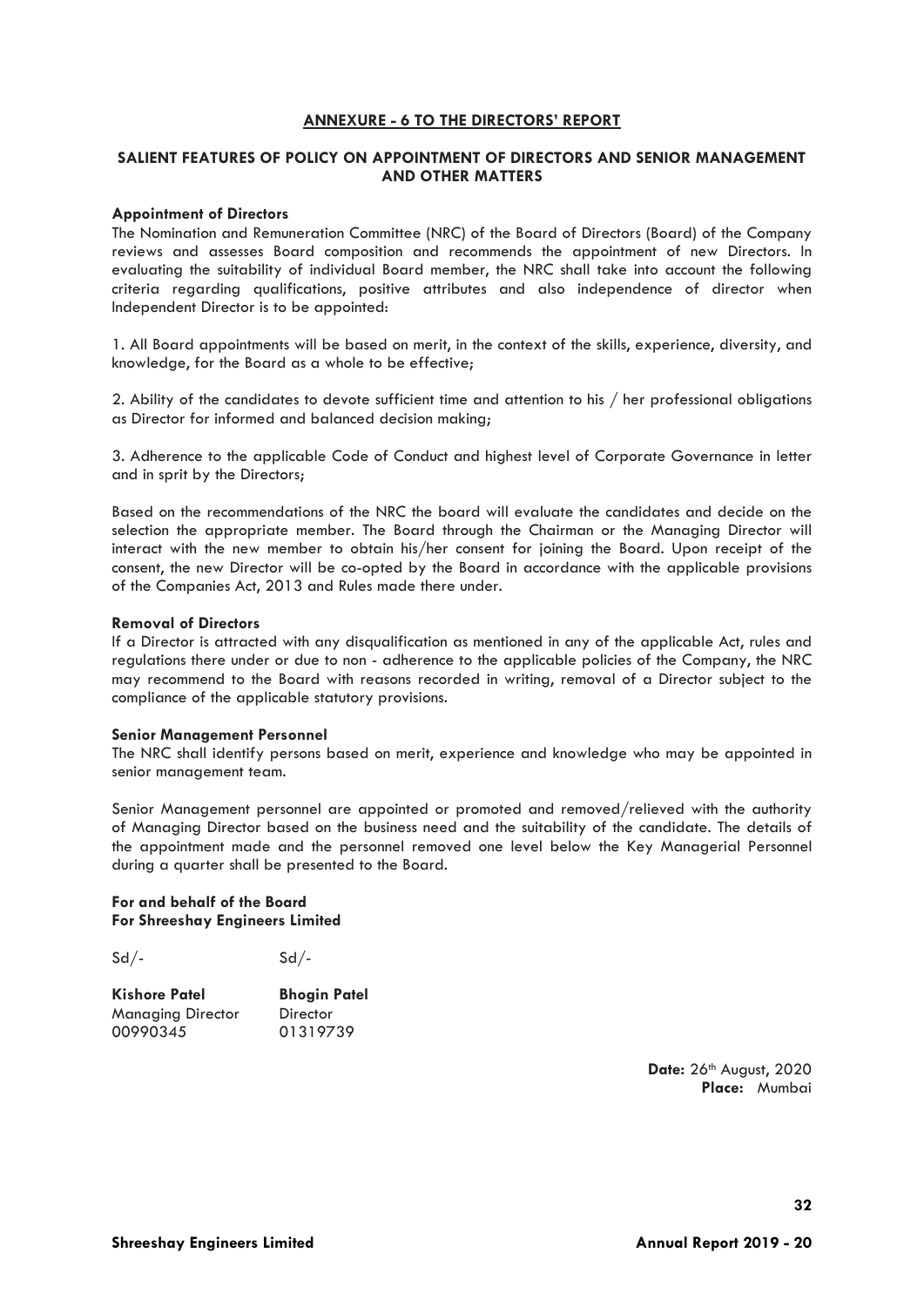#### **ANNEXURE - 7 TO THE DIRECTORS' REPORT**

#### **SALIENT FEATURES OF POLICY FOR REMUNERATION OF THE DIRECTORS**

#### **General**

This Policy sets out the approach to Compensation/remuneration/commission etc. will be determined by Committee and Recommended to the Board of Directors, for approval. Also remuneration to be paid to the Managing Director, other executive directors in accordance with provisions of Companies Act, 2013, and other statutory provisions if any, would require to complying for time being of appointment of such person.

#### **Policy Statement**

The Company has a well-defined Compensation policy for Directors, including the Chairman of the Company. The overall compensation philosophy which guides us to focus on enhancing the value, to attract, to retain and motivate Directors for achieving objectives of Company and to become a major player in market, to be the most trusted brand in the business we operate in and focus on customer serenity through transparency, quality and on time delivery to be a thought leader and establish industry benchmarks in sustainable development.

In order to effectively implement this, the Company has built a compensation structure by a regular annual benchmarking over the years with relevant players across the industry the Company operates in.

#### **Non-Executive Including Independent Directors**

The Nomination and Remuneration Committee (NRC) shall decide the basis for determining the compensation, both fixed and variable, to the Non-Executive Directors, including Independent Directors, whether as commission or otherwise. The NRC shall take into consideration various factors such as director's participation in Board and Committee meetings during the year, other responsibilities undertaken, such as membership or Chairmanship of committees, time spent in carrying out their duties, role and functions as envisaged in Schedule IV to the Companies Act, 2013 and the LODR with Stock Exchanges and such other factors as the NRC may consider deem fit for determining the compensation. The Board shall determine the compensation to Non-Executive Directors within the overall limits specified in the Shareholders resolutions.

#### **Managing Director (MD) and Executive Director**

Remuneration of the MD and Executive Directors reflects the overall remuneration philosophy and guiding principle of the Company. While considering the appointment and remuneration of Managing Director and Executive Directors, the NRC shall consider the industry benchmarks, merit and seniority of the person and shall ensure that the remuneration proposed to be paid is commensurate with the remuneration packages paid to similar senior level counterpart(s) in other companies. The policy aims at a balance between fixed and variable pay reflecting short and long-term performance objectives appropriate to the working of the company and its goals.

The remuneration to the MD shall be recommended by NRC to the Board. The remuneration consists of both fixed compensation and variable compensation and shall be paid as salary, commission, performance bonus, stock options (where applicable), perquisites and fringe benefits as per the policy of the Company from time to time and as approved by the Board and within the overall limits specified in the Shareholders resolution. While the fixed compensation is determined at the time of appointment, the variable compensation will be determined annually by the NRC based on the performance of MD.

The term of office and remuneration of MD is subject to the approval of the Board of Directors, shareholders, and Central Government, as may be required and within the statutory limits laid down in this regard from time to time.

If, in any financial year, the Company has no profits or its profits are inadequate, the Company shall pay, subject to the requisite approvals, remuneration to its MD in accordance with the provisions of Schedule V to the Companies Act, 2013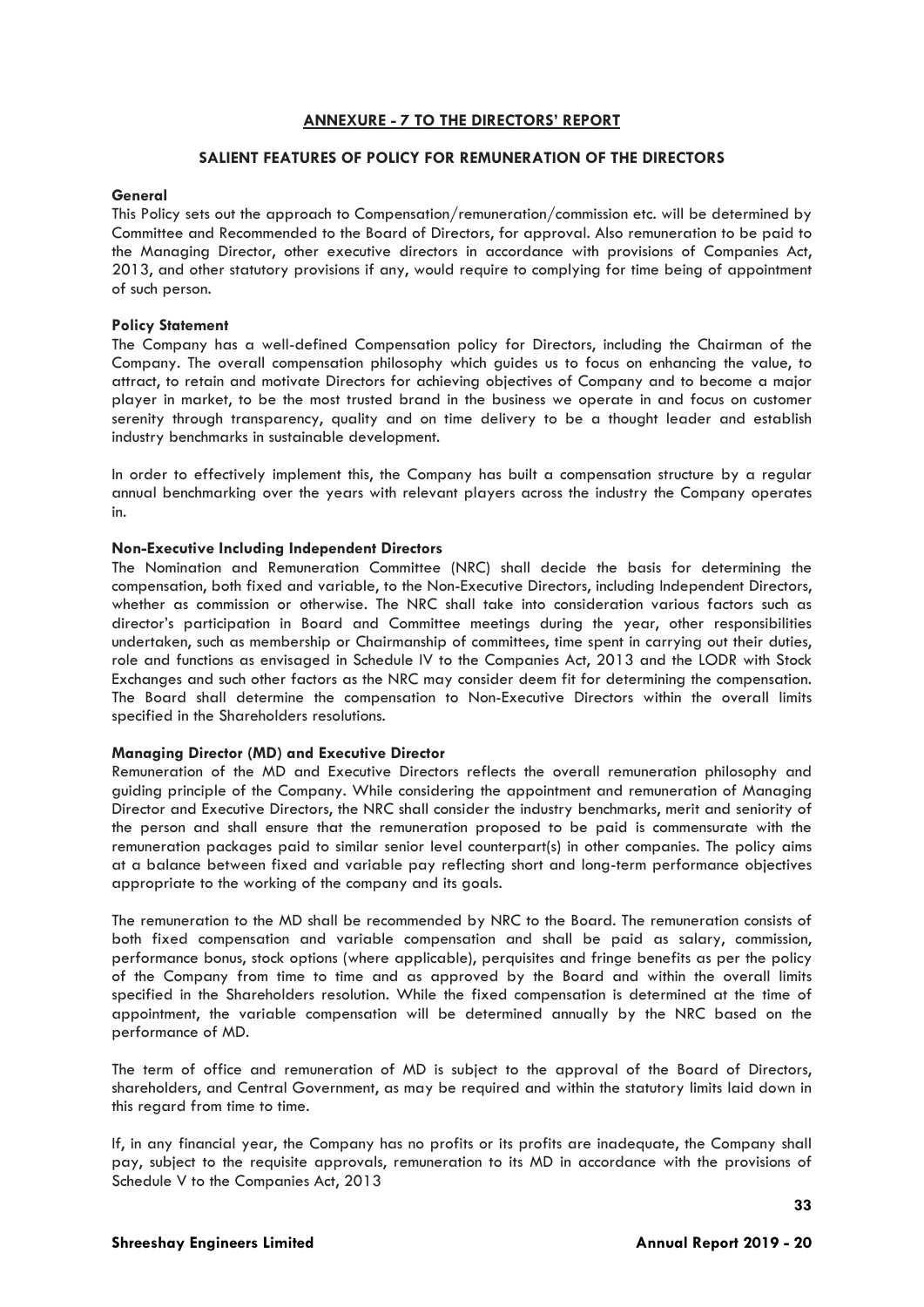If a MD draws or receives, directly or indirectly by way of remuneration any such sums in excess of the limits prescribed under the Companies Act, 2013 or without the prior sanction of the Central Government, where required, he/she shall refund such sums to the Company and until such sum is refunded, hold it in trust for the Company. The Company shall not waive recovery of such sum refundable to it unless permitted by the Central Government of the Company.

Remuneration for MD is designed subject to the limits laid down under the Companies Act, 2013 to remunerate him / her fairly and responsibly. The remuneration to the MD comprises of salary, perquisites and benefits as per policy of the Company and performance based incentive apart from retirement benefits like P.F., Superannuation, Gratuity, Leave Encashment, etc. as per Rules Salary is paid within the range approved by the Shareholders. Increments are effective annually, as recommended /approved by the NRC / Board. The MD is entitled for grant of Stock Options as per the approved Stock Options Schemes of the Company from time to time.

#### **Directors**

The MD is an executive of the Company and draws remuneration from the Company. The Non-Executive Independent Directors receive sitting fees for attending the meeting of the Board and Committee thereof, as fixed by the Board of Directors from time to time subject to statutory provisions. The Non-Executive Independent Directors would be entitled to the remuneration under the Companies Act, 2013. In addition to the above, the Directors are entitled for reimbursement of expenses incurred in discharge of their duties.

The Company may also grant Stock Options to the eligible employees and Directors (other than Independent Directors) in accordance with the ESOP Schemes of the Company from time to time and subject to the compliance statutes and regulations.

#### **Disclosures**

Information on the total remuneration of members of the Company's Board of Directors, Managing Director and Executive Directors and KMP/senior management personnel may be disclosed in the Board's report and the Company's annual report / website as per statutory requirements in this regard.

#### **For and behalf of the Board For Shreeshay Engineers Limited**

 $Sd/ Sd/-$ 

| <b>Kishore Patel</b>     | <b>Bhogin Patel</b> |  |  |
|--------------------------|---------------------|--|--|
| <b>Managing Director</b> | Director            |  |  |
| 00990345                 | 01319739            |  |  |

**Date:** 26th August, 2020 **Place:** Mumbai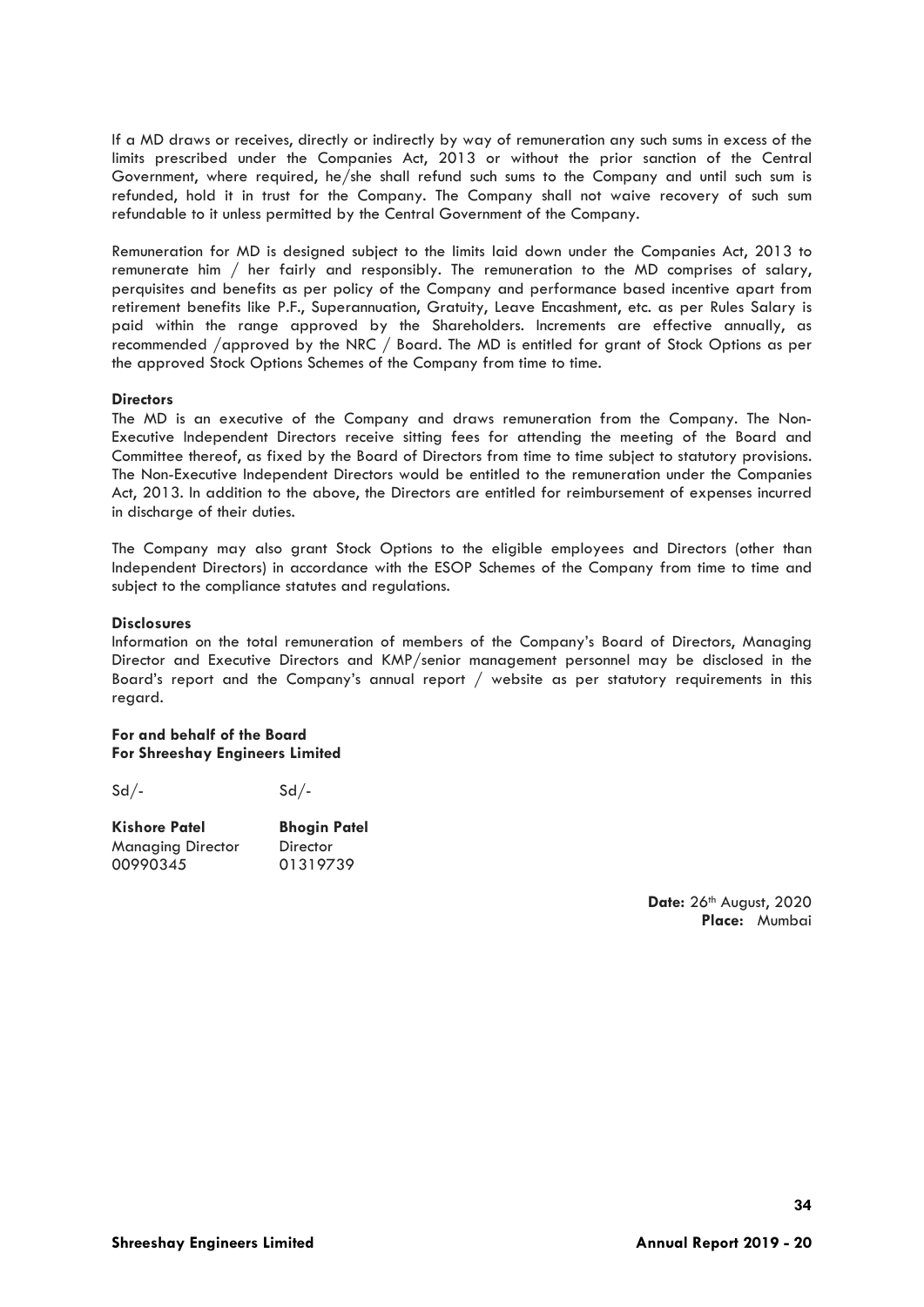# **ANNEXURE - 8 TO THE DIRECTORS' REPORT**

#### **SALIENT FEATURES OF POLICY ON REMUNERATION OF KEY MANAGERIAL PERSONNEL AND EMPLOYEES**

#### **Objective**

To establish guidelines of remuneration/ compensation/ commission etc. to be paid for employees by way of fairly and in keeping with Statutes, it will be determined by the Nomination & Remuneration committee (NRC) and the NRC will recommend to the Board for approval.

#### **Standards**

1. All employees, irrespective of contract, are to be paid remuneration fairly and the remuneration is to be externally competitive and internally equitable. The remuneration will be paid in accordance with the laid down Statutes.

2. Remuneration for on-roll employees will include a fixed or guaranteed component payable monthly; and a variable component which is based on performance and paid annually.

3. The fixed component of remuneration will have a flexible component with a bouquet of allowances to enable an employee to choose the allowances as well as the quantum based on laid down limits as per Company policy. The flexible component can be varied only once annually in the month of July, after the salary increment exercise.

4. The variable component of the remuneration will be a function of the employee's grade.

5. The actual pay-out of variable component of the remuneration will be function of individual performance as well as business performance. Business performance is evaluated using a Balance Score Card (BSC) while individual performance is evaluated on Key Result Areas (KRA). Both the BSC & KRAs are evaluated at the end of the fiscal to arrive at the BSC rating of the business and PPS rating of the individual.

6. An Annual compensation survey is carried out to ensure that the Company's compensation is externally competitive. Based on the findings of the survey and the business performance, the committee decides:

- a. The increment that needs to be paid for different performance ratings as well as grades.
- b. The increment for promotions and the total maximum increment.
- c. The maximum increase in compensation cost in % and absolute.
- d. Compensation corrections are made in a few cases where it is outside the band or to keep it tune with the market.

#### **For and behalf of the Board For Shreeshay Engineers Limited**

 $Sd/-$ 

| <b>Kishore Patel</b>     | <b>Bhogin Patel</b> |  |  |
|--------------------------|---------------------|--|--|
| <b>Managing Director</b> | Director            |  |  |
| 00990345                 | 01319739            |  |  |

**Date:** 26th August, 2020 **Place:** Mumbai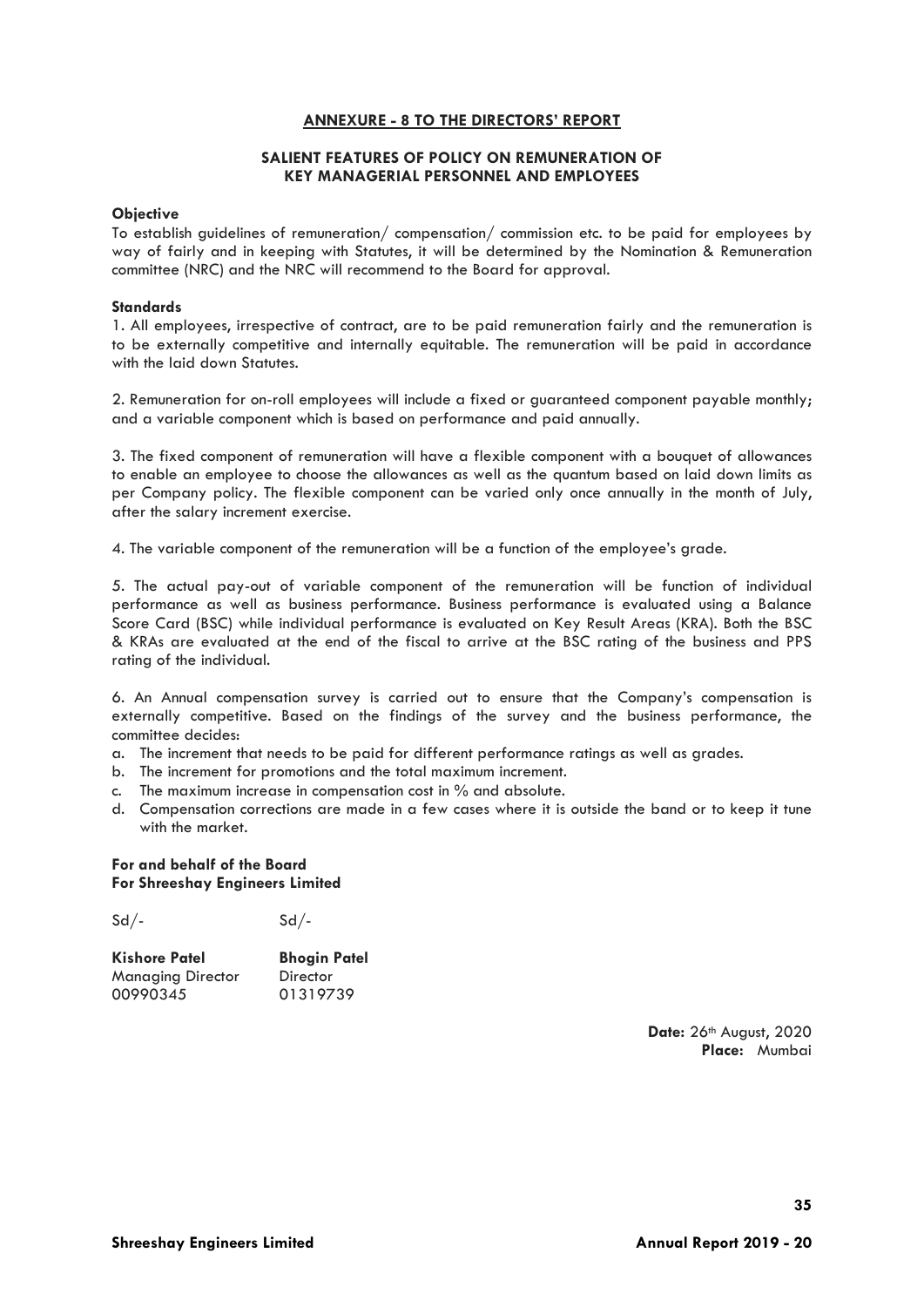**VINOD K. MEHTA & CO.** Chartered Accountants



8-5, SATYAM SHOPPING CENTRE 2ND FLOOR, M. G. ROAD, GHATKOPAR (E), MUMBAI - 400077:

Tel.  $+ 91 - 22 2102 4280$ Tel/Fax : + 91 -22 6725 5633 E-mail : dvsmehta@gmail.com

# INDEPENDENT AUDITOR'S REPORT

# TO THE MEMBERS OF SHREESHAY ENGINEERS LTD. Report on the Audit of the Financial Statements.

# Opinion

We have audited the accompanying Financial Statements of SHREESHAY ENGINEERS LTD. ("the Company"), for the year ended March 31, 2020, the Statement of Profit and Loss and the Cash Flow Statement for the year ended on that date, and a summary of the significant accounting policies and other explanatory information (hereinafter referred to as "the financial statements") .

In our opinion and best of our information and according to the explanations given to us, the aforesaid financial statements give the information required by the Companies Act 2013 ("the Act") in the manner so required and give a true and fair view in conformity with the accounting principles generally accepted in India, of the state of affairs of the company as at 31st March 2020, and its profit and its cash flows for the year ended on that date.

#### Basis of Opinion

We conducted our audit of the financial statements in accordance with the Standards on Auditing specified under section 143(10) of the Act (SAs). Our responsibilities under those standards are further described in the Auditor's Responsibilities for the audit of the Financial Statements section of our report. We are independent of the Company in accordance with the Code of Ethics issued by the Institute of Chartered Accountants of India (ICAI) together with the independence requirements that are relevant to our audit of the financial statements under the provisions of the Act and the Rules made thereunder, and we have fulfilled our other ethical responsibilities in accordance with these requirements and the ICAI's Code of Ethics. We believe that the audit evidence we have obtained is sufficient and appropriate to provide a basis for our audit opinion on the financial statements.

# Key Audit Matters

 $\bar{L}$ 

Key audit matters are those matters that, in our professional judgement, were of most significance in our audit of the financial statements of the current period. These matters were addressed in the context of our audit of the financial statements as a whole, and in forming our opinion thereon, and we do not provide a separate opinion on these matters.

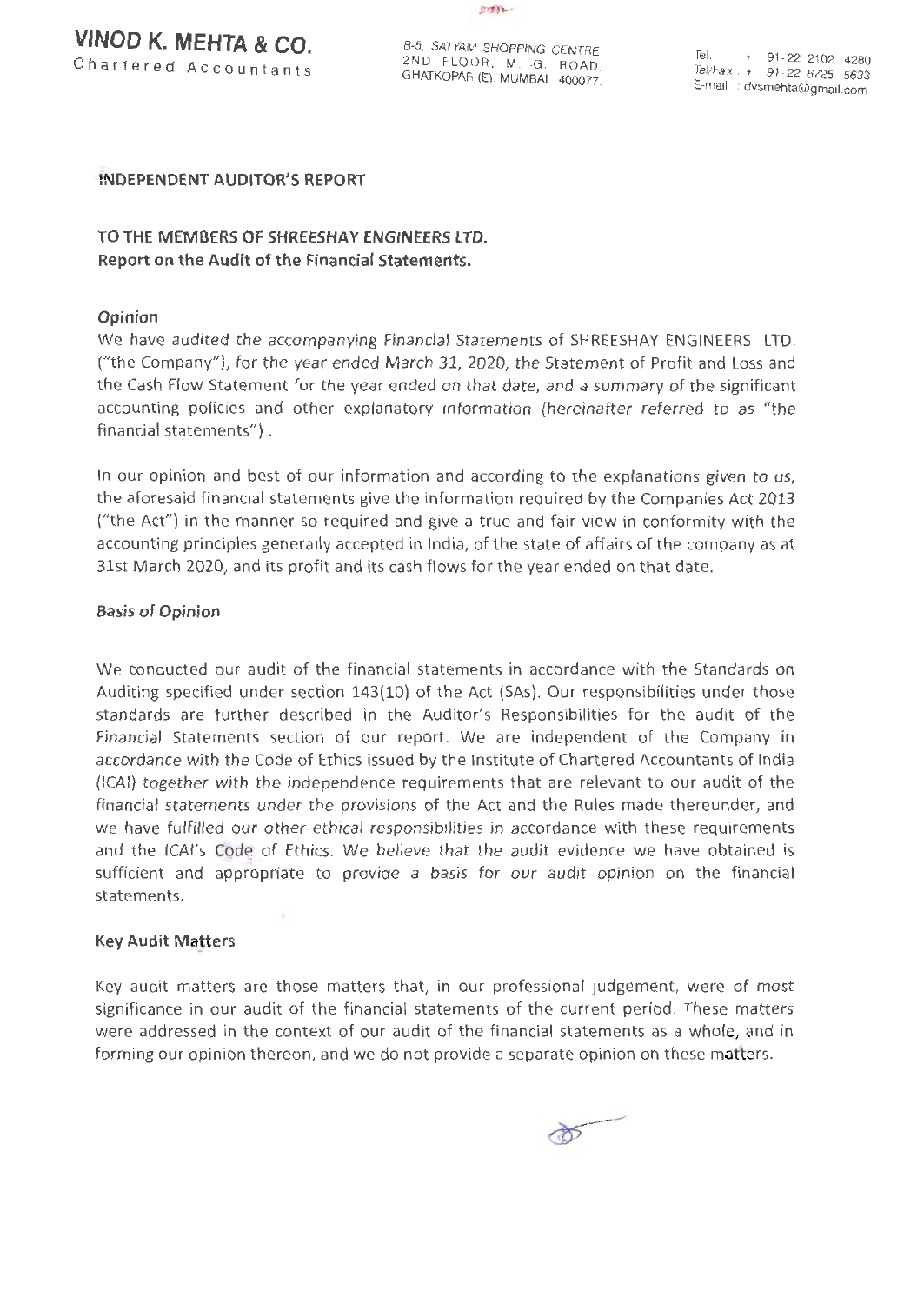# **Information other than the Financial Statements and auditor's report thereon.**

The Company's management Board of Directors is responsible for the preparation of the other information. The other information included in the Annual Report but does not include the financial statements and our auditor's report thereon.

Our opinion on the financial statements does not cover the other information and we do not express any form of assurance conclusion thereon.

In connection with our audit of the financial statements, our responsibility is to read the other information and, in doing so, consider whether the other information is materially inconsistent with the financial statements or our knowledge obtained during the course of our audit or otherwise appears to be materially misstated.

If, based on the work we have performed, we conclude that there is a material misstatement of this other information, we are required to report that fact. We have nothing to report in this regard.

# **Management's Responsibility for the Financial Results**

These half yearly and yearly financial results have been prepared on the basis of the interim and annual financial statements respectively. The Company's Board of Directors is responsible for the matters stated in Section 134(5) of the Companies Act, 2013 ('the act') with respect to the preparation of these financial results that give a true and fair view of the financial position, financial performance and cash flows of the Company in accordance with the accounting principles generally accepted in India, including the Accounting Standards specified under Section 133 of the Act, read with rule 7 of the Companies (Accounts) Rules, 2014. This responsibility also includes maintenance of adequate accounting records in accordance with the provisions of the Act for safeguarding the assets of the Company and for preventing and detecting frauds and other irregularities; selection and application of the appropriate accounting policies; making judgments and estimates that are reasonable and prudent; and design, implementation and maintenance of adequate internal financial controls, that were operating effectively for ensuring the accuracy and completeness of the accounting records, relevant to the preparation and presentation of the financial results that give a true and fair view and are free from material misstatement, whether due to fraud or error.

In preparing the financial results, the Board of Directors are responsible for assessing the Company's ability to continue as a going concern, disclosing, as applicable, matters related to going concern and using the going concern basis of accounting unless the Board of Directors either intends to liquidate the Company or to cease operations, or has no realistic alternative but to do so.

The Board of Directors are also responsible for overseeing the Company's financial reporting process.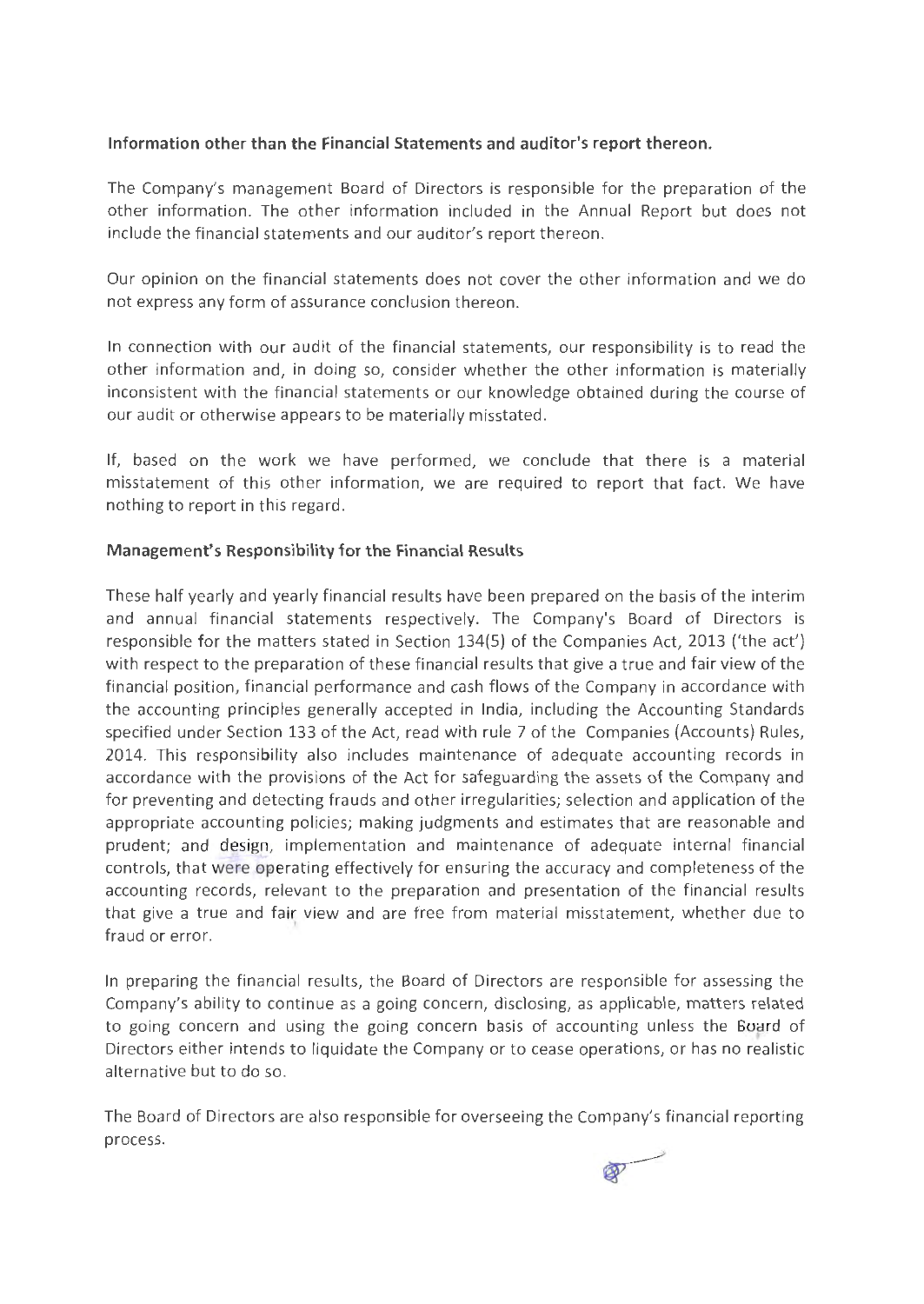# **Auditors' Responsibilities for the Audit of the Financial Results**

Our objectives are to obtain reasonable assurance about whether the financial results as a whole are free from material misstatement, whether due to fraud or error, and to issue an auditor's report that includes our opinion. Reasonable assurance is a high level of assurance but is not a guarantee that an audit conducted in accordance with SAs will always detect a material misstatement when it exists. Misstatements can arise from fraud or error and are considered material if, individually or in the aggregate, they could reasonably be expected to influence the economic decisions of users taken on the basis of these financial results.

As part of an audit in accordance with SAs, we exercise professional judgment and maintain professional skepticism throughout the audit. We also:

- 1. Identify and assess the risks of material misstatement of the financial results, whether due to fraud or error, design and perform audit procedures responsive to those risks, and obtain audit evidence that is sufficient and appropriate to provide a basis for our opinion. The risk of not detecting a material misstatement resulting from fraud is higher than for one resulting from error, as fraud may involve collusion, forgery, intentional omissions, misrepresentations, or the override of internal control.
- 2. Obtain an understanding of internal control relevant to the audit in order to design audit procedures that are appropriate in the circumstances, but not for the purpose of expressing an opinion on the effectiveness of the company's internal control.
- 3. Evaluate the appropriateness of accounting policies used and the reasonableness of accounting estimates and related disclosures made by the Board of Directors.
- 4. Conclude on the appropriateness of the Board of Directors' use of the going concern basis of accounting and, based on the audit evidence obtained, whether a material uncertainty exists related to events or conditions that may cast significant doubt on the Company's ability to continue as a going concern. If we conclude that a material uncertainty exists, we are required to draw attention in our auditor's report to the related disclosures in the financial results or, if such disclosures are inadequate, to modify our opinion. Our conclusions are based on the audit evidence obtained up to the date of our auditor's report. However, future events or conditions may cause the Company to cease to continue as a going concern.
- 5. Evaluate the overall presentation, structure and content of the financial results, including the disclosures, and whether the financial results represent the underlying transactions and events in a manner that achieves fair presentation. Materiality is the magnitude of misstatement in the financial statement that in individual or aggregate, make it probable that the economic decision of a reasonably knowledgeable user of the financial statement may be influenced. We consider quantitative materiality and qualitative factor in
	- (i) Planning the scope of our audit work and in evaluating the result of our work and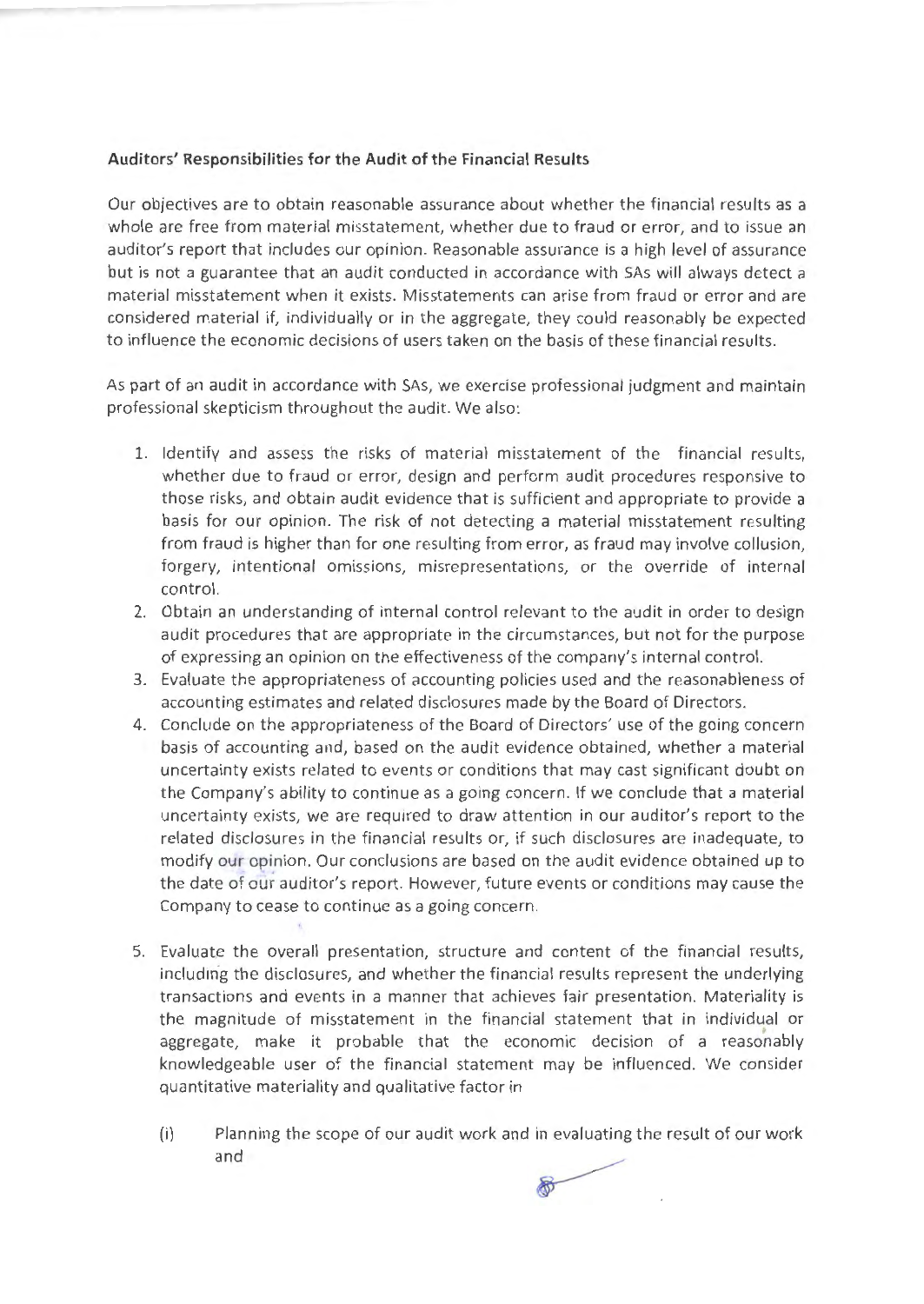(ii) To evaluate the effect of any identified misstatements in the financial statement.

- 6. We communicate with those charged with governance regarding, among other matters, the planned scope and timing of the audit and significant audit findings, including any significant deficiencies in internal control that we identify during our audit.
- 7. We also provide those charged with governance with a statement that we have complied with relevant ethical requirements regarding independence, and to communicate with them all relationships and other matters that may reasonably be thought to bear on our independence, and where applicable, related safeguards.
- 8. From the matters communicated with those charged with governance, we determine those matters that were of most significance in the audit of the financial statements of the current period and are therefore the key audit matters. We describe these matters in our auditor's report unless law or regulation precludes public disclosure about the matter or when, in extremely rare circumstances, we determine that a matter should not be communicated in our report because the adverse consequences of doing so would reasonably be expected to outweigh the public interest benefits of such communication.

# **Report on Other Legal and Regulatory Requirements**

- 1. As required by the Companies (Auditor's Report) Order, 2016 ("the Order") issued by the Central Government in terms of section 143(11) of the Act, we give in "Annexure A" a statement on the matters specified in paragraphs 3 and 4 of the Order.
- 2. As required by section 143(3) of the Act, based on our audit, we report, to the extent applicable, that:
	- a) We have sought and obtained all the information and explanations
	- which to the best of our knowledge and belief were necessary for the purposes of our audit.
	- b) In our opinion, proper books of accounts as required by law have been kept by the Company so far as it appears from our examination of those books.
	- c) The Balance Sheet, the Statement of Profit and Loss and Cash Flow Statement dealt with by this report are in agreement with the relevant books of account.
	- d) In our opinion, the aforesaid financial statements comply with the Accounting Standards specified under section 133 of the Act, read with Rule 7 of the Companies (Accounts) Rules, 2014.
	- e) On the basis of the written representations received from the directors as on March 31, 2020 taken on record by the Board of Directors none of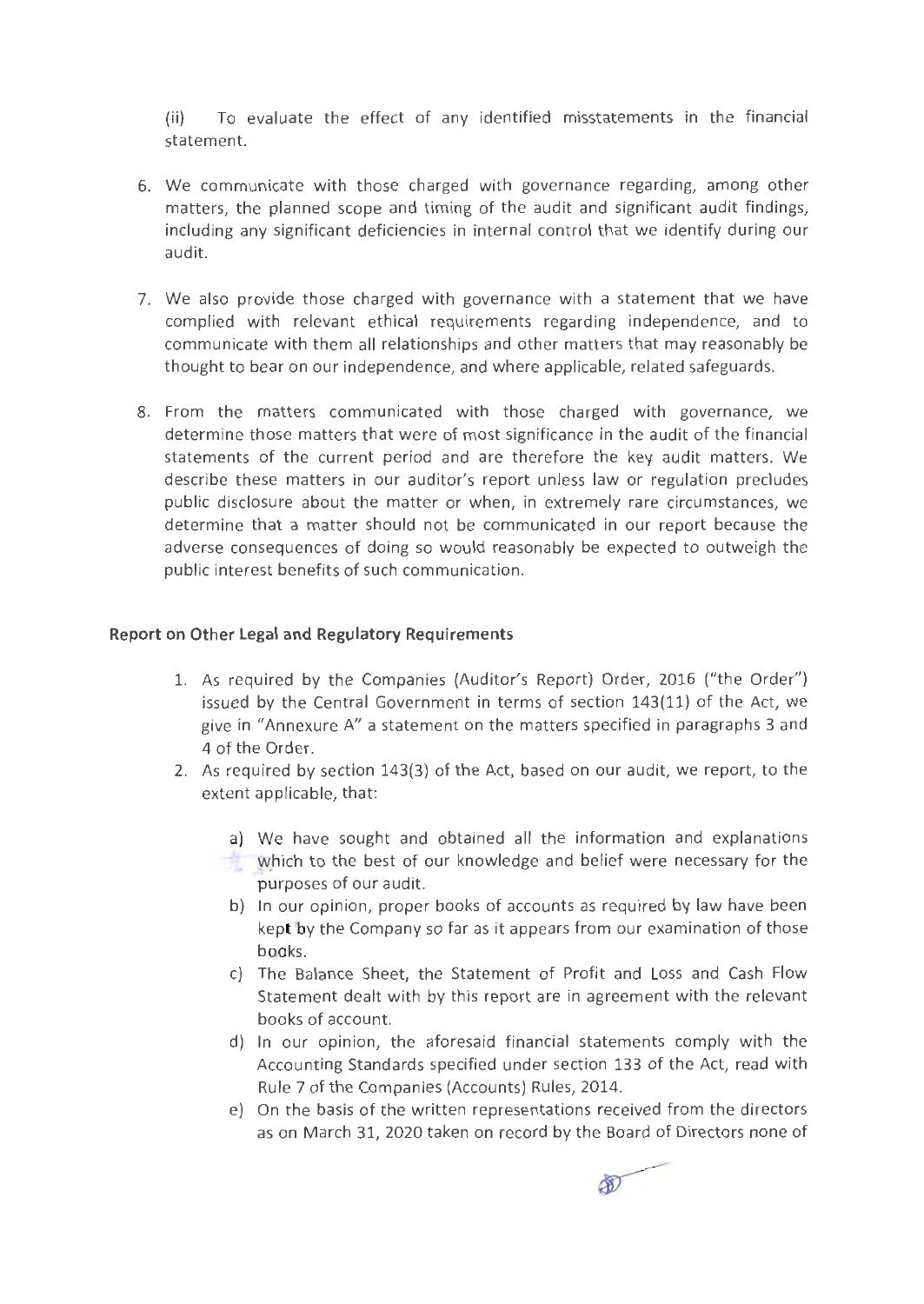the directors is disqualified as on March 31, 2020 from being appointed as a director in terms of section 164(2} of the Act.

- f) With respect to the adequacy of the internal financial controls over financial reporting of the Company and the operating effectiveness of such controls, refer to our separate report in "Annexure B".
- g) The remuneration paid by company to its directors is in accordance with the provisions of section 197 of the Companies Act, 2013 read with schedule V and is not excess of the limits specified therein.
- h) With respect to the other matters to be included in the Auditor's Report in accordance with Rule 11 of the Companies (Audit and Auditors} Rules, 2014, as amended in our opinion and to the best of our information and according to the explanations given to us:
	- i. The Company does not have pending litigations which would impact on its financial position.
	- ii. The Company did not have any long-term contracts including derivative contracts for which there were any material foreseeable losses.
	- iii. There has been no delay in transferring amounts, required to be transferred to the Investor Education and Protection Fund by the Company.



**Partner**  Membership No.:044293 Place: Mumbai Date: 31/07/2020 UDIN: 20044293AAAACL5679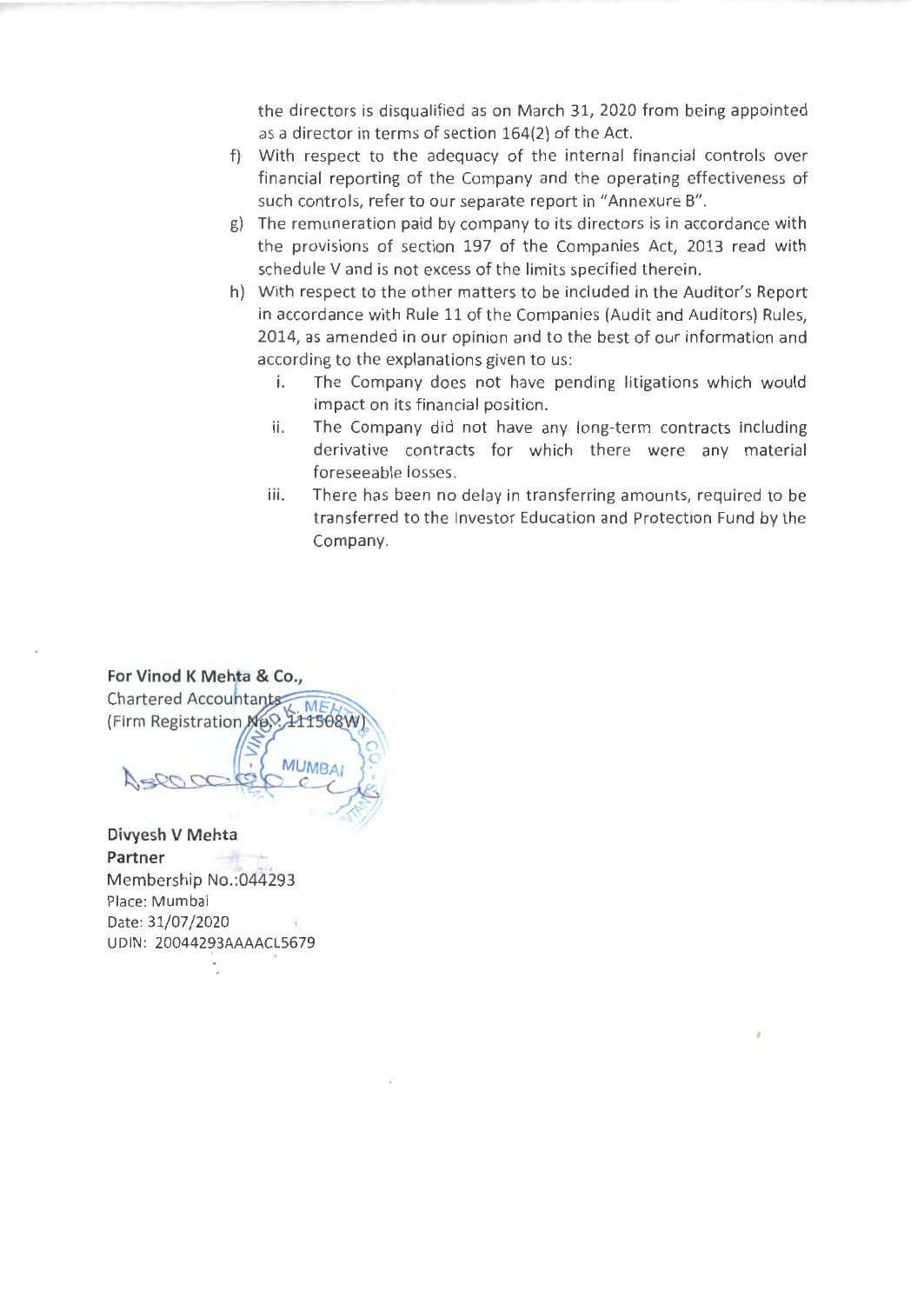# "ANNEXURE A" TO THE INDEPENDENT AUDITOR'S REPORT

(Referred to in Paragraph 1 under "Report on other legal and regulatory requirements" of our report of even date)

- 1. In respect of the Company's fixed assets:
	- a) The Company has maintained proper records showing full particulars including quantitative details and situation of its fixed assets.
	- b) The Fixed Assets have been physically verified by the management in a phased manner, designed to cover all the items over a period of three years, which in our opinion, is reasonable having regard to the size of the company and nature of its business. Pursuant to the program, a portion of the fixed asset has been physically verified by the management during the year and no material discrepancies between the books records and the physical fixed assets have been noticed.
	- c) According to information and explanation given to us and on the basis of our examination of the records of the company, the title deeds of immovable properties are held in the name of the company.
- 2. The management has conducted the physical verification of inventory at reasonable intervals. The discrepancies noticed on physical verification of the inventory as compared to books records which have been properly dealt with in the books of account were not material.
- 3. According to the information and explanations given to us, the Company has not granted any loans, secured or unsecured to companies, firms, Limited Liability partnerships or other parties covered in the register maintained under section 189 of the Companies Act, 2013.
- 4. In our opinion and according to the information and explanations given to us, the Company has complied with provisions of Section 185 and 186 of the Act in respect of grant of loans, making investments, and providing guarantees and securities, as applicable.
- 5. The Company has not accepted deposits from the public during the year and hence the directives issued by the Reserve Bank of India and the provision of section 73 to 76 any other relevant provisions of the Act and the Companies (Acceptance of Deposit) Rules, 2015 with regards to the deposits accepted from the public are not applicable.
- 6. As informed to us, the maintenance of Cost Records has not been specified by the Central Government under sub-section (1) of Section 148 of the Act, in respect of the activities carried on by the company.
- 7. According to the information and explanations given to us, in respect of statutory dues:
	- a) The Company has generally been regular in depositing undisputed statutory dues, including Provident Fund, Employees' State Insurance, Income Tax,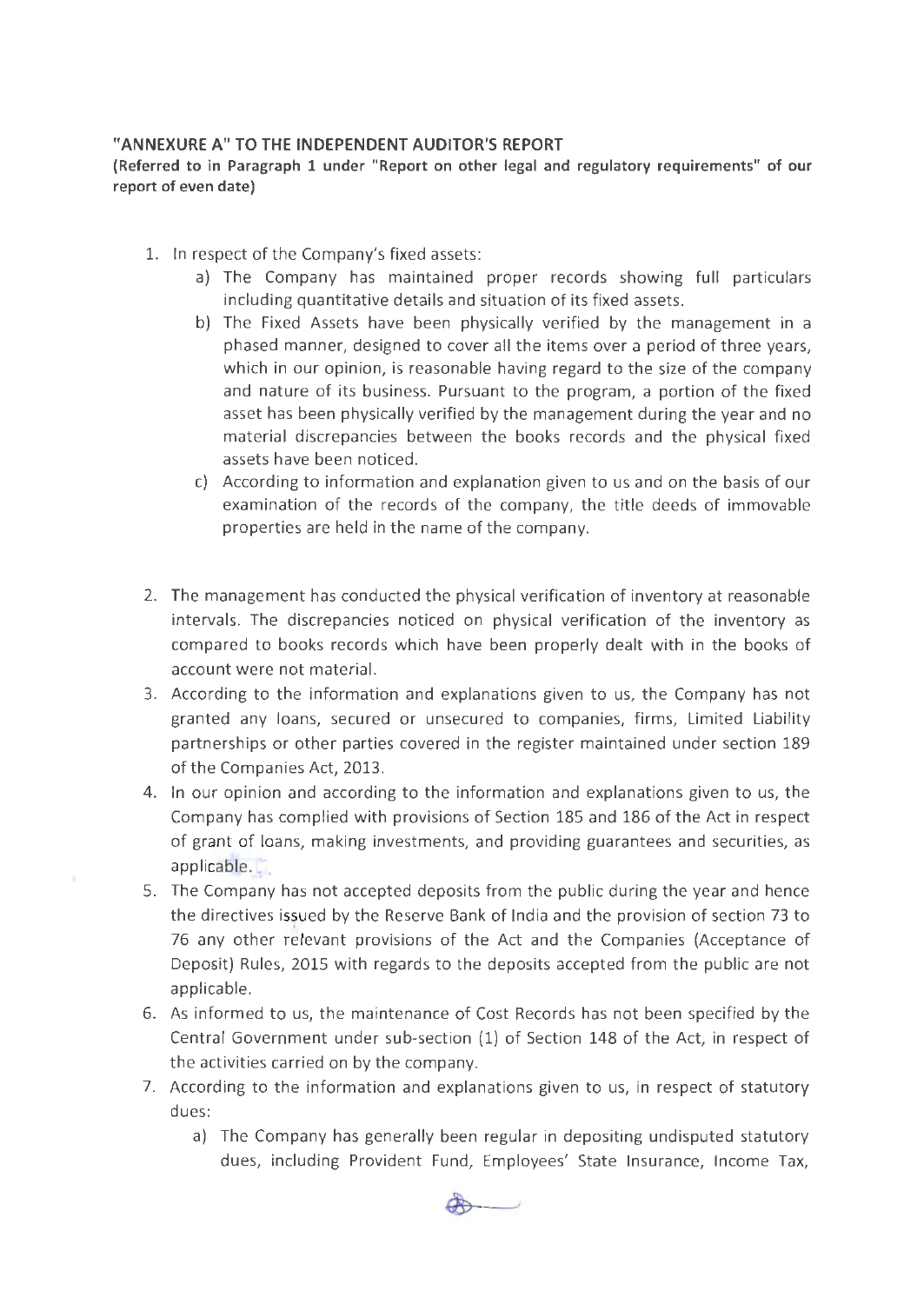Goods and Service Tax, Customs Duty, Cess and other material statutory dues applicable to it with the appropriate authorities.

There were no undisputed amounts payable in respect of Provident Fund, Employees' State Insurance, Income Tax, Goods and Service Tax, Customs Duty, Cess and other material statutory dues in arrears as at March 31, 2020 for a period of more than six months from the date they become payable.

b) According to the information and explanations given to us, there are no dues of Sales tax or Service tax or duty of Customs or duty of Excise or Value added tax which have not been deposited by the Company on account of disputes, except for the following:

| Nature of<br><b>Statue</b> | Nature of<br>Dues | Forum where<br>Dispute is<br>pending | Period to<br>which the<br>amount<br>relates | Amount<br>(Rupees) |
|----------------------------|-------------------|--------------------------------------|---------------------------------------------|--------------------|
| Income Tax<br>Act, 1961    | Income Tax        | Centralized<br>Processing<br>Center, | AY 2007-08<br>to 2017-18                    | 33,76,685          |

- 8. In our opinion and according to the information and explanations given to us, the Company has not defaulted in repayment of dues for loan taken from financial institutions or bank.
- 9. In our opinion and according to the information and explanation given to us, the term loans raised during the year were applied for the purpose for which the loans were obtained. The Company did not raise any money by way of public offer or further public offer (including debt instruments) during the year.
- 10. Based upon the audit procedures performed and the information and explanations given by the management, we report that no fraud by the Company or on the company by its officers or employees has been noticed or reported during the year.
- 11. Based upon the audit procedures performed and the information and explanations given by the management, the managerial remuneration has been paid or provided in accordance with the requisite approvals mandated by the provisions of section 197 read with Schedule V to the Companies Act;
- 12. In our opinion, the Company is not a Nidhi Company. Therefore, the provisions of clause 4 (xii) of the Order are not applicable to the Company.
- 13. In our opinion, all transactions with the related parties are in compliance with section 177 and 188 of Companies Act, 2013 and the details have been disclosed in the Financial Statements as required by the applicable accounting standards
- 14. During the year, the Company has not made any preferential allotment or private placement of shares or fully or partly paid convertible debentures and hence reporting under clause 3{xiv) of the Order is not applicable to the Company.
- 15. In our opinion and according to the information and explanations given to us, during the year, the Company has not entered into any non-cash transaction with its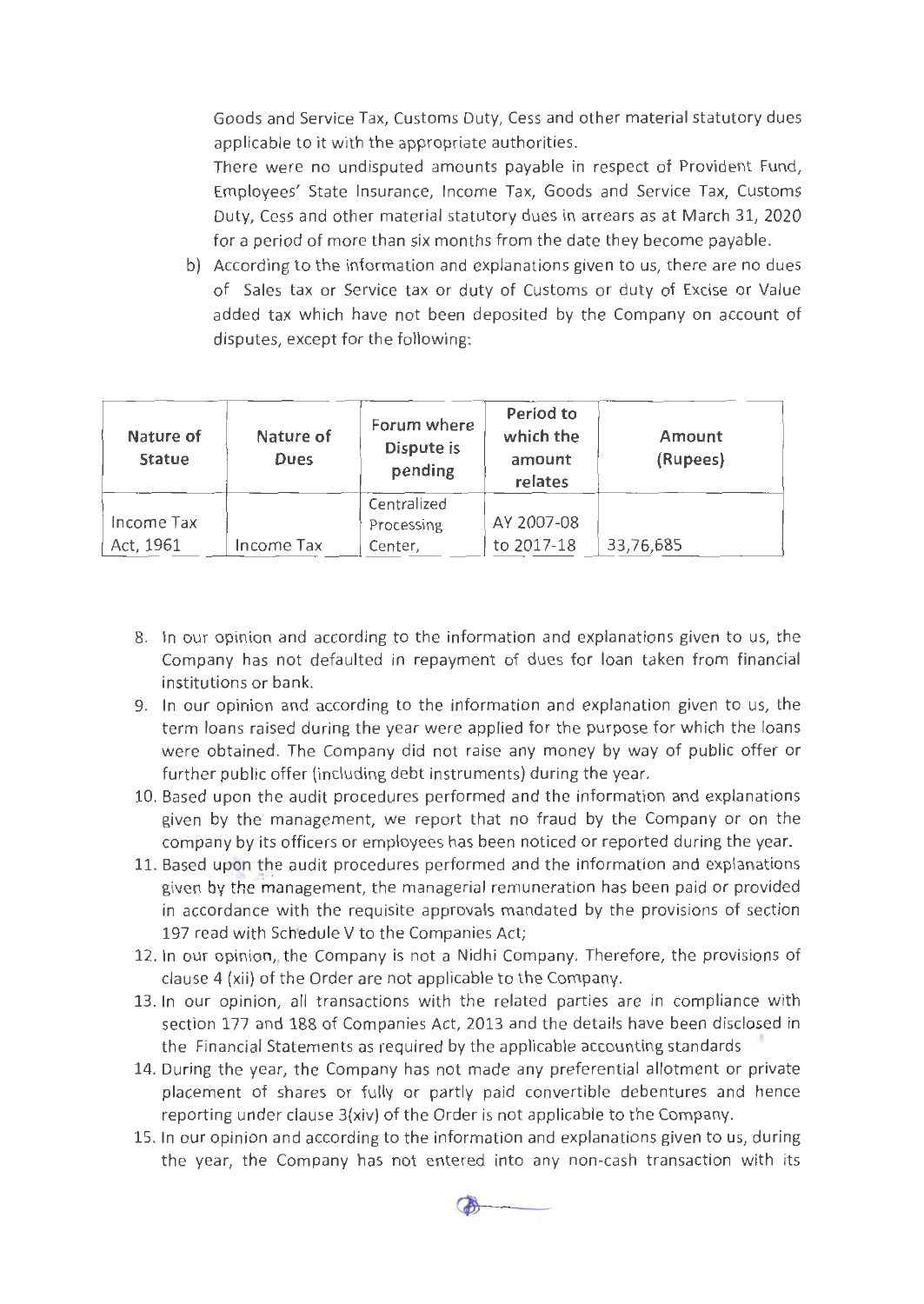directors or persons connected with him. Accordingly, paragraph 3(xv) of the Order is not applicable.

16. In our opinion, the company is not required to be registered under section 45 lA of the Reserve Bank of India Act, 1934 and accordingly, the provisions of clause 3 (xvi) of the Order are not applicable to the Company and hence not commented upon.

**For Vinod K Mehta** & Co., **Chartered Accountants** (Firm Registration No.: 111508W) **MEH7** Daza **MUMBAI Divyesh V Mehta Partner**  DACCO Membership No.:044293 Place: Mumbai

Date: 31/07/2020

UDIN: 20044293AAAACL5679

精神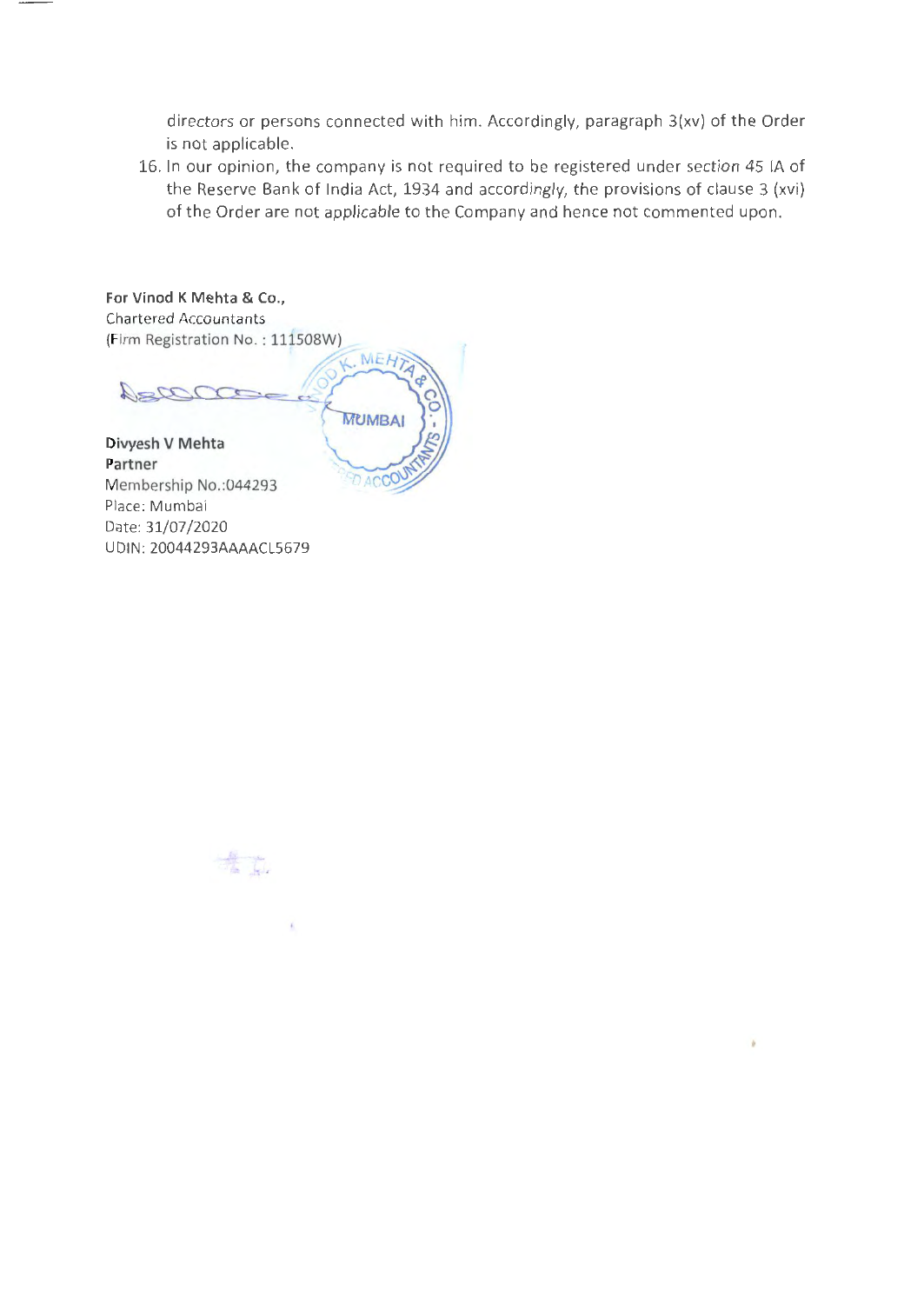#### **"ANNEXURE B" TO THE INDEPENDENT AUDITOR'S REPORT**

**(Referred to in paragraph l{f) under "Report on other legal and regulatory requirements" of our report of even date)** 

# **Report on the Internal Financial Controls under Clause (i) of Sub-section 3 of Section 143 of the Companies Act, 2013 ("the Act")**

We have audited the Internal Financial Control over financial reporting of SHREESHAY ENGINEERS LTD ("the Company") as of 31st March, 2020 in conjunction with our audit of the financial statements of the Company for the year then ended.

# **Management Responsibility for the Internal Financial Controls**

The Company's management and the Board of Directors is responsible for establishing and maintaining internal financial controls based on the internal control over financial reporting criteria established by the Company considering the essential components of internal control stated in the Guidance Note on Audit of Internal Financial Controls over Financial Reporting issued by the Institute of Chartered Accountants of India (ICAI). These responsibilities include the design, implementation and maintenance of adequate internal financial controls that were operating effectively for ensuring the orderly and efficient conduct of its business, including adherence to the Company's policies, the safeguarding of its assets, the prevention and detection of frauds and errors, the accuracy and completeness of the accounting records, and the timely preparation of reliable financial information, as required under the Companies Act, 2013.

#### **Auditor's Responsibility**

Our responsibility is to express an opinion on the Company's internal financial controls over financial reporting based on our audit. We conducted our audit in accordance with the Guidance Note on . Audit of Internal Financial Controls over Financial Reporting (the "Guidance Note") and the Standards on Auditing, issued by ICAI and prescribed under Section 143(10) of the Act, to the extent applicable to an audit of internal financial controls, both applicable to an audit of Internal Financial Controls and, both issued by the ICAI. Those Standards and the Guidance Note require that we comply with ethical requirements and plan and perform the audit to obtain reasonable assurance about whether adequate internal financial controls over financial reporting was established and maintained and if such controls operated effectively in all material respects.

Our audit involves performing procedures to obtain audit evidence about the adequacy of the internal financial controls system over financial reporting and their operating effectiveness.

Our audit of internal financial controls over financial reporting included obtaining an understanding of internal financial controls over financial reporting, assessing the risk that a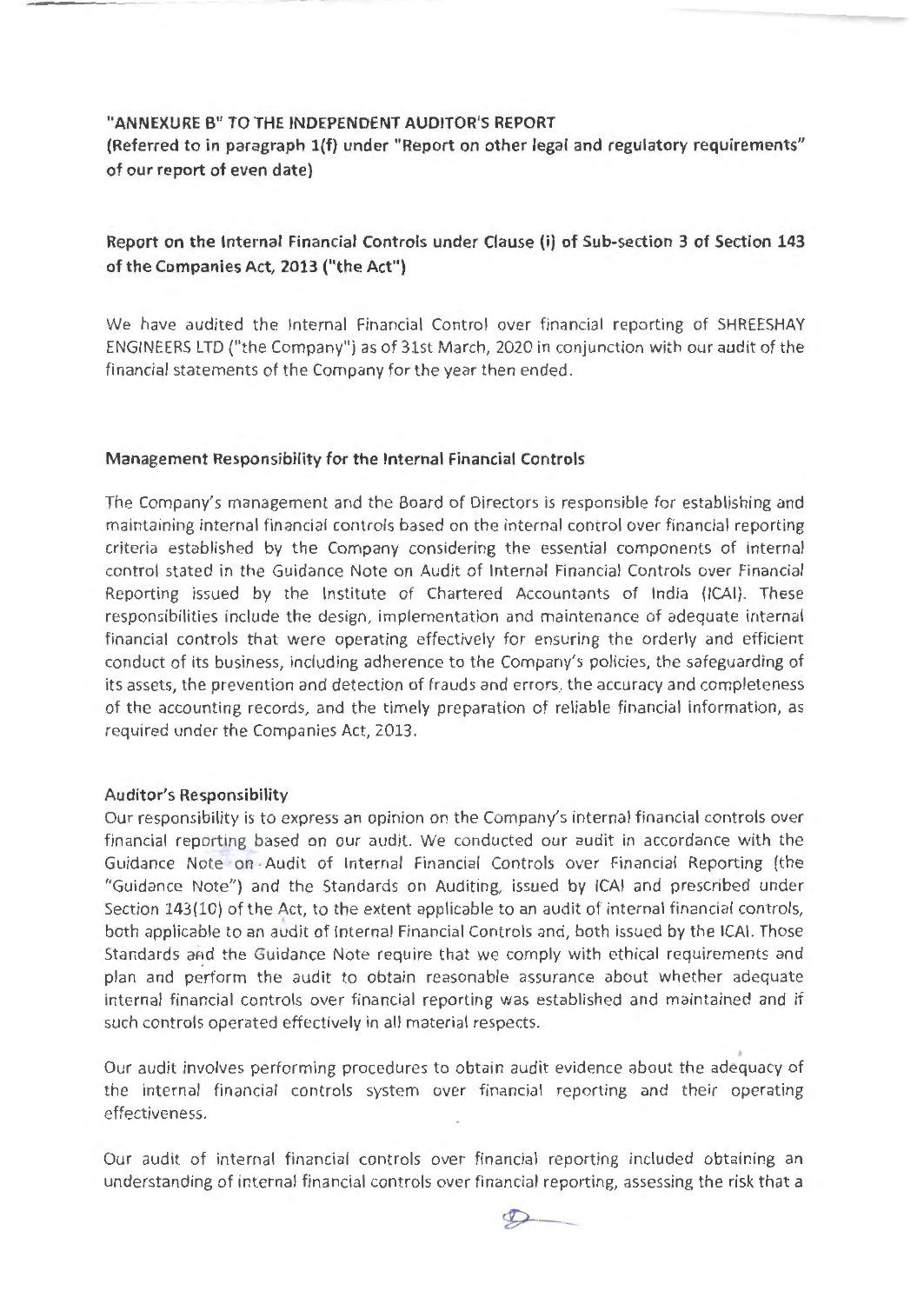material weakness exists, and testing and evaluating the design and operating effectiveness of internal control based on the assessed risk. The procedures selected depend on the auditor's judgment, including the assessment of the risks of material misstatement of the financial statements, whether due to fraud or error.

We believe that the audit evidence we have obtained is sufficient and appropriate to provide a basis for our audit opinion on the Company's internal financial controls system over financial reporting.

# **Meaning of Internal Financial Controls over Financial Reporting**

A company's internal financial control over financial reporting is a process designed to provide reasonable assurance regarding the reliability of financial reporting and the preparation of financial statements for external purposes in accordance with generally accepted accounting principles. A company's internal financial control over financial reporting includes those policies and procedures that

- 1) Pertain to the maintenance of records that, in reasonable detail, accurately and fairly reflect the transactions and dispositions of the assets of the company;
- 2) Provide reasonable assurance that transactions are recorded as necessary to permit preparation of financial statements in accordance with generally accepted accounting principles, and that receipts and expenditures of the company are being made only in accordance with authorisations of management and directors of the company; and
- 3) Provide reasonable assurance regarding prevention or timely detection of unauthorized acquisition, use, or disposition of the company's assets that could have a material effect on the financial statements.

# **Inherent Limitations. of Internal Financial Controls over Financial Reporting**

Because of the inherent limitations of internal financial controls over financial reporting, including the possibility of collusion or improper management override of controls, material misstatements due to error or fraud may occur and not be detected. Also, projections of any evaluation of the internal financial controls over financial reporting to future periods are subject to the risk that the internal financial control over financial reporting may become inadequate because of changes in conditions, or that the degree of compliance with the policies or procedures may deteriorate.

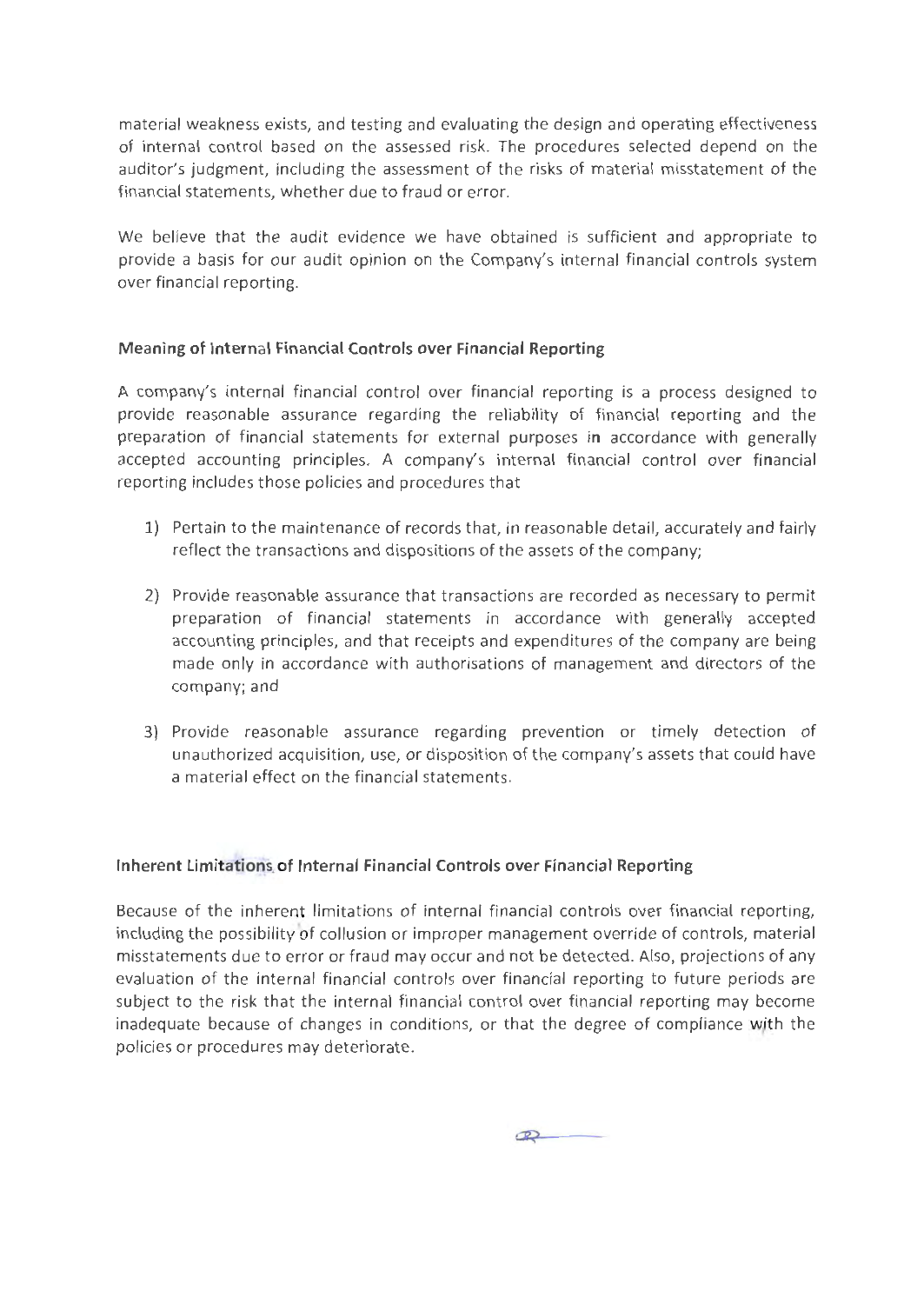# **Opinion**

In our opinion, the Company has, in all material respects, an adequate internal financial controls system over financial reporting and such internal financial controls over financial reporting were operating effectively as at 31st March, 2020, based on the internal control over financial reporting criteria established by the Company considering the essential components of internal control stated in the Guidance Note on Audit of Internal Financial Controls over Financial Reporting issued by the ICAI.



Membership No.:044293 Place: Mumbai Date: 31/07/2020 UDIN: 20044293AAAACLS679



 $\mathcal{F}$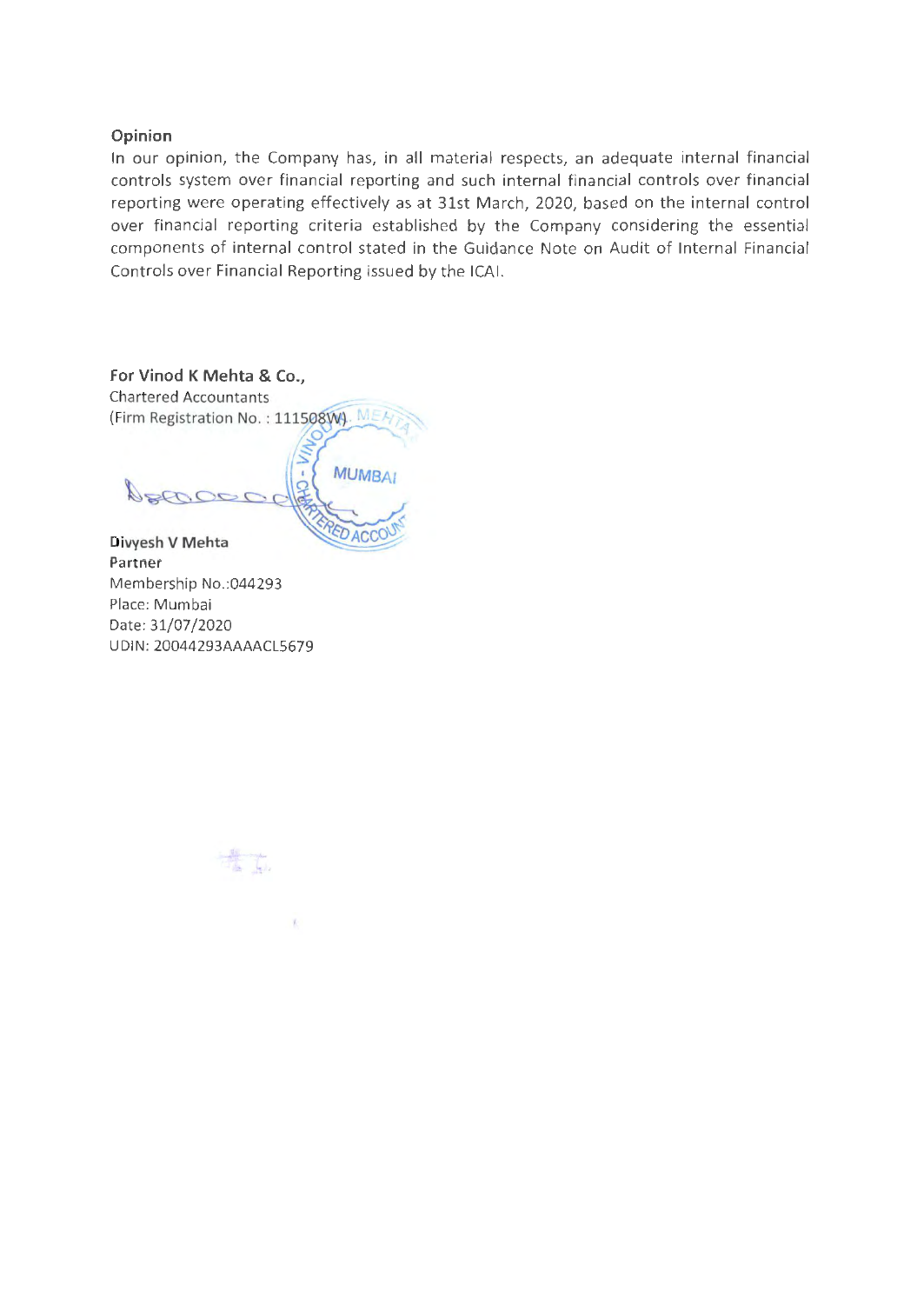## **STATEMENT OF ASSETS & LIABILITIES FOR THE YEAR ENDED AS ON 31st March 2020**

| Particulars                                   | Note no.       | As on 31st March,<br>2020 Rupees | As at 31st March,<br>2019 Rupees |  |
|-----------------------------------------------|----------------|----------------------------------|----------------------------------|--|
|                                               |                | (Audited)                        | (Audited)                        |  |
| <b>I. EQUITY AND LIABILITIES</b>              |                |                                  |                                  |  |
| (1) Shareholder's Funds                       |                |                                  |                                  |  |
| (a) Share Capital                             | 2              | 132,033,960                      | 132,033,960                      |  |
| (b) Reserves and Surplus                      | 3              | 81,136,637                       | 77,103,319                       |  |
| (c) Money received against share warrants     |                |                                  |                                  |  |
| (2) Share application money pending allotment |                |                                  |                                  |  |
| (3) Non-Current Liabilities                   |                |                                  |                                  |  |
| (a) Long-term borrowings                      |                |                                  |                                  |  |
| (b) Deferred tax liabilities (Net)            |                |                                  |                                  |  |
| (c) Other Long term liabilities               | 4              | 42,005,747                       | 6,754,747                        |  |
| (d) Long term provisions                      |                |                                  |                                  |  |
| (4) Current Liabilities                       |                |                                  |                                  |  |
| (a) Short-term borrowings                     |                |                                  |                                  |  |
| (b) Trade payables                            | 5              | 1,097,776                        | 5,667,846                        |  |
| (c) Other current liabilities                 | 6              | 1,315,757                        | 312,714                          |  |
| (d) Short-term provisions                     |                |                                  |                                  |  |
| Total                                         |                | 257,589,878                      | 221,872,586                      |  |
| <b>II.Assets</b>                              |                |                                  |                                  |  |
| (1) Non-current assets                        |                |                                  |                                  |  |
| (a) Property Plant and equipment              |                |                                  |                                  |  |
| (i) Tangible assets                           | $\overline{7}$ | 49,014                           | 73,096                           |  |
| (ii) Intangible assets                        |                |                                  |                                  |  |
| (iii) Capital work-in-progress                |                |                                  |                                  |  |
| (iv) Intangible assets under development      |                |                                  |                                  |  |
| (b) Non-current investments                   | 8              |                                  | 3,738,300                        |  |
| (c) Deferred tax assets (Net)                 |                | 5,588                            | 2,026                            |  |
| (d) Long term loans and advances              | 9              | 540,000                          | 540,000                          |  |
| (e) Other non-current assets                  | 10             | 2,813,349                        | 2,733,884                        |  |
| (2) Current assets                            |                |                                  |                                  |  |
| (a) Current investments                       |                |                                  |                                  |  |
| (b) Inventories                               | 11             | 13,096,971                       | 14,867,920                       |  |
| (c) Trade receivables                         | 12             | 229,943,434                      | 183,433,365                      |  |
| (d) Cash and cash equivalents                 | 13             | 10,140,464                       | 15,002,807                       |  |
| (e) Short-term loans and advances             | 14             | 258,502                          | 313,502                          |  |
| (f) Other current assets                      | 15             | 742,557                          | 1,167,687                        |  |
| <b>Significant Accounting Policies</b>        |                |                                  |                                  |  |
| and Notes on Accounts                         | 1 to 22        |                                  |                                  |  |
| Total                                         |                | 257,589,878                      | 221,872,587                      |  |

**Notes:**

KISHORE D. PATEL *Director* DIN: 00990345 Place: Mumbai Date: 31/07/2020

# For **SHREESHAY ENGINEERS LTD**

4. This results have been prepared according to SEBI Listing Regulations and SEBI Circulars issued from time to time.

#### **SHREESHAY ENGINEERS LTD**

(CIN: U67190MH1995PLC087145)

1. The above Standalone results have been reviewed by Audit Committee and taken on record by Board of Directors at its meeting held on 31st July ,2020 and duly audited by the Statutory Auditors.

2. The Company does not have more than one reportable segment. Hence segment wise reporting is not applicable under section 133 of the Companies Act,2013 read with rule 7 of Company (Accounts) Rules 2014. The Company deal in only one

segment and same is contractor for real estate(contractor for building).

3. Figures for the previous period are reclassified/rearranged/regrouped, whereever necessary to correspond with the current period classification/Disclosure.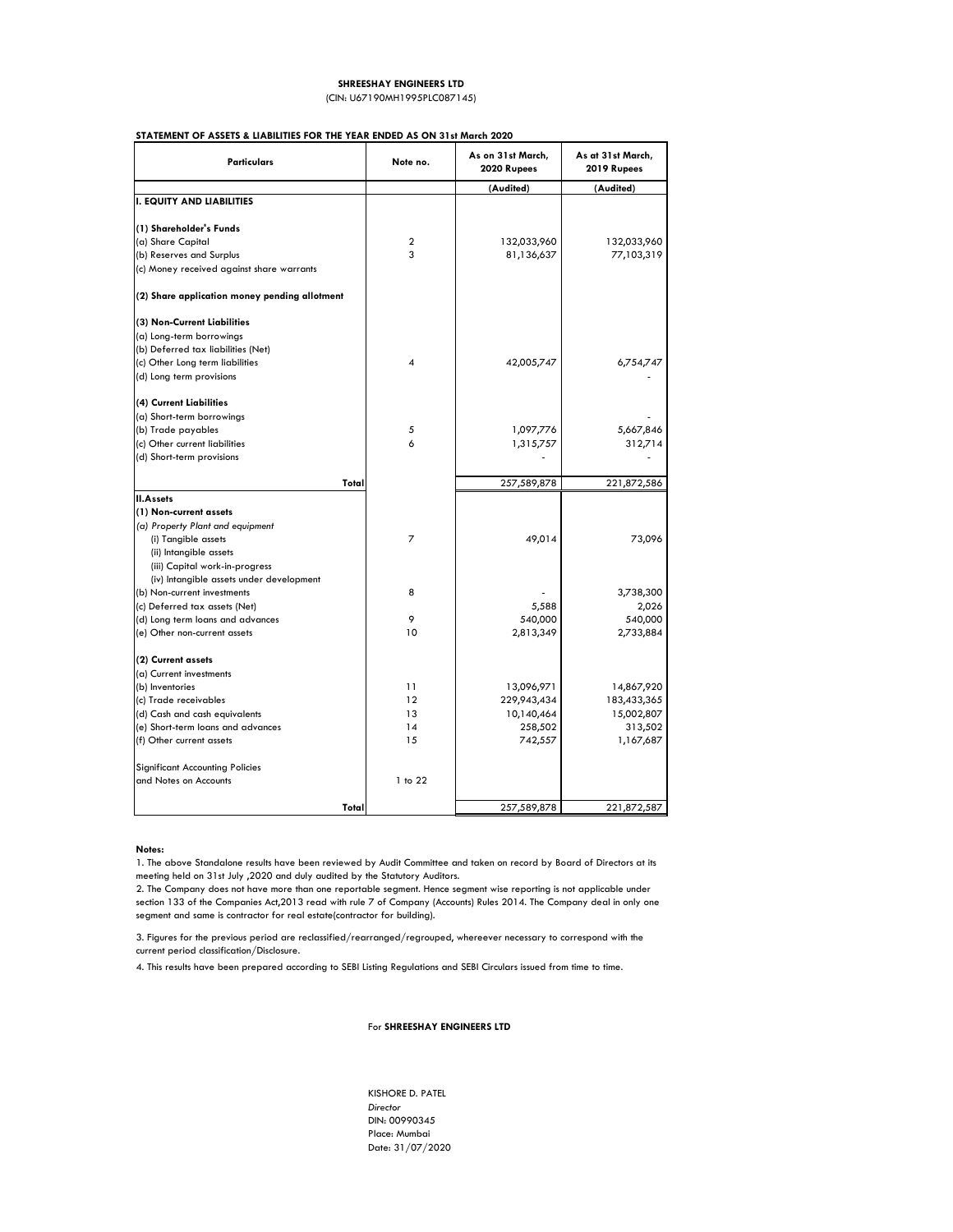| Audited Financial Results Year ended as on 31st March 2020                                  |                          |                              |                                 |                          |                          |
|---------------------------------------------------------------------------------------------|--------------------------|------------------------------|---------------------------------|--------------------------|--------------------------|
|                                                                                             |                          | <b>Half Year Ended</b>       |                                 |                          | <b>Year Ended</b>        |
| <b>Particulars</b>                                                                          | As on 31st March<br>2020 | As on 30th<br>September 2019 | As on 31st<br><b>March 2019</b> | As on 31st March<br>2020 | As on 31st March<br>2019 |
|                                                                                             | <b>Audited</b>           | <b>Unaudited</b>             | <b>Audited</b>                  | Audited                  | <b>Audited</b>           |
|                                                                                             |                          |                              |                                 |                          |                          |
| I. Revenue from operations                                                                  | 19,932,193               | 21,098,145                   | 54,256,153                      | 41,030,338               | 82,061,282               |
| II. Other Income                                                                            | 653,601                  | 660,222                      | 6,706,430                       | 1,313,823                | 9,202,648                |
| III. Total Revenue (I +II)                                                                  | 20,585,794               | 21,758,367                   | 60,962,583                      | 42,344,161               | 91,263,930               |
|                                                                                             |                          |                              |                                 |                          |                          |
| <b>Construction Expenses</b>                                                                |                          |                              |                                 |                          |                          |
| Cost of Construction materials and labour consumed                                          | 16,428,236               | 14,849,064                   | 35,860,778                      | 31,277,300               | 68,758,549               |
| Purchase of Stock-in-Trade                                                                  |                          |                              |                                 |                          |                          |
| Changes in inventories of finished goods, work-in-progress                                  | (1,017,726)              | 2,788,675                    | 14,647,007                      | 1,770,949                | 4,803,572                |
| Employee benefit expense                                                                    | 1,305,969                | 897,678                      | 1,404,366                       | 2,203,647                | 2,445,413                |
| <b>Financial costs</b>                                                                      | 567                      | 1,248                        |                                 | 1,815                    | 186,570                  |
| Depreciation and amortization expense                                                       | 12,041                   | 12,041                       | 5,813                           | 24,082                   | 9,213                    |
| Other expenses                                                                              | 983,826                  | 752,785                      | 966,849                         | 1,736,611                | 1,939,952                |
| <b>Total Expenses</b>                                                                       | 17,712,914               | 19,301,491                   | 52,884,814                      | 37,014,404               | 78,143,269               |
| V. Profit/(loss) from oridinary activities before exceptional items                         | 2,872,880                | 2,456,876                    | 8,077,769                       | 5,329,757                | 13,120,661               |
| VI. Exceptional Items                                                                       |                          |                              |                                 |                          |                          |
| IX. Profit from oridinary activities before tax (VII - VIII)                                | 2,872,880                | 2,456,876                    | 8,077,769                       | 5,329,757                | 13,120,661               |
| X. Tax expense:                                                                             |                          |                              |                                 |                          |                          |
| (a) Current tax                                                                             | 690,000                  | 610,000                      | 2,292,640                       | 1,300,000                | 3,600,000                |
| (b) MAT Tax                                                                                 |                          |                              |                                 |                          |                          |
| (c) Mat Credit Entitlement                                                                  |                          |                              |                                 |                          |                          |
| (d) Deferred tax                                                                            | (3, 562)                 |                              | 4,234                           | (3, 562)                 | 4,234                    |
| (e) Short/ Excess Provision for tax                                                         |                          |                              |                                 |                          |                          |
| XI. Net Profit(Loss) from the period from continuing operations (After                      |                          |                              |                                 |                          |                          |
| Tax)                                                                                        | 2,186,442                | 1,846,876                    | 5,780,895                       | 4,033,319                | 9,516,427                |
|                                                                                             |                          |                              |                                 |                          |                          |
| XII. Other Comprehensive Income<br>1. Items that will not be reclassified to profit or loss |                          |                              |                                 |                          |                          |
|                                                                                             |                          |                              |                                 |                          |                          |
| XIII Total Comprehensive Income (after tax) (OCI) (XI+XII)                                  | 2,186,442                | 1,846,876                    | 5,780,895                       | 4,033,319                | 9,516,427                |
| XVI. Earning per equity share:                                                              |                          |                              |                                 |                          |                          |
| (1) Basic                                                                                   | 0.17                     | 0.14                         | 0.42                            | 0.31                     | 0.72                     |
| (2) Diluted                                                                                 |                          |                              |                                 |                          |                          |
| Paid-up equity share capital (Face Value of Rs. 10/- each)                                  | 132,033,960              | 132,033,960                  | 132,033,960                     | 132,033,960              | 132,033,960              |
| <b>Significant Accounting Policies</b><br>and Notes on Accounts                             |                          |                              |                                 |                          |                          |

#### **Notes :**

Kishor D Patel *Director* DIN: 00990345 Place : Mumbai Date : 31/07/2020

# For **SHREESHAY ENGINEERS LTD**

1. The above Standalone results have been reviewed by Audit Committee and taken on record by Board of Directors at its meeting held on 31st July,2020 and duly audited by the Statutory Auditors.

2. The figures for the last six months of the current year and of the previous year are the balancing figures between the audited figures in respect of the full financial year ended March 31, 2020 and the unaudited published year to date figures up to the six months ended September 30, 2019

3. The Company does not have more than one reportable segment. Hence segment wise reporting is not applicable under section 133 of the Companies Act,2013 read with rule 7 of Company (Accounts) Rules 2014. The Company deal in only one segment and same is contractor for real estate(contractor for building).

4. Figures for the previous period are reclassified/rearranged/regrouped, whereever necessary to correspond with the current period classification/Disclosure. 5.Provision for tax at new rate of 22% has been made on the operational Profit.

7. In the view of nationwide lockdown announced by government of India to control the spread of COVID -19, the companies business operation were distruped for the short term. The companies has resumed operation in phased manner as per government directives. Based on evaluation of impact of the pandemic on Comapany's business operation , liquidity and financial position, their is no significant impact on its financial results as at 31st March,2020. Given the uncerntainties associate with pandemic nature, the actual may differ from the estimates consider in this financial results. The company continues to closely monitor the rapidly changing situation.

6. This results have been prepared according to SEBI Listing Regulations and SEBI Circulars issued from time to time.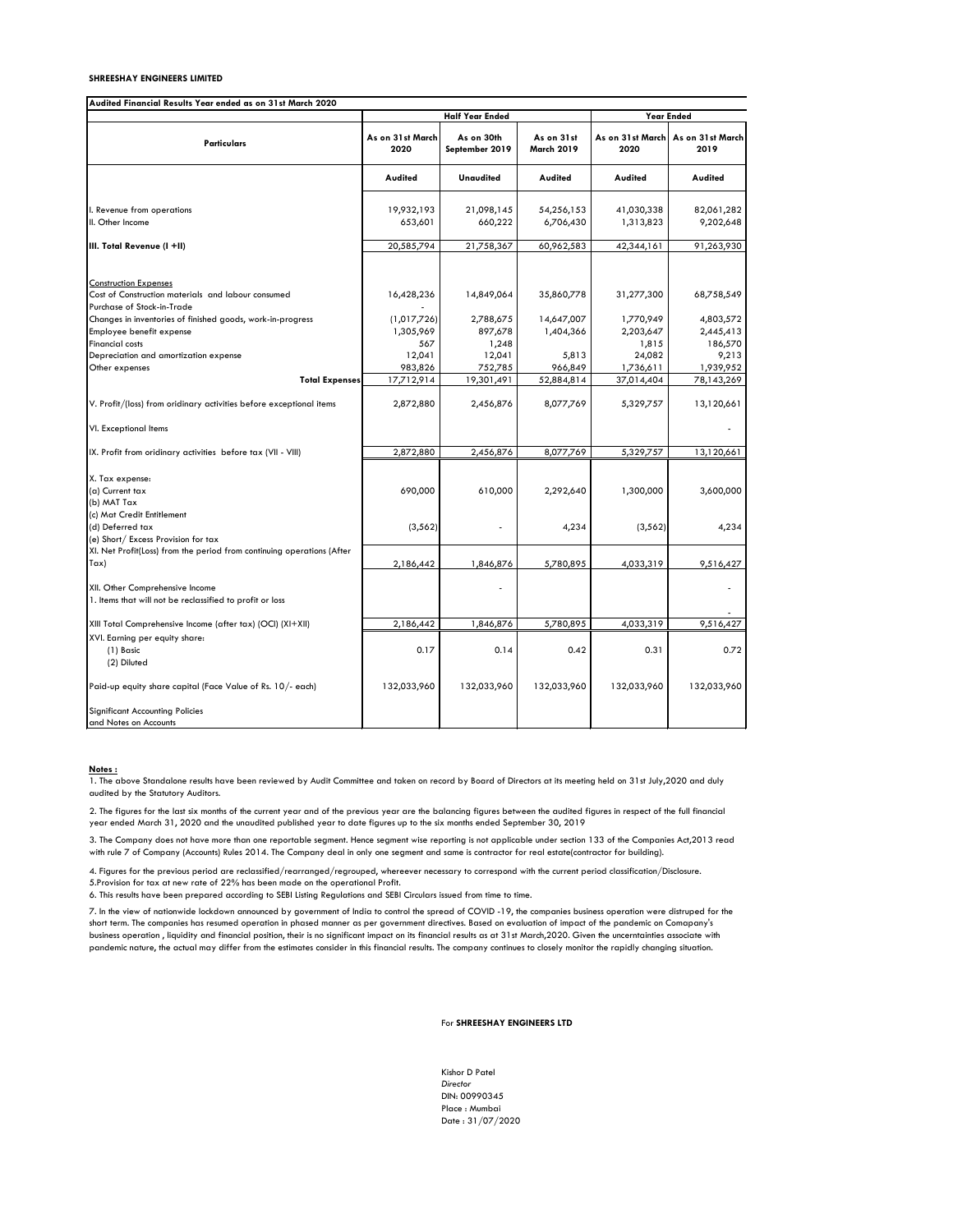| <b>Particulars</b>                            | Note no.       | As at 31st March, | As at 31st March, |  |
|-----------------------------------------------|----------------|-------------------|-------------------|--|
|                                               |                | 2020 Rupees       | 2019 Rupees       |  |
|                                               |                | (Audited)         | (Audited)         |  |
| <b>I. EQUITY AND LIABILITIES</b>              |                |                   |                   |  |
| (1) Shareholder's Funds                       |                |                   |                   |  |
| (a) Share Capital                             | $\overline{2}$ | 132,033,960       | 132,033,960       |  |
| (b) Reserves and Surplus                      | 3              | 81,136,637        | 77,103,319        |  |
| (c) Money received against share warrants     |                |                   |                   |  |
|                                               |                |                   |                   |  |
| (2) Share application money pending allotment |                |                   |                   |  |
| (3) Non-Current Liabilities                   |                |                   |                   |  |
| (a) Long-term borrowings                      |                |                   |                   |  |
| (b) Deferred tax liabilities (Net)            |                |                   |                   |  |
| (c) Other Long term liabilities               | 4              | 42,005,747        | 6,754,747         |  |
| (d) Long term provisions                      |                |                   |                   |  |
| (4) Current Liabilities                       |                |                   |                   |  |
| (a) Short-term borrowings                     |                |                   |                   |  |
| (b) Trade payables                            | $\sqrt{5}$     | 1,097,776         | 5,667,846         |  |
| (c) Other current liabilities                 | 6              | 1,315,757         | 312,714           |  |
| (d) Short-term provisions                     |                |                   |                   |  |
|                                               |                |                   |                   |  |
| Total                                         |                | 257,589,878       | 221,872,586       |  |
| <b>II.Assets</b>                              |                |                   |                   |  |
| (1) Non-current assets                        |                |                   |                   |  |
| (a) Property Pkant and Equipments             |                |                   |                   |  |
| (i) Tangible assets                           | $\overline{7}$ | 49,014            | 73,096            |  |
| (ii) Intangible assets                        |                |                   |                   |  |
| (iii) Capital work-in-progress                |                |                   |                   |  |
| (iv) Intangible assets under development      |                |                   |                   |  |
| (b) Non-current investments                   | 8              |                   | 3,738,300         |  |
| (c) Deferred tax assets (Net)                 |                | 5,588             | 2,026             |  |
| (d) Long term loans and advances              | 9              | 540,000           | 540,000           |  |
| (e) Other non-current assets                  | $10$           | 2,813,349         | 2,733,884         |  |
| (2) Current assets                            |                |                   |                   |  |
| (a) Current investments                       |                |                   |                   |  |
| (b) Inventories                               | 11             | 13,096,971        | 14,867,920        |  |
| (c) Trade receivables                         | 12             | 229,943,434       | 183,433,365       |  |
| (d) Cash and cash equivalents                 | 13             | 10,140,464        | 15,002,807        |  |
| (e) Short-term loans and advances             | 14             | 258,502           | 313,502           |  |
| (f) Other current assets                      | 15             | 742,557           | 1,167,687         |  |
| <b>Significant Accounting Policies</b>        |                |                   |                   |  |
| and Notes on Accounts                         | 1 to 22        |                   |                   |  |
|                                               |                |                   |                   |  |
| Total                                         |                | 257,589,878       | 221,872,587       |  |

**For Vinod K Mehta & Co For and on behalf of the Board** *Chartered Accountants* **SHREESHAY ENGINEERS LIMITED**

Place : Mumbai Place : Mumbai Place : Mumbai Place : Mumbai Place : Mumbai Place : Mumbai Place : Mumbai Place : Mumbai Place : Mumbai Place : Mumbai Place : Mumbai Place : S1/07/2020 Date : 31/07/2020 Date : 31/07/2020 Date : 31/07/2020

FRN: 111508W

# **Divyesh Mehta KISHORE D PATEL NISHA B. PATEL**

(Partner) *Director Director Mem No. 044293* DIN NO. :00990345 DIN NO. : 00990278

**ASHISH ROONGTA NITYANAND TIROLTKAR** *Company Secretary Chief Financial Officer*

#### **SHREESHAY ENGINEERS LTD**

#### **Balance sheet as on 31st March 2020**

(CIN: U67190MH1995PLC087145)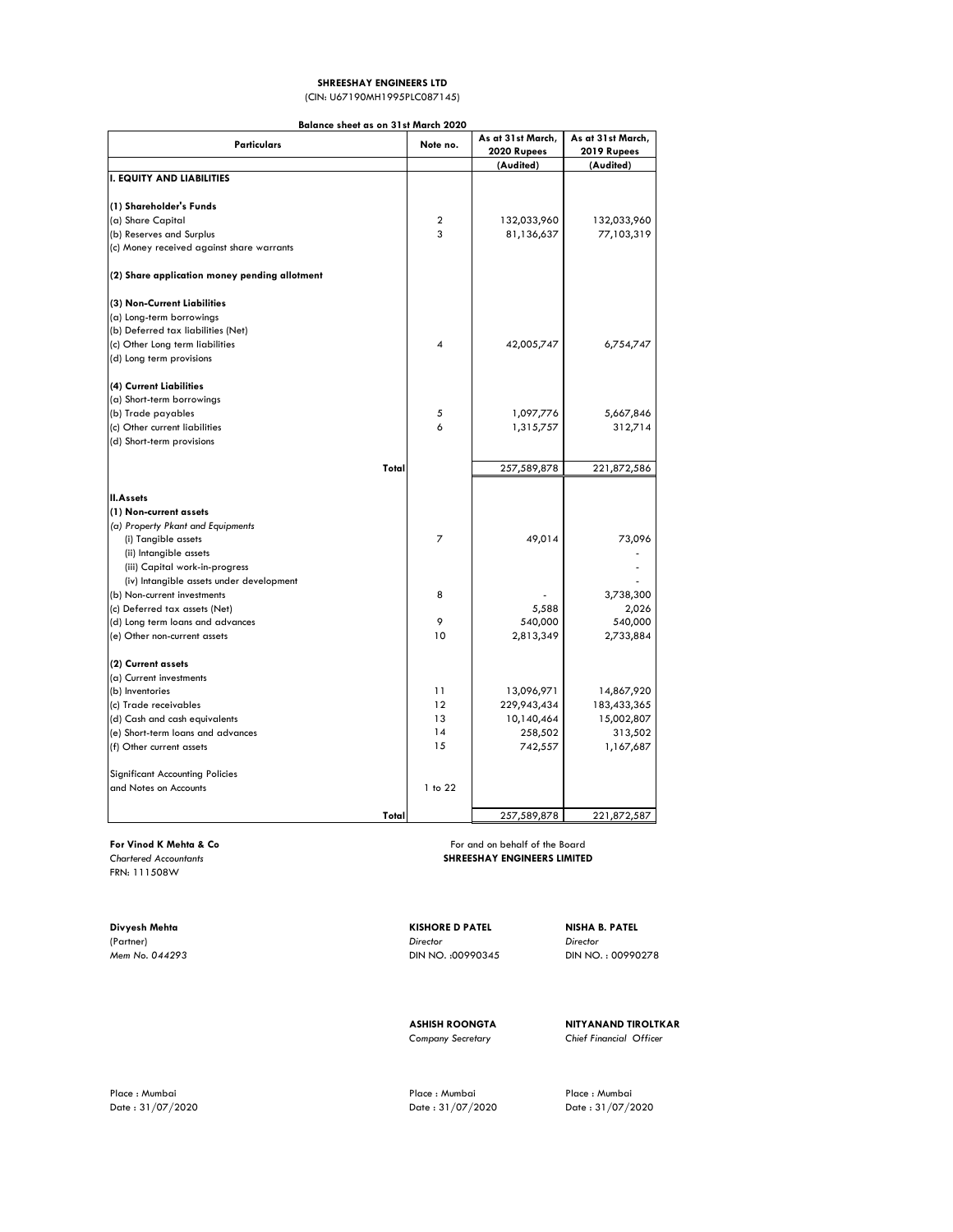**Profit and Loss statement for the year ended as on 31st March 2020**

| <b>Particulars</b>                                                                 | Note No      | As at 31st March<br>,2020 Rupees | As at 31st<br>March, 2019<br><b>Rupees</b> |
|------------------------------------------------------------------------------------|--------------|----------------------------------|--------------------------------------------|
| I. Revenue from operations                                                         | 16           | 41,030,338                       | 82,061,282                                 |
| II. Other Income                                                                   | 17           | 1,313,823                        | 9,202,648                                  |
| III. Total Revenue (I +II)                                                         |              | 42,344,161                       | 91,263,930                                 |
|                                                                                    |              |                                  |                                            |
| <b>Construction Expenses</b><br>Cost of Construction materials and labour consumed | 18           |                                  |                                            |
| Purchase of Stock-in-Trade                                                         |              | 31,277,300                       | 68,758,549                                 |
| Changes in inventories of finished goods, work-in-progress                         | 19           | 1,770,949                        | 4,803,572                                  |
| Employee benefit expense                                                           | 20           | 2,203,647                        | 2,445,413                                  |
| <b>Financial costs</b>                                                             | 21           | 1,815                            | 186,570                                    |
| Depreciation and amortization expense                                              |              | 24,082                           | 9,213                                      |
| Other expenses                                                                     | 22           | 1,736,611                        | 1,939,952                                  |
| <b>Total Expenses</b>                                                              |              | 37,014,404                       | 78,143,269                                 |
|                                                                                    |              |                                  |                                            |
| V. Profit before exceptional and extraordinary items and tax                       |              | 5,329,757                        | 13,120,661                                 |
| VI. Exceptional Items                                                              |              |                                  |                                            |
| VII. Profit before extraordinary items and tax (V - VI)                            |              | 5,329,757                        | 13,120,661                                 |
| VIII. Extraordinary Items                                                          |              |                                  |                                            |
| IX. Profit before tax (VII - VIII)                                                 |              | 5,329,757                        | 13,120,661                                 |
| X. Tax expense:                                                                    |              |                                  |                                            |
| (1) Current tax                                                                    |              | 1,300,000                        | 3,600,000                                  |
| (2) Deferred tax                                                                   |              | (3, 562)                         | 4,234                                      |
| XI. Profit(Loss) from the perid from continuing operations                         | $(VII-VIII)$ | 4,033,318                        | 9,516,427                                  |
| XII. Profit/(Loss) from discontinuing operations                                   |              |                                  |                                            |
|                                                                                    |              |                                  |                                            |
| XIV. Profit/(Loss) from Discontinuing operations (XII - XIII)                      |              |                                  |                                            |
| XV. Profit/(Loss) for the period $(XI + XIV)$                                      |              | 4,033,318                        | 9,516,427                                  |
| XVI. Earning per equity share:                                                     |              |                                  |                                            |
| (1) Basic                                                                          |              | 0.31                             | 0.72                                       |
| (2) Diluted                                                                        |              |                                  |                                            |
| <b>Significant Accounting Policies</b>                                             |              |                                  |                                            |
| and Notes on Accounts                                                              | 1 to 22      |                                  |                                            |

As per our Report of even date For VINOD K. MEHTA & CO., **For and on behalf of the Board** Regn. No. 111508W

**DIVYESH V,. MEHTA KISHORE D PATEL NISHA B. PATEL** *Partner Director Director Membership No : 044293* DIN NO. :00990345 DIN NO. : 00990278

*Chartered Accountants* **SHREESHAY ENGINEERS LIMITED**

Place : Mumbai Place : Mumbai Place : Mumbai

**ASHISH ROONGTA NITYANAND TIROLTKAR** *Company Secretary Chief Financial Officer*

Date : 31/07/2020 Date : 31/07/2020 Date : 31/07/2020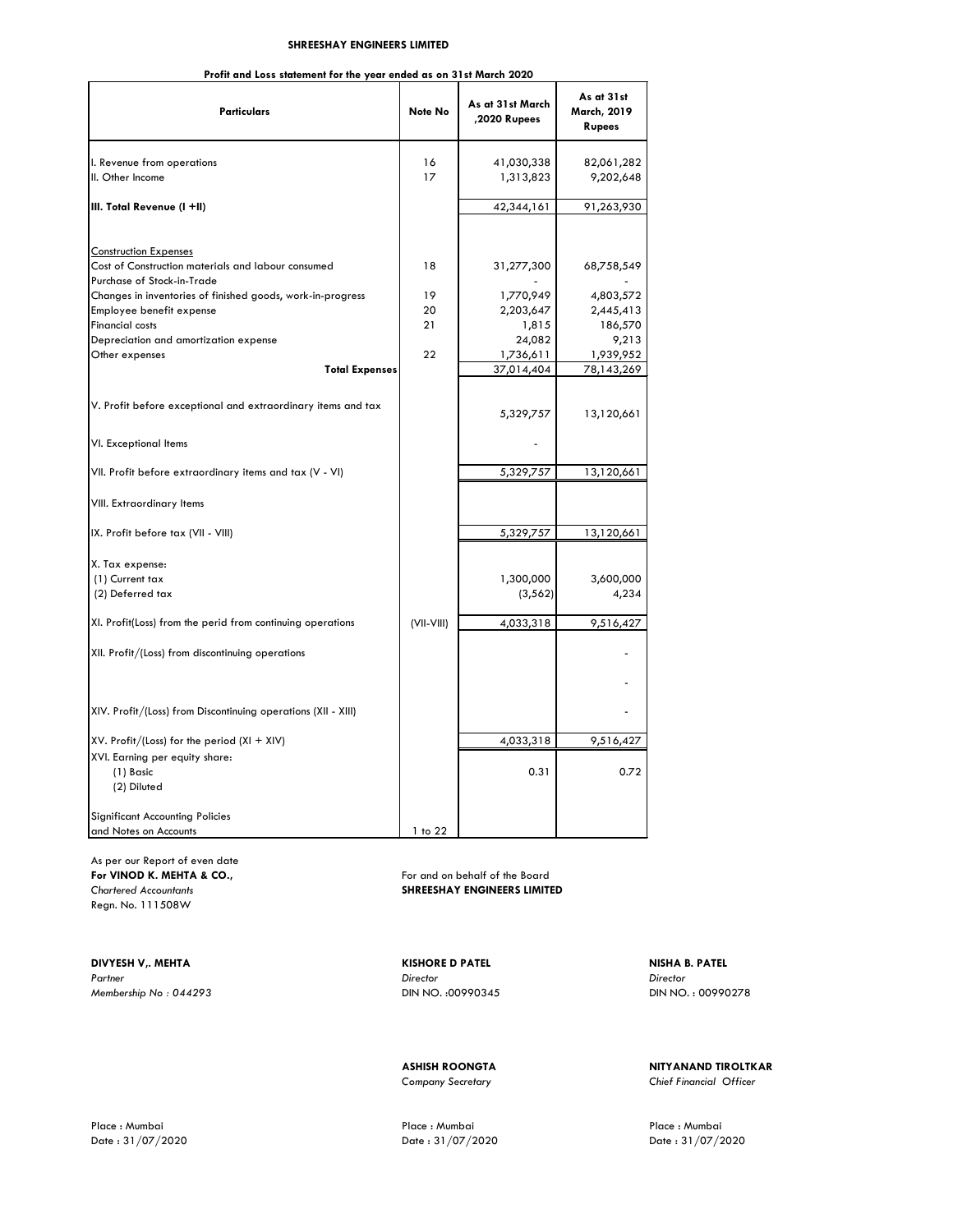# **Cash Flow Statement as on 31st March 2020**

| <b>PARTICULARS</b>                                                                                     |          |                                        |                   |
|--------------------------------------------------------------------------------------------------------|----------|----------------------------------------|-------------------|
|                                                                                                        |          | For Year ended as                      | For Year ended as |
|                                                                                                        |          | on 31st March, 2020 on 31st March 2019 |                   |
|                                                                                                        |          | Actual                                 | Actual            |
| PROFIT AFTER TAX AS PER P&L A/C                                                                        |          | 4,033,318                              | 9,516,427         |
| <b>ADD: NON CASH EXPENDITURES</b>                                                                      |          |                                        |                   |
| PRELIMINARY EXPENSES                                                                                   |          |                                        |                   |
| PROFIT ON SALE OF INVESTMENTS                                                                          |          |                                        | 1,936,984         |
| <b>DEPRECIATION</b>                                                                                    |          | 24,082                                 | 9,213             |
| <b>PROVISION FOR TAXATION</b>                                                                          |          | 1,300,000                              | 3,600,000         |
| DEFERRED TAX ASSETS                                                                                    |          | (3, 562)                               | 4,234             |
| LOSS ON SALE OF DEBENTURE                                                                              |          | $-11363.89$                            |                   |
|                                                                                                        | (PART A) | 5,342,475                              | 15,066,858        |
|                                                                                                        |          |                                        |                   |
| <b>ADD: CASH GENERATED FROM OPERATING ACTIVITIES</b><br>INCREASE/ DECREASE IN CURRENT ASSETS           |          | (44, 258, 990)                         | (173, 565, 915)   |
| INCREASE/ DECREASE IN CURRENT LIABILITIES                                                              |          | (3,567,027)                            | 7,372,159         |
|                                                                                                        | (PART B) | (47,826,017)                           | (166, 193, 756)   |
|                                                                                                        |          |                                        |                   |
| <b>ADD: CASH GENERATED FROM INVESTING ACTIVITIES</b>                                                   |          |                                        |                   |
| INCREASE/DECREASE IN FIXED ASSETS                                                                      |          | 0                                      | (78, 918)         |
| INCREASE/DECREASE IN INVESTMENTS (OTHER NON CURRENT ASSETS)<br>INCREASE/DECREASE IN LOANS AND ADVANCES |          | 3,670,199                              | (3,755,707)       |
|                                                                                                        | (PART C) | 3,670,199                              | (3,834,625)       |
| <b>ADD: CASH GENERATED FROM FINANCING ACTIVITIES</b>                                                   |          |                                        |                   |
|                                                                                                        |          |                                        |                   |
| INCREASE/DECREASE IN SHARE CAPITAL<br><b>INCREASE/DECREASE IN TERM LOANS</b>                           |          | 35,251,000                             | 3,899,358         |
| INCREASE/DECREASE IN RESERVES                                                                          |          | (1,300,000)                            | (3,600,000)       |
|                                                                                                        | (PART D) | 33,951,000                             | 299,359           |
|                                                                                                        |          |                                        |                   |
| INCREASE/ DECREASE IN CASH DURING THE YEAR (PART $A + B + C + D$ )                                     |          | (4,862,343)                            | (154, 662, 164)   |
| <b>OPENING CASH AND CASH EQUIVALENTS</b>                                                               |          | 15,002,807                             | 169,664,971       |
| <b>CLOSING CASH AND CASH EQUIVALENTS</b>                                                               |          | 10,140,464                             | 15,002,807        |
|                                                                                                        |          |                                        |                   |

| KISHORE D PATEL | NISHA B. PATEL                      |
|-----------------|-------------------------------------|
| Director        | Director                            |
|                 | DIN NO.: 00990345 DIN NO.: 00990278 |

Place: Mumbai Place:Mumbai Date : 31/07/2020 Date : 31/07/2020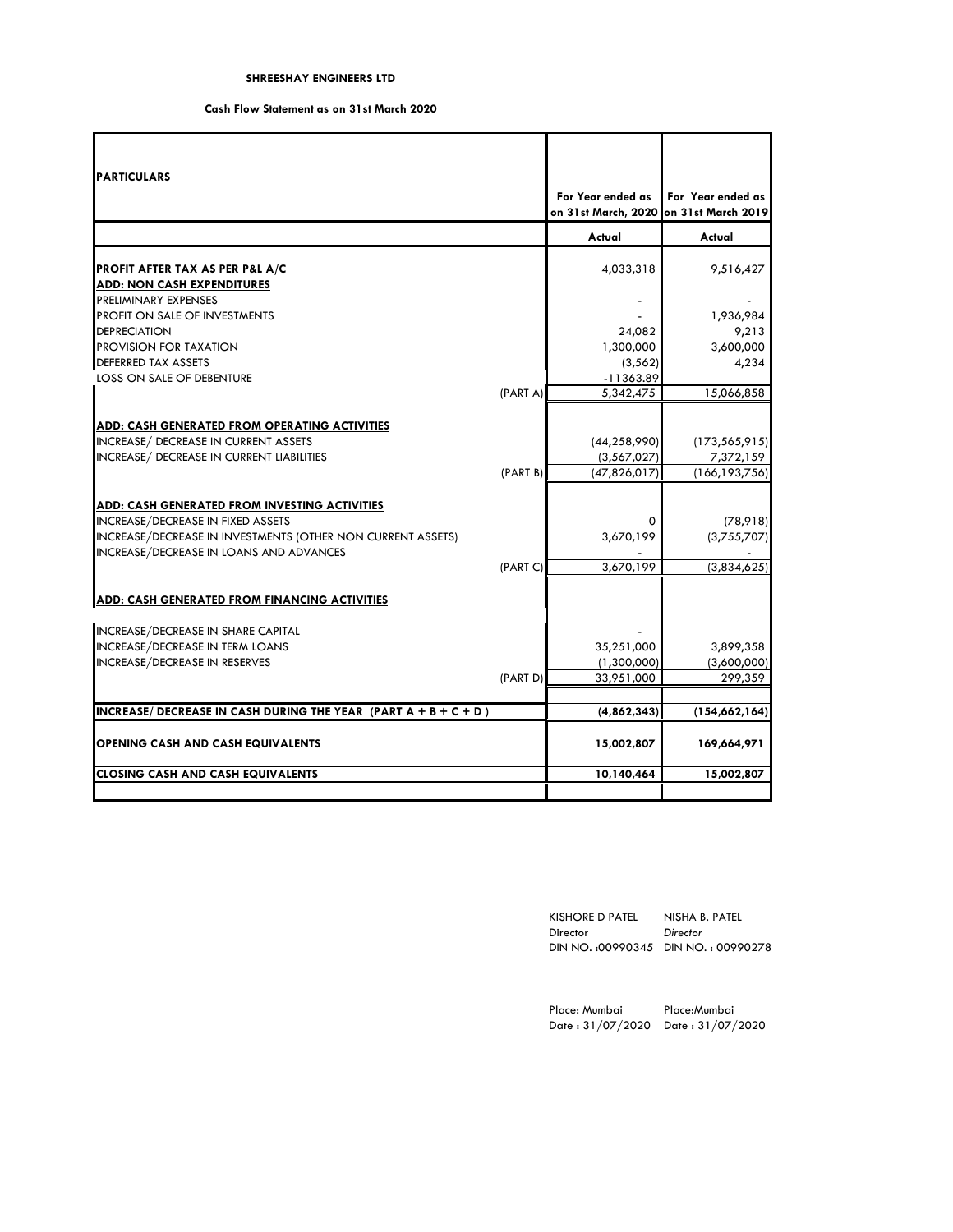# **SHAREHOLDERS FUND NOTE 2 SHARE CAPITAL**

|   | <b>Particulars</b>                                                                                                                                                            | As on 31st<br>March, 2020<br><b>Rupees</b> | As at 31st March,<br>2019 Rupees |
|---|-------------------------------------------------------------------------------------------------------------------------------------------------------------------------------|--------------------------------------------|----------------------------------|
| A | <b>AUTHORISED CAPITAL</b><br>14000000 Equity Shares of Rs.10 each<br><b>ISSUED, SUBSCRIBED &amp; PAID UP CAPITAL</b><br>1,32,03,396 Equity shares of Rs.10 each fully paid up | 140,000,000<br>132,033,960<br>۰            | 140,000,000<br>132,033,960       |
|   | <b>TOTAL</b>                                                                                                                                                                  | 132,033,960                                | 132,033,960                      |
|   |                                                                                                                                                                               |                                            |                                  |

#### **Additional Information**

1 The Reconciliation of subsribed and Paid uo share caapital is set out below

#### 2 Shareholders holding shares above 5%

# 3 **Terms/ rights attached to equity shares**

|      |                                                                                                                     | As at 31st March, 2019 Rupees<br>As on 31st March, 2020 Rupees |             |              |             |
|------|---------------------------------------------------------------------------------------------------------------------|----------------------------------------------------------------|-------------|--------------|-------------|
|      |                                                                                                                     | No of Shares                                                   | Amount      | No of Shares | Amount      |
| ADD: | At the beginning of the year<br>Shares alloted during the year<br>Right Issue<br><b>Bonus Issue</b><br>Public issue | 13,203,396                                                     | 132,033,960 | 13,203,396   | 132,033,960 |
|      | <b>TOTAL</b>                                                                                                        | 13,203,396                                                     | 132,033,960 | 13,203,396   | 132,033,960 |
|      |                                                                                                                     |                                                                |             |              |             |

The company has only one class of share capital namely ordinary Shares having a face valure of Rs 10 per share. a) In Respect of every Ordinary Share (whether fully paid or partly paid), voting right shall be in the same proportion as the capital paid up on such Ordinary Share bears to the total paid up ordinary capital of the company

|                  |                                                     |               | As on 31st March, 2020 Rupees | As at 31st March, 2019 Rupees |               |
|------------------|-----------------------------------------------------|---------------|-------------------------------|-------------------------------|---------------|
|                  |                                                     | No of Shares  | In percentage                 | No of Shares                  | In percentage |
| $\vert$ 1)       | <b>IPatel Creators &amp; Constructors Pvt. Ltd.</b> | .100,000 ا, ا | 8.33                          | 1,100,000                     | 8.33          |
| 2)               | K D Patel                                           | 2,040,218     | 15.45                         | 2,040,218                     | 15.45         |
| 3)               | Llink Promoters Pvt. Ltd                            | 000,066,۱     | 12.57                         | 1,660,000                     | 12.57         |
| 4)               | <b>B</b> D Patel                                    | 2,443,160     | 18.50                         | 2,443,160                     | 18.50         |
| $\vert 5\rangle$ | Divine kailas Properties Pvt. Ltd.                  | 800,000       | 6.06                          | 800,000                       | 6.06          |
| 6)               | Rohan Paper Ltd.                                    | 000,000,      | 7.57                          | 000,000,                      | 7.57          |

- b) The dividend proposed by the board of directors is subject to the approval of the shareholders in the ensuing Annual General Meeting ,except in case of interim dividend.
- c) In the event of liquidation ,the Shareholders of ordinary shares are eligible to receive the remaining assets of the Company after distribution of all preferential amounts,in proportion to their shareholdings.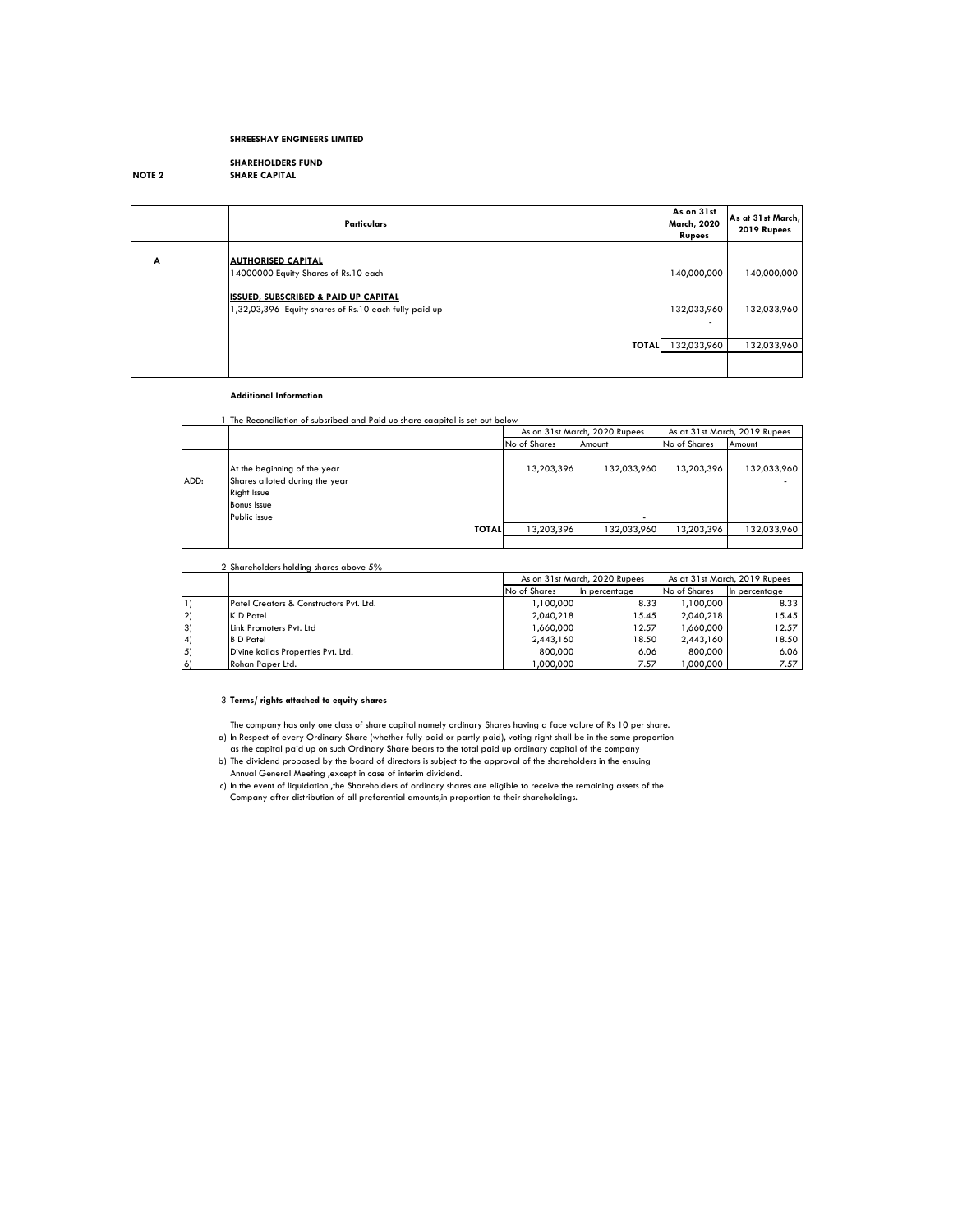# **SHAREHOLDERS FUND**

| <b>NOTE 3</b> | <b>RESERVES AND SURPLUS</b> |
|---------------|-----------------------------|
|               |                             |

| <b>Particulars</b>                                                                                                                 |                                        | As on 31st March,<br>2020 Rupees |                        | As at 31st March,<br>2019 Rupees |
|------------------------------------------------------------------------------------------------------------------------------------|----------------------------------------|----------------------------------|------------------------|----------------------------------|
| <b>Retained Earnings</b><br>As per Last Balance Sheet<br>Current Years Profit and Loss                                             | 15,451,519<br>4,033,318                |                                  | 5,935,092<br>9,516,427 |                                  |
|                                                                                                                                    |                                        | 19,484,837                       |                        | 15,451,519                       |
| <b>Share Premium Reserve</b><br>As per Last Balance Sheet<br>(Pre Yr Securities Premium 8730360 equity shares @ RS. 5/- per share) | 61,651,800<br>$\overline{\phantom{a}}$ |                                  | 61,651,800<br>۰        |                                  |
|                                                                                                                                    |                                        | 61,651,800                       |                        | 61,651,800                       |
| <b>TOTAL</b>                                                                                                                       |                                        | 81,136,637                       |                        | 77,103,319                       |

# **NON CURRENT LIABILITIES**

# **NOTE 4 OTHER LONG TERM LIABILITIES**

| <b>Particulars</b>                                      | As on 31st March,<br>2020 Rupees | As at 31st March,<br>2019 Rupees |
|---------------------------------------------------------|----------------------------------|----------------------------------|
| <b>Unsecured Borrowings</b>                             |                                  |                                  |
| Other Loans and advances from Related Parties/Directors | 42,005,747                       | 6,754,747                        |
| <b>TOTAL</b>                                            | 42,005,747                       | 6,754,747                        |
|                                                         |                                  |                                  |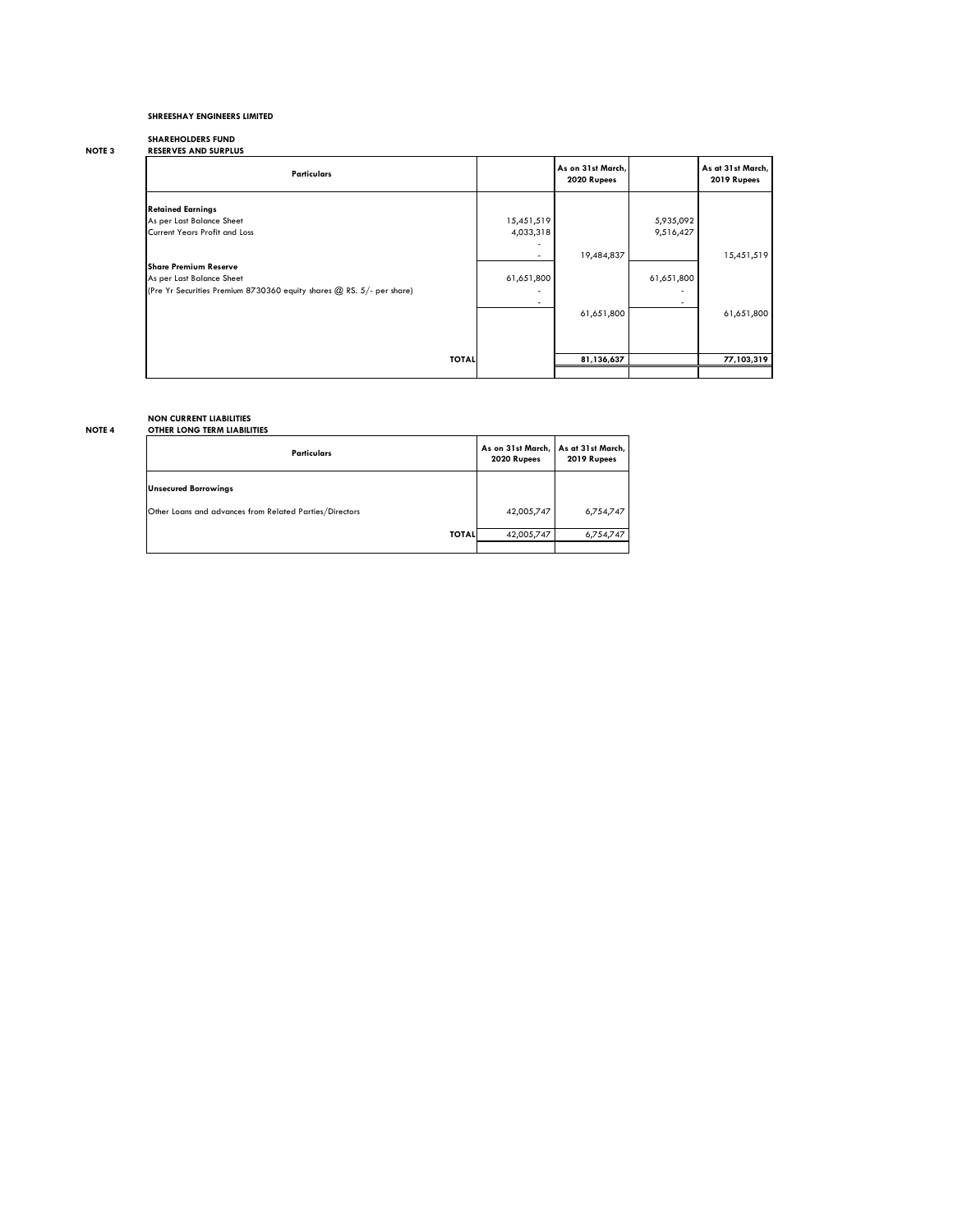# **CURRENT LIABILITIES**

# **NOTE 5 TRADE PAYABLES**

| <b>Particulars</b>                                                                                    | As on 31st March,<br>2020 Rupees | As at 31st March,<br>2019 Rupees |  |  |
|-------------------------------------------------------------------------------------------------------|----------------------------------|----------------------------------|--|--|
| <b>Trade Payables</b><br>(A) Total outstanding dues of micro enterprise and small<br>enterprises; and |                                  |                                  |  |  |
| (B) Total outstaning dues of creditors other than micro<br>enterprises and small enterprises          | 1,097,776                        | 5,667,846                        |  |  |
|                                                                                                       | 1,097,776                        | 5,667,846                        |  |  |
|                                                                                                       |                                  |                                  |  |  |

# **Foot Note**

1) According to information available with management , on the basis of intimation received from suppliers regarding their status under the Micro small and medium enterprises Act , 2006The company has no amount due to Micro small and medium enterprises under the said Act

# **CURRENT LIABILITIES NOTE 6 SHORT TERM PROVISIONS**

| <b>Particulars</b>                                         | As on 31st March,<br>2020 Rupees | As at 31st March,<br>2019 Rupees |  |
|------------------------------------------------------------|----------------------------------|----------------------------------|--|
| <b>Other Statuory Dues</b>                                 |                                  |                                  |  |
| <b>Duties &amp; Taxes</b><br>Others (Audit fees Provision) | 1,015,757<br>300,000             | 12,714<br>300,000                |  |
| <b>TOTAL</b>                                               | 1,315,757                        | 312,714                          |  |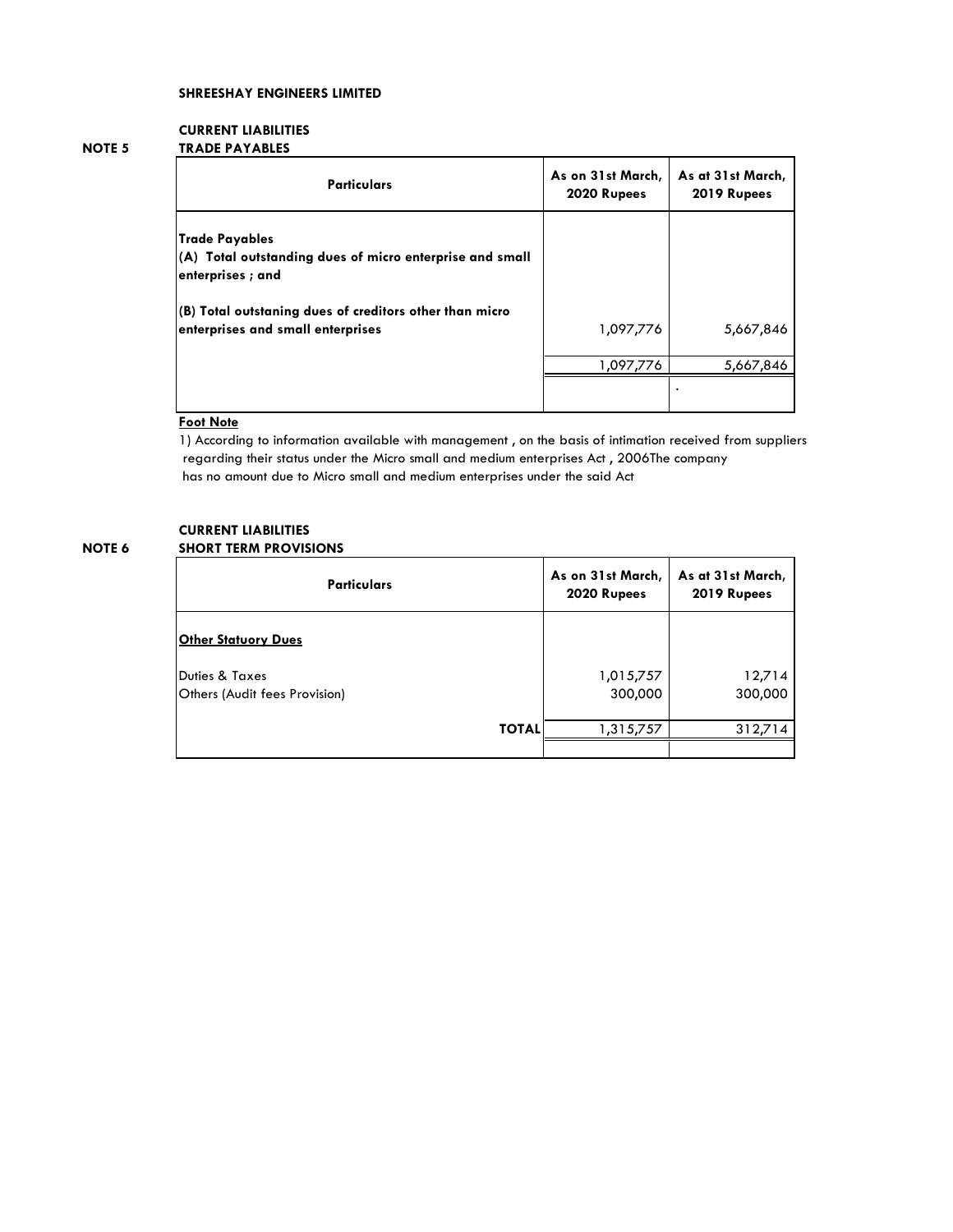# **Note 7 SCHEDULE OF FIXED ASSETS AS PER COMPANIES ACT AS ON 31.03.2020**

|                             |                       |          |             |                 | Gross Block        |                    |                   |                        | Depreciation                 |                                 |                       | Net Block       |                |                                    |
|-----------------------------|-----------------------|----------|-------------|-----------------|--------------------|--------------------|-------------------|------------------------|------------------------------|---------------------------------|-----------------------|-----------------|----------------|------------------------------------|
|                             |                       |          |             |                 | <b>GROSS BLOCK</b> | <b>ADD: BEFORE</b> | <b>ADD: AFTER</b> |                        | Less: Deductions GROSS BLOCK | BALANCE AS AMOUNT OF BALANCE AS |                       |                 | <b>IWDV AS</b> | WDV AS                             |
|                             |                       |          | No of days  |                 | AS ON              |                    |                   |                        | AS ON                        | <b>ON</b>                       | <b>DEPRECIATIO ON</b> |                 | <b>ION</b>     | <b>ION</b><br>$31/03/20$ 31/03/201 |
| <b>PARTICULARS</b>          | Date of Purchase Date |          | <b>used</b> | <b>DEP RATE</b> | 01/04/2019         | 30/09/2019         | 30/09/2019        | Scrap Value 31/03/2020 |                              | $01/04/2019$ N                  |                       | $30/09/2020$ 20 |                |                                    |
|                             |                       |          |             |                 |                    |                    |                   |                        |                              |                                 |                       |                 |                |                                    |
| <b>COMPUTER</b>             |                       |          |             |                 | 59,800             |                    |                   |                        | 59,800                       | 59,097                          |                       | 59,097          | 703            | 703                                |
| <b>EPBAX SYSTEM</b>         | 01/04/19              | 31/03/20 | 366         | 18.10%          | 68,636             |                    |                   |                        | 68,636                       | 51,113                          | 12,457                | 63,570          | 5,066          | 17,523                             |
| <b>FANS</b>                 | 01/04/19              | 31/03/20 | 366         | 18.10%          | 7,050              |                    |                   |                        | 7,050                        | 871                             | ,280                  | 2,150           | 4,900          | 6,179                              |
| COMPRESSION TESTING MACHINE | 01/04/19              | 31/03/20 | 366         | 18.10%          | 57,000             |                    |                   |                        | 57,000                       | 8,310                           | 10,345                | 18,655          | 38,345         | 48,690                             |
|                             |                       |          |             |                 |                    |                    |                   |                        |                              |                                 |                       |                 |                |                                    |
|                             |                       |          |             |                 | 192,486            |                    |                   |                        | 192,486                      | 119,390                         | 24,082                | 143,472         | 49,014         | 73,096                             |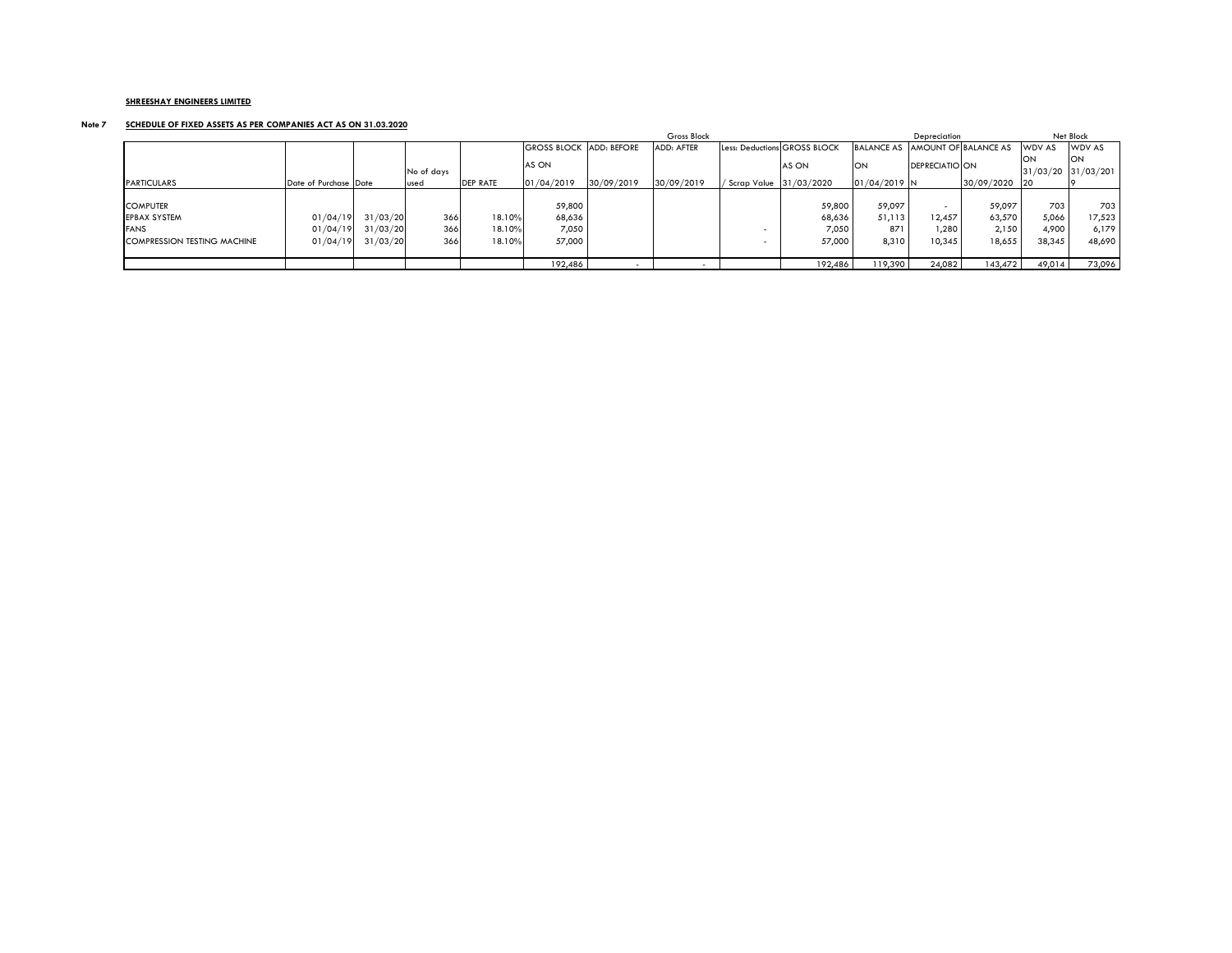#### **NOTE 8 NON CURRENT INVESTMENTS (valued at cost, unless stated otherwise)**

| <b>Particulars</b>                                                                                                                                                                                                                | As on 31st March,<br>2020 Rupees | As at 31st March,<br>2019 Rupees |
|-----------------------------------------------------------------------------------------------------------------------------------------------------------------------------------------------------------------------------------|----------------------------------|----------------------------------|
| <b>Investment in Bonds and Debentures</b><br>Unsecured, Convertible debentures<br>DKP Designers and creators Pvt. Ltd.<br><b>Other Investments</b><br><b>Investment in Liquid Fund</b><br>Reliance Money Manager fund-Growth Plan |                                  | 3,638,300<br>100,000             |
|                                                                                                                                                                                                                                   |                                  | 3,738,300                        |
|                                                                                                                                                                                                                                   |                                  |                                  |

# **LONG TERM LOANS ANS ADVANCES**

**NOTE 9 (Unsecured, considered good, unless otherwise specified)**

|   | <b>Particulars</b> | As on 31st March,<br>2020 Rupees | As at 31st March,<br>2019 Rupees |
|---|--------------------|----------------------------------|----------------------------------|
| a | Deposits*          | 540,000                          | 540,000                          |
|   | <b>TOTALI</b>      | 540,000                          | 540,000                          |
|   |                    |                                  |                                  |

\* Deposits include deposit made for listing

# **NOTE 10 OTHER NON CURRENT ASSETS**

| l Particulars                                                                                                                                | As on 31st March,<br>2020 Rupees | As at 31st March,<br>2019 Rupees  |
|----------------------------------------------------------------------------------------------------------------------------------------------|----------------------------------|-----------------------------------|
| <b>Other Loans and Advances</b><br><b>Prelimnary Exp</b><br>Advance Recoverable inCash or Kind<br>Provision for Taxation (net of Taxes Paid) | 2,210,306<br>94,550<br>508,493   | 3,315,458<br>94,550<br>(676, 124) |
| <b>TOTAL</b>                                                                                                                                 | 2,813,349                        | 2,733,884                         |

### **NOTE 11 INVENTORIES**

**(At cost or net realisable value whichever is lower)**

|   | Particulars             | As on 31st March,<br>2020 Rupees | As at 31st March,<br>2019 Rupees |
|---|-------------------------|----------------------------------|----------------------------------|
| a | <b>Work In Progress</b> | 13,096,971                       | 14,867,920                       |
|   | <b>TOTAL</b>            | 13,096,971                       | 14,867,920                       |
|   |                         |                                  |                                  |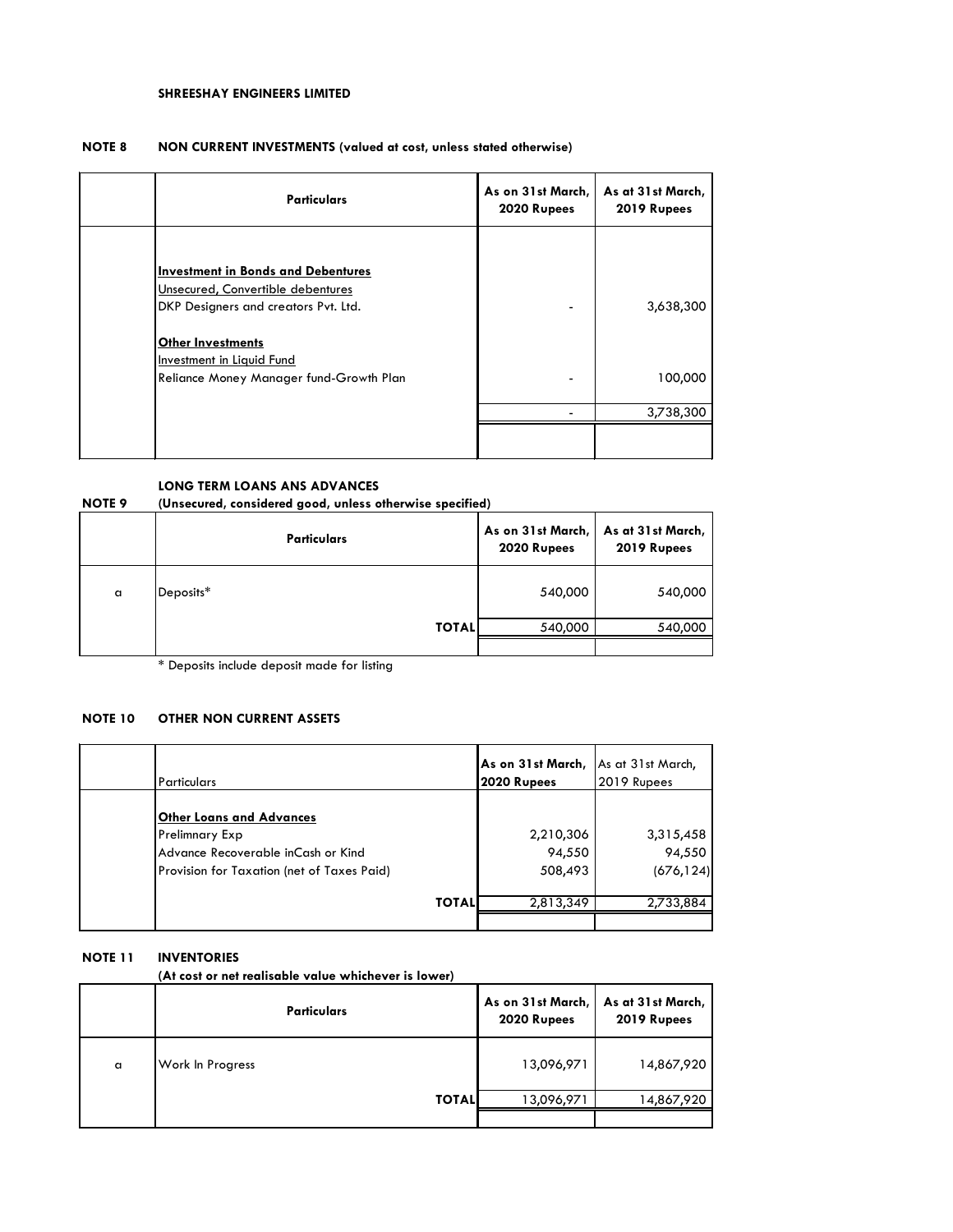# **CURRENT ASSETS NOTE 12 TRADE RECEIVABLES**

|     | <b>Particulars</b>                                                                                                                   |             | As on 31st March,<br>2020 Rupees |             | As at 31st March,<br>2019 Rupees |
|-----|--------------------------------------------------------------------------------------------------------------------------------------|-------------|----------------------------------|-------------|----------------------------------|
|     | Outstanding for period exceeding 6 months from the due date:<br>Secured, considered good;<br>Unsecured, considered good;<br>Doubtful | 206,423,446 | 206,423,446                      | 29,396,163  | 29,396,163                       |
| ii. | <b>Others</b><br>Secured, considered good;<br>Unsecured, considered good;<br>Doubtful                                                | 23,519,988  | 23,519,988                       | 154,037,202 | 154,037,202                      |
|     | <b>TOTAL</b>                                                                                                                         |             | 229,943,434                      |             | 183,433,365                      |

# **CURRENT ASSETS NOTE 13 CASH AND CASH EQUIVALENTS**

| <b>Particulars</b>                                                                                              | As on 31st<br><b>March, 2020</b><br><b>Rupees</b> | As at 31st March,<br>2019 Rupees |
|-----------------------------------------------------------------------------------------------------------------|---------------------------------------------------|----------------------------------|
| Cash and cash equivalents shall be classified as:<br><b>Balances with banks</b><br>Cash on hand<br>Others (FDR) | 2,753,213<br>247,251<br>7,140,000                 | 196,586<br>106,221<br>14,700,000 |
| <b>TOTAL</b>                                                                                                    | 10,140,464                                        | 15,002,807                       |

# **CURRENT ASSETS**

| NOTE 14 SHORT TERM LOANS & ADVANCES |  |  |  |  |
|-------------------------------------|--|--|--|--|
|                                     |  |  |  |  |

| <b>Particulars</b>    | As on 31st<br>March, 2020<br><b>Rupees</b> | As at 31st March,<br>2019 Rupees |
|-----------------------|--------------------------------------------|----------------------------------|
| <b>Other Advances</b> | 258,502                                    | 313,502                          |
| <b>TOTAL</b>          | 258,502                                    | 313,502                          |

# **CURRENT ASSETS**

| <b>NOTE 15 OTHER CURRENT ASSETS</b> |                                            |                                  |
|-------------------------------------|--------------------------------------------|----------------------------------|
| <b>Particulars</b>                  | As on 31st<br>March, 2020<br><b>Rupees</b> | As at 31st March,<br>2019 Rupees |
|                                     |                                            |                                  |
| <b>Others</b>                       |                                            |                                  |
| <b>Prepaid Taxes</b>                | $\blacksquare$                             | 1,016,701                        |
| <b>Prepaid Professional Taxes</b>   | 8,340                                      |                                  |
| Interest Receivable                 | 734,217                                    | 150,986                          |
|                                     |                                            |                                  |
|                                     |                                            |                                  |
| <b>TOTAL</b>                        | 742,557                                    | 1,167,687                        |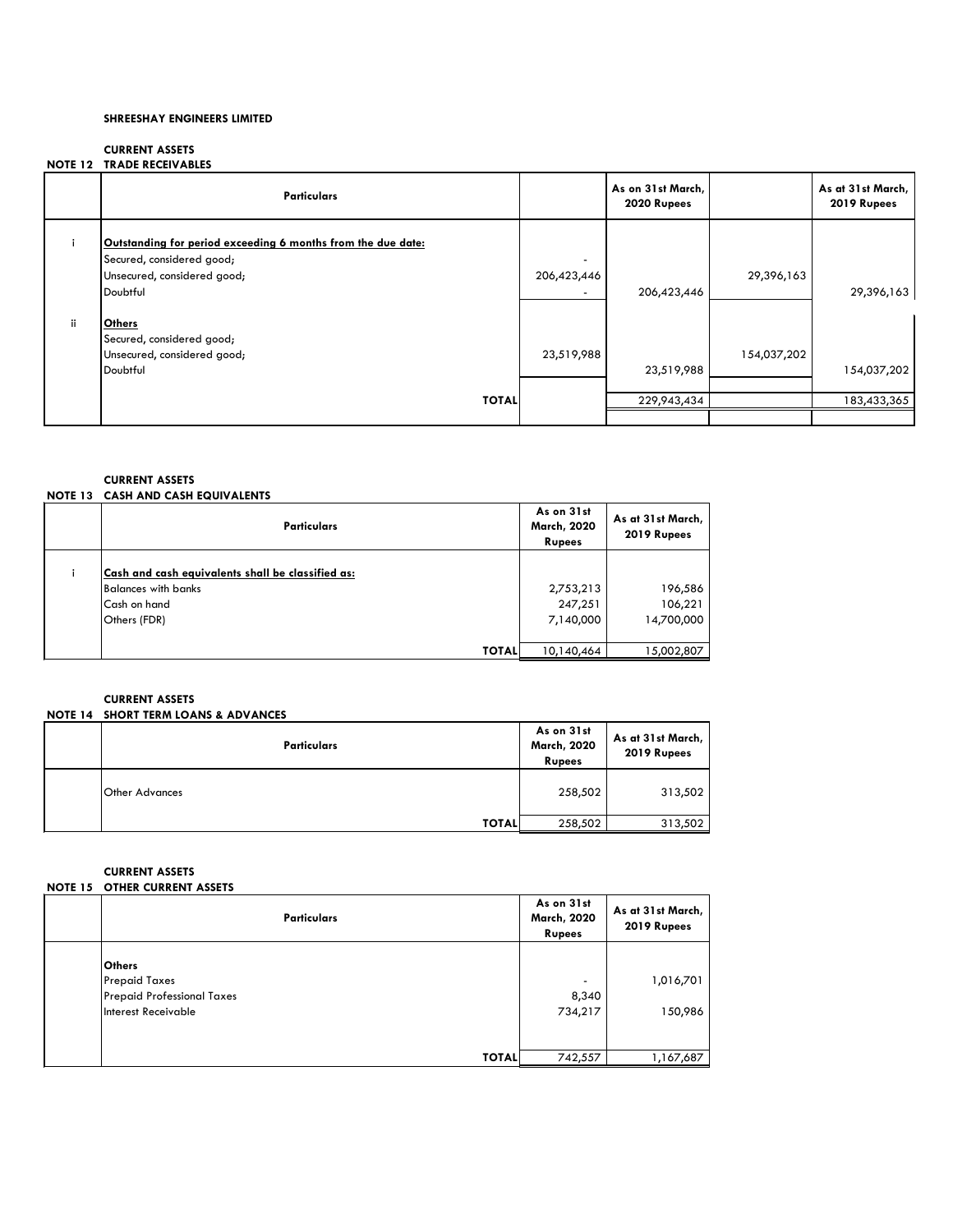# **NOTE 16 REVENUE FROM OPERATIONS**

| <b>Particulars</b> | ,2020 Rupees | As at 31st March   As at 31st March,  <br>2019 Rupees |
|--------------------|--------------|-------------------------------------------------------|
| Services           | 41,030,338   | 82,061,282                                            |
| <b>TOTAL</b>       | 41,030,338   | 82,061,282                                            |

#### **SHREESHAY ENGINEERS LIMITED**

#### **NOTE 17 OTHER INCOME**

| <b>Particulars</b>                                                                                                                                                 | ,2020 Rupees                                         | As at 31st March   As at 31st March,  <br>2019 Rupees |
|--------------------------------------------------------------------------------------------------------------------------------------------------------------------|------------------------------------------------------|-------------------------------------------------------|
| Interest Income<br>Net Gain/(Loss) on sale of non-current Investments<br>Other income:<br><b>Rebate and Settlement</b><br>Pre operative expn written off<br>ITOTAL | 955,881<br>11,364<br>۰<br>78<br>346,500<br>1,313,823 | 7,265,039<br>1,936,984<br>625<br>9,202,648            |
|                                                                                                                                                                    |                                                      |                                                       |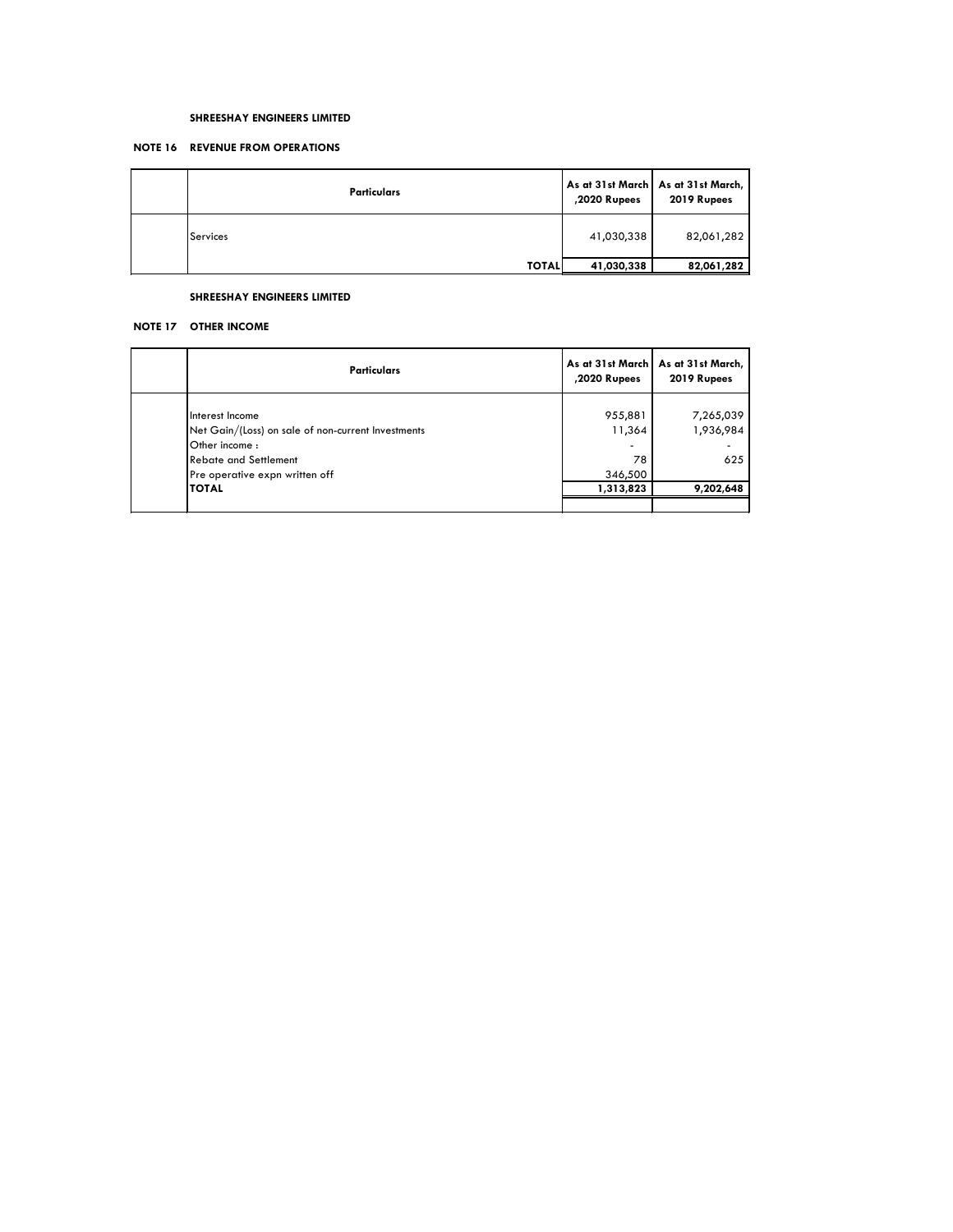#### **NOTE 18 CONSTRUCTION EXPNESES**

| <b>Particulars</b>                                                                                                                                                  |                                                | As at 31st March<br>,2020 Rupees |                                     | As at 31st March,<br>2019 Rupees |
|---------------------------------------------------------------------------------------------------------------------------------------------------------------------|------------------------------------------------|----------------------------------|-------------------------------------|----------------------------------|
| <b>Purhcases</b><br><b>Cost of Construction Materials consumed</b><br>Contractual work at K.N Nagar<br><b>Other Expenses</b><br>Labour Expenses<br>Other Direct Exp | 15,199,255<br>118,724<br>15,781,735<br>177,586 | 31,277,300                       | 49,980,984<br>18,374,456<br>403,109 | 68,758,549                       |
| Total                                                                                                                                                               |                                                | 31,277,300                       |                                     | 68,758,549                       |
|                                                                                                                                                                     |                                                |                                  |                                     |                                  |

# **NOTE 19 CHANGES IN INVENTORY**

| Particulars                      |                          | As at 31st March<br>,2020 Rupees |                          | As at 31st March,<br>2019 Rupees |
|----------------------------------|--------------------------|----------------------------------|--------------------------|----------------------------------|
| Opening WIP<br>Less: Closing WIP | 14,867,920<br>13,096,971 | 1,770,949                        | 19,671,492<br>14,867,920 | 4,803,572                        |
| <b>TOTAL</b>                     |                          | 1,770,949                        |                          | 4,803,572                        |
|                                  |                          |                                  |                          |                                  |

**SHREESHAY ENGINEERS LIMITED**

# **NOTE 20 EMPLOYEE BENEFITS EXPENSES**

| <b>Particulars</b>                                             | As at 31st March<br>,2020 Rupees | As at 31st March,<br>2019 Rupees |
|----------------------------------------------------------------|----------------------------------|----------------------------------|
| Salaries, Wages, Bonus, etc.,<br><b>Staff Welfare Expenses</b> | 2,200,527<br>3,120.00            | 2,442,026<br>3,387               |
| <b>TOTALI</b>                                                  | 2,203,647                        | 2,445,413                        |
|                                                                |                                  |                                  |

# **NOTE 21 FINANCIAL EXPENSES**

| <b>Particulars</b>   |      | As at 31st March<br>,2020 Rupees |         | As at 31st March,<br>2019 Rupees |
|----------------------|------|----------------------------------|---------|----------------------------------|
| Other (Bank Charges) | 1815 |                                  | 186,570 |                                  |
|                      |      | 1,815                            |         | 186,570                          |
| Total                |      | 1,815                            |         | 186,570                          |
|                      |      |                                  |         |                                  |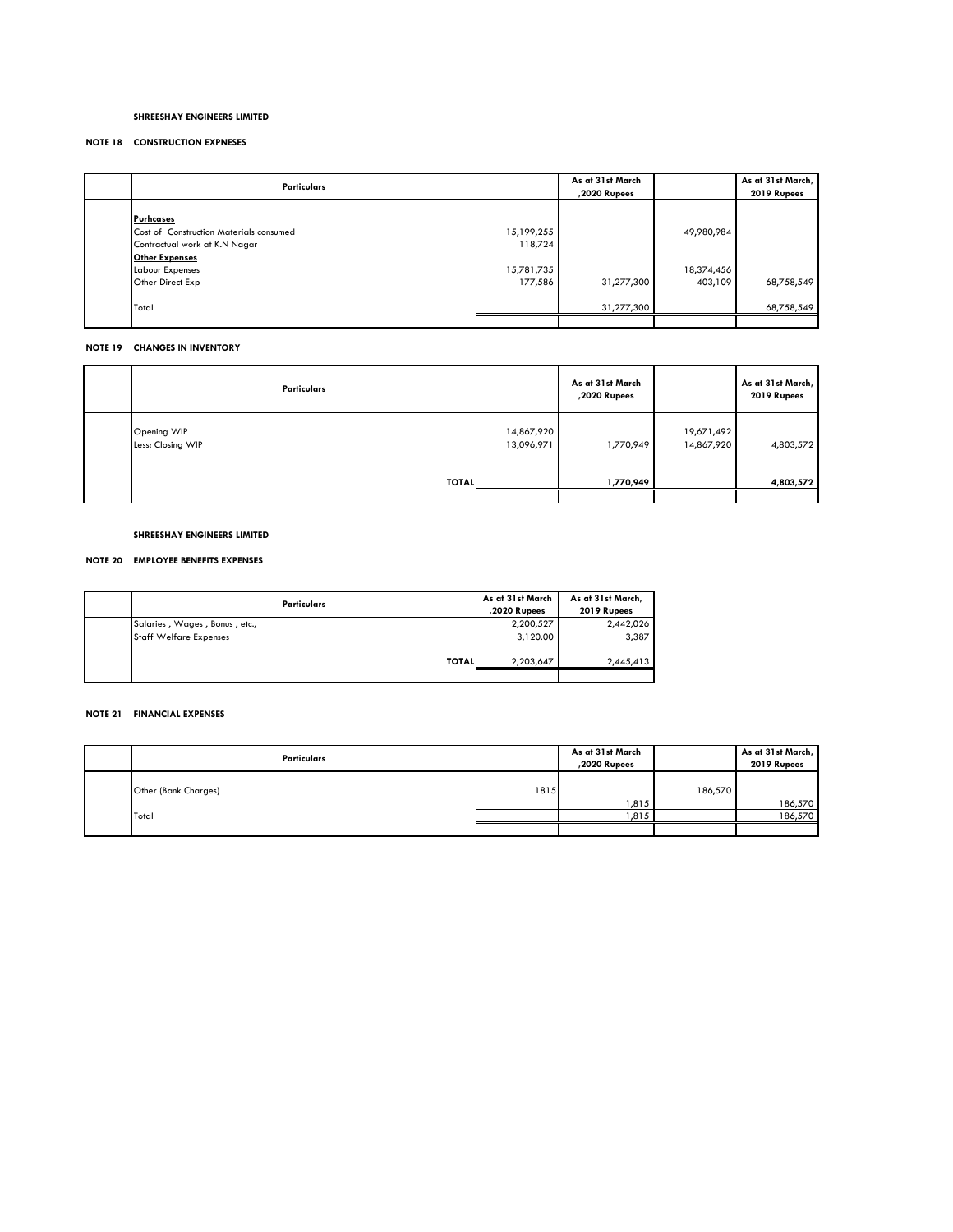# **NOTE 22 OTHER EXPENSES**

| <b>Particulars</b>                          | As at 31st March<br>,2020 Rupees | As at 31st March,<br>2019 Rupees |
|---------------------------------------------|----------------------------------|----------------------------------|
|                                             |                                  |                                  |
| Rates and taxes, excluding, taxes on income | 15,485                           | 15,900                           |
| <b>Insurance Charges</b>                    | 744                              | 578                              |
| Interest on TDS Payment                     |                                  | 9,358                            |
| <b>Office Expenses</b>                      | 13,502                           | 7,500                            |
| Legal & Professional Charges                | 108,000                          | 40000                            |
| Repairs and maintance                       |                                  | 17,250                           |
| <b>Courier Charges</b>                      | 30                               | 105                              |
| Travelling                                  |                                  | 1,469                            |
| <b>Domain Charges</b>                       | 15,100                           | 14,725                           |
| Round off                                   | (579)                            | (90)                             |
| Prelimnary Exp W/off                        | 1,105,152                        | 1,105,152                        |
| Misc Expenses                               | 11,634                           | 74,551                           |
| Registrat and lisitng charges               | 55,557                           | 55,000                           |
| Telephone & Telex Charges                   | 14,463                           | 23,654                           |
| <b>ROC</b> Fees                             | 3,600                            | 4,800                            |
| <b>Listing Fees</b>                         | 90,000                           | 90,000                           |
| <b>Market Making Fees</b>                   |                                  | 180,000                          |
| Auditor                                     | 300,000                          | 300,000                          |
| sundry expenses                             | 14,823                           |                                  |
| interest on delayed payment                 | 3,450                            |                                  |
| Loss on sale of debenture                   | 138,650                          |                                  |
| Sundry Balances written back                | (153,000)                        |                                  |
| <b>TOTAL</b>                                | 1,736,611                        | 1,939,952                        |
|                                             |                                  |                                  |
|                                             |                                  |                                  |
|                                             |                                  |                                  |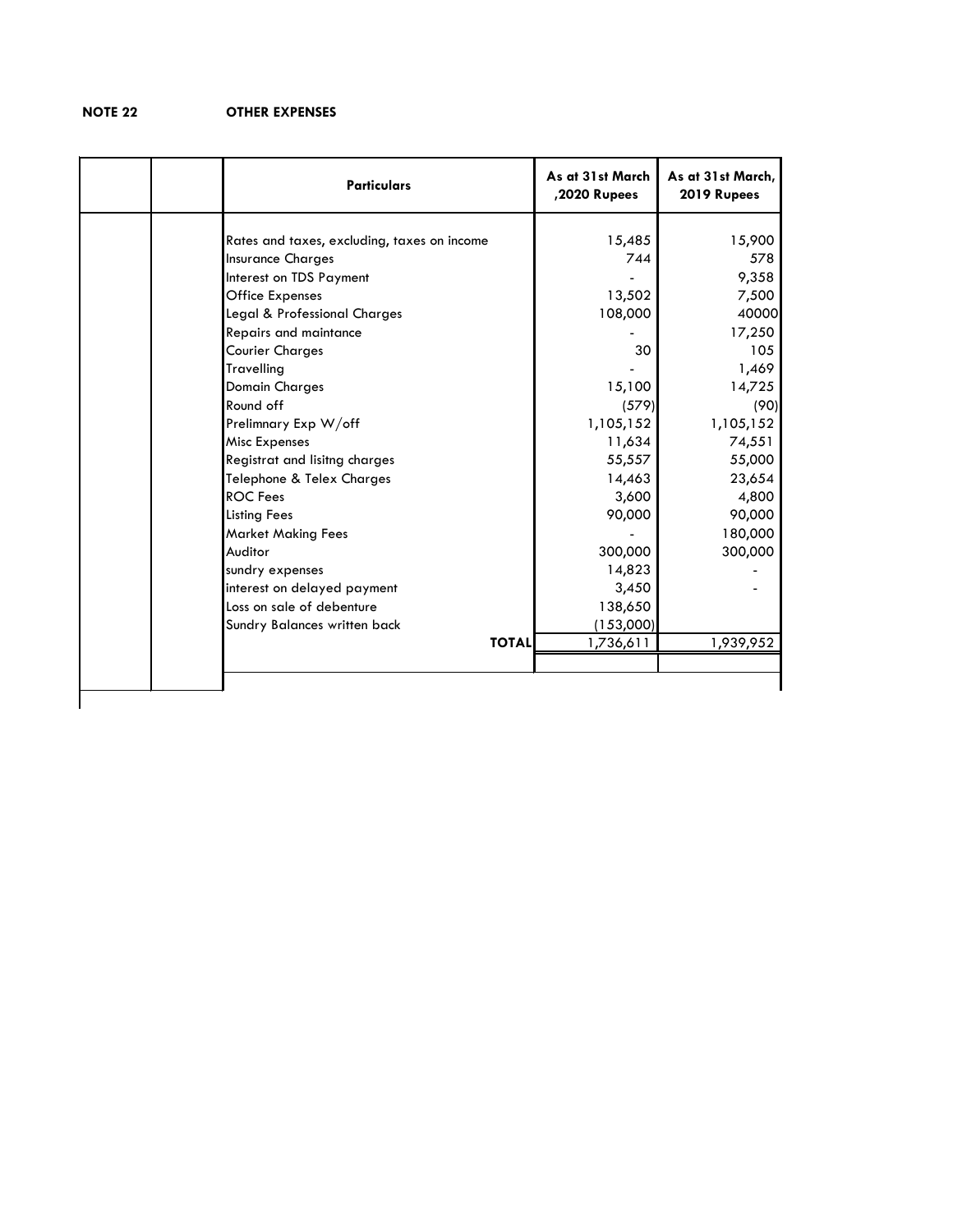#### **Notes to the Financial Statements SHREESHAY ENGINEERS LTD**

#### **Corporate Information**

The Company is incorporated as at 4th April 1995. The Company deal in only one segment and same is contractor for real estate(contractor for building).. The Company is a public limited company incorporated and domiciled in India. The address of the office is Office 501, Kailas Plaza, V.B. Lane,Ghatkopar East, Mumbai - 400077. The financial statements of the Company for the year ended 31st March 2020 are approved by the Board of Directors in Board Meeting.

#### **1 Significant accounting policies**

#### **1.1 Basis of accounting and preparation of financial statements**

The financial statements of the Company have been prepared in accordance with the Generally Accepted Accounting Principles in India (Indian GAAP) to comply with the Accounting Standards notified under the Companies (Accounting Standards) Rules, 2006 (as amended) and the relevant provisions of the Companies Act, 2013. In applying the Accounting Policies, considerations have been given to prudence, substance over form and Materiality. The financial statements have been prepared on accrual basis under the historical cost convention. The accounting policies adopted in the preparation of the financial statements are consistent with those followed in the previous year.

#### **1.2 Use of estimates**

The preparation of the financial statements in conformity with Indian GAAP requires the Management to make estimates and assumptions considered in the reported amounts of assets and liabilities (including contingent liabilities) and the reported income and expenses during the year. The Management believes that the estimates used in preparation of the financial statements are prudent and reasonable. Future results could differ due to these estimates and the differences between the actual results and the estimates are recognised in the periods in which the results are known / materialise.

The COVID -19 pandemic is rapidly spreading throughout the world. The operations of the Company were impacted, due to shutdown of offices following nationwide lockdown by the Government of India. The Company shall resume operations in a phased manner as per directives from the Government of India. The Company has evaluated impact of this pandemic on its business operations and financial position and based on its review of current indicators of future economic conditions, there is no significant impact on its financial results as at 31st March 2020. However, the impact assessment of COVID-19 is a continuing process given the uncertainties associated with its nature and duration and accordingly the impact may be different from that estimated as at the date of approval of these financial results. The Company will continue to monitor any material changes to future economic conditions.

#### **1.3 Inventories**

The stock of construction materials, stores, spares and embedded goods and fuel is valued at cost or net realisable value, whichever is lower. Cost is determined on weighted average basis and includes all applicable cost of bringing the goods to their present location and condition. Net realisable value is estimated selling price in ordinary course of business less the estimated cost necessary to make the sale.

#### **1.4 Depreciation and amortisation**

Depreciation on fixed assets has been provided according to the manner prescribed in the Companies Act, 2013.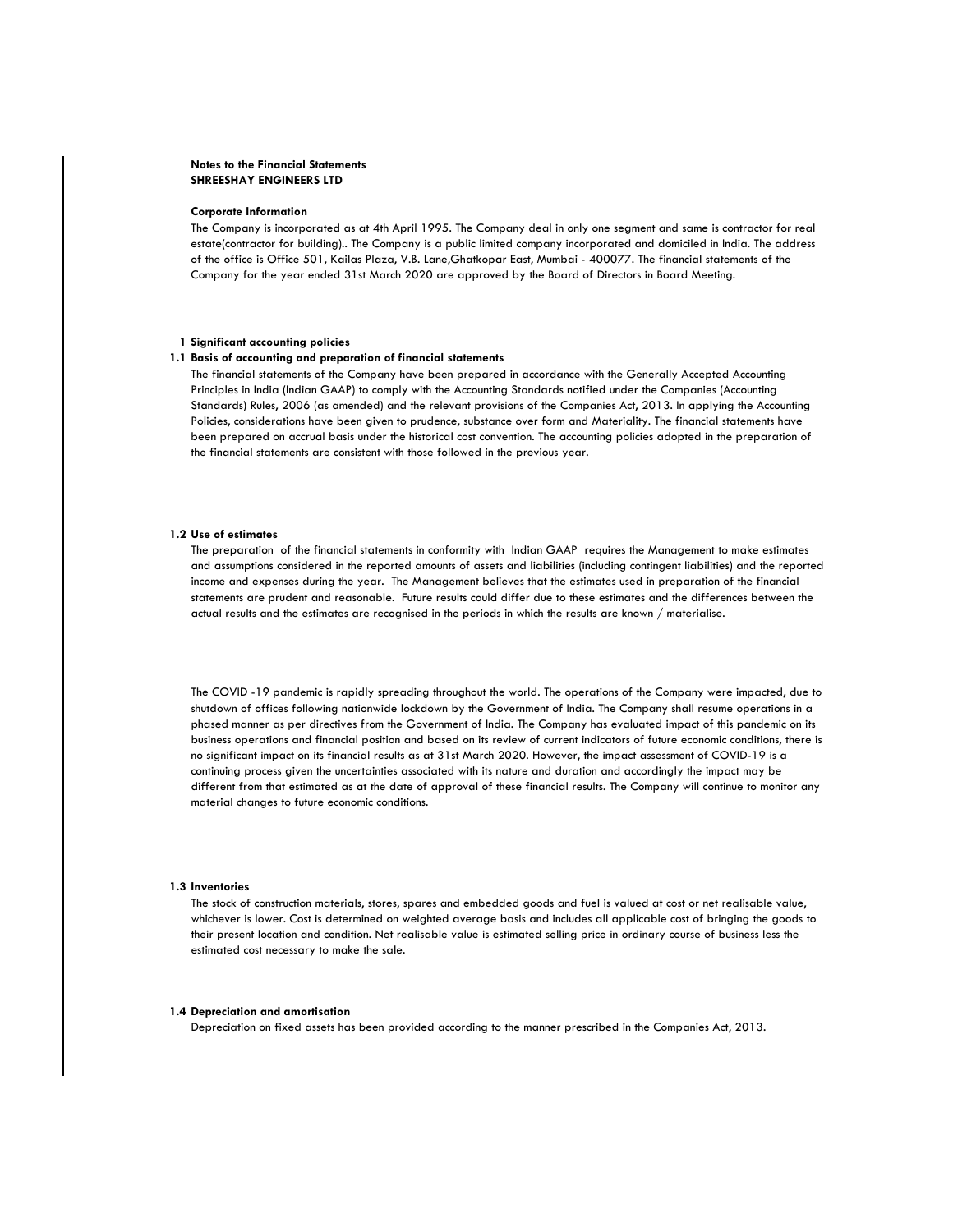#### **1.5 Revenue recognition**

Sale of goods and services

Sales are recognised, net of GST, on transfer of significant risks and rewards of ownership to the buyer.

#### **1.6 Tangible fixed assets**

Fixed assets are carried at cost less accumulated depreciation. The cost of fixed assets include orignal cost of acquisition and installation. Machinery spares which can be used only in connection with an item of fixed asset and whose use is expected to be irregular are capitalised and depreciated over the useful life of the principal item of the relevant assets. Subsequent expenditure relating to fixed assets is capitalised only if such expenditure results in an increase in the future benefits from such asset beyond its previously assessed standard of performance.

#### **1.7 Investments**

Long-term investments are carried individually at cost. Current investments are also carried individually at cost

#### **1.8 Employee benefits**

Employee benefits includes provident fund, gratuity fund, Leave encashment which are accounted on the basis of liability accrued.

#### **1.9 Borrowing costs**

All the borrowing costs are charged to profit and loss account being revenue in nature.

#### **1.10 Earnings per share**

Basic earnings per share is computed by dividing the profit  $/$  (loss) after tax by the number of equity shares outstanding during the year. Since there are no dilutive potential equity shares, Diluted earnings per share is computed in the manner same as used for basic earnings per share.

|              | <b>Particulars</b>                                                              | 31-Mar-201 | 31-Mar-19  |
|--------------|---------------------------------------------------------------------------------|------------|------------|
| (C)          | Net Profit for the year                                                         | 4,033,318  | 9,516,427  |
| $\mathsf{b}$ | Number of equity shares outstanding at the beginning and at the end of the year | 13,203,396 | 13,203,396 |
| C)           | Nominal Value of the shares (Rs.)                                               | 101        | 10I        |
| $\mathsf{d}$ | Basic and diluted Earning per share $(Rs.)$ ( $a/b$ )                           | 0.31       | 0.72       |

#### **1.11 Taxes on income**

Deferred tax is measured based on the tax rates and the tax laws enacted or substantively enacted at the Balance Sheet date. Deferred tax assets are recognized only to the extent that there is reasonable certainty that sufficient future taxable income will be available against which such deferred tax assets can be realized. In situations where the company has unabsorbed depreciation or carry forward tax losses, all deferred tax assets are recognized only if there is virtual certainty supported by convincing evidence that they can be realized against future taxable profits. As per the past records and future aspects of the company, calculation of deferred tax assets/liabilities is not made.

| <b>IParticulars</b>             | As on    | As on    |
|---------------------------------|----------|----------|
|                                 | 31/03/20 | 31/03/19 |
| Deferred Tax Assets/(Liability) | 5588     | 2026     |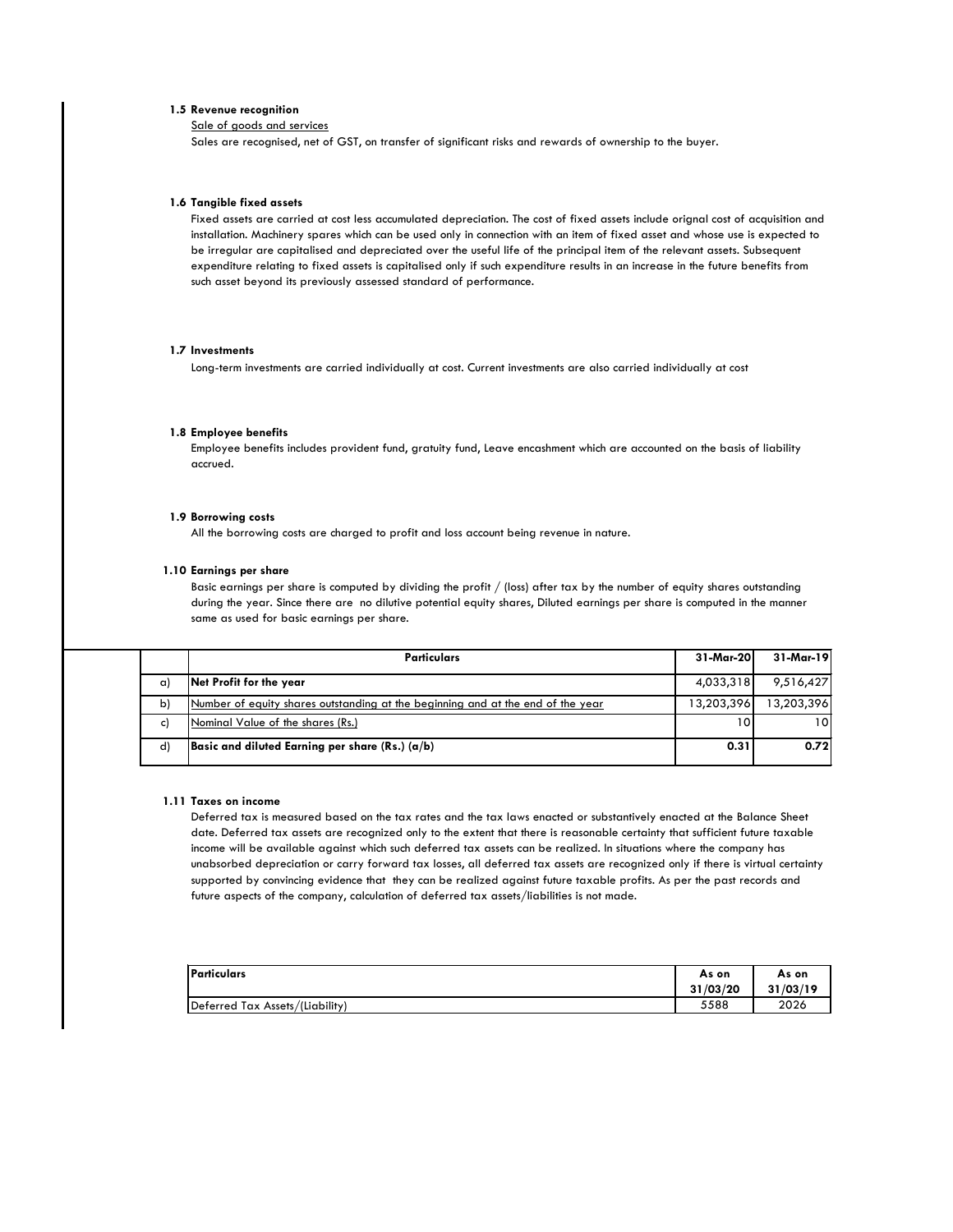#### **1.12 Impairment of assets**

The carrying values of assets / cash generating units at each Balance Sheet date are reviewed for impairment. After review of this year, no impairment is recognized, as there was no necessity.

#### **1.13 Provisions and contingencies**

A provision is recognised when the Company has a present obligation as a result of past events and it is probable that an outflow of resources will be required to settle the obligation in respect of which a reliable estimate can be made. Provisions (excluding retirement benefits) are not discounted to their present value and are determined based on the best estimate required to settle the obligation at the Balance Sheet date. These are reviewed at each Balance Sheet date and adjusted to reflect the current best estimates. Contingent liabilities are disclosed in the Notes.

#### 1.14 **Cash and cash equivalents (for purposes of Cash Flow Statement)**

Cash comprises cash on hand and bank balances in current account. Cash equivalents are short-term balances (with an original maturity of three months or less from the date of acquisition), highly liquid investments that are readily convertible into known amounts of cash and which are subject to insignificant risk of changes in value.

#### 1.15 **Cash flow statement**

Cash flows are reported using the indirect method, whereby profit / (loss) before extraordinary items and tax is adjusted for the effects of transactions of non-cash nature and any deferrals or accruals of past or future cash receipts or payments. The cash flows from operating, investing and financing activities of the Company are segregated based on the available information.

#### 1.16 **Classification of Assets and Liabilities as Current and Non-Current**

All assets and liabilities are classified as current or non-current as per the Company's normal operating cycle, and other criteria set out in Revised Schedule VI to the Companies Act, 2013.Based on the nature of products and the time between the acquisition of assets for processing and their realisation in cash and cash equivalents, 12 months period has been considered by the company for the purpose of current-non-current classification of assets and liabilities.

# 1.17 **Others**

- 1.17.1 Previous year figures are regrouped wherever necessary to make them comparable with the figures of the current year.
- 1.17.2 Balances of loans/advances/ sundry creditors and debtors are subject to confirmation and adjustment if any.
- 1.17.3 In the opinion of Board of Directors the Current Assets, Loans and advances are stated not above the realization value in the ordinary course of business.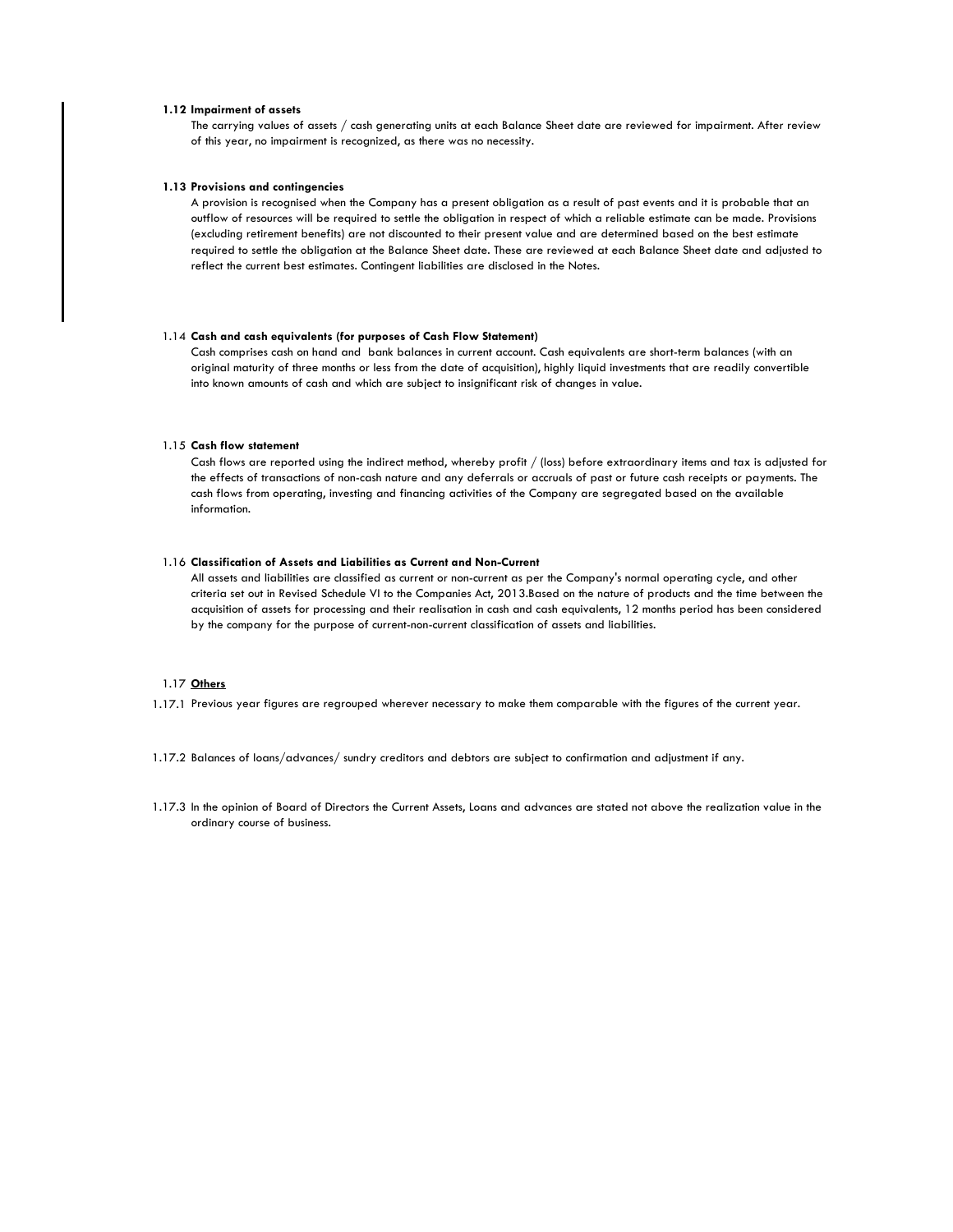# 1.18 **Contingent Liablities**

Contingent Liabilities are not recognised but are disclosed in financial statements.Provision involving substantial degree of estimation in measurement is recognized when there is present obligation as a result of past events and it is probable that there will be an outflow of resources. Contingent liabilities are not recognized but are disclosed in the notes.

| Particular                                                                              | 2020       | 2019       |
|-----------------------------------------------------------------------------------------|------------|------------|
|                                                                                         |            |            |
|                                                                                         |            |            |
| Contingent liabilities and commitments (to the extent not provided for)                 |            |            |
| Contingent liablities                                                                   |            |            |
| $\alpha$ ) Income Tax - CIT Appeal against order $u/s$ . 271 of income tax for the A.Y. |            |            |
| Year 2006-07 is stll pending. Penalty imposed is RS. 20,61,696/-. Last hearing          | 2,061,696  | 2,061,696  |
| was on 14.02.2020 attended by CA Manoj Ashra.                                           |            |            |
| b) GST                                                                                  | <b>NIL</b> | <b>NIL</b> |
| lc)                                                                                     |            |            |
| $\mathsf{d}$                                                                            |            |            |
|                                                                                         |            |            |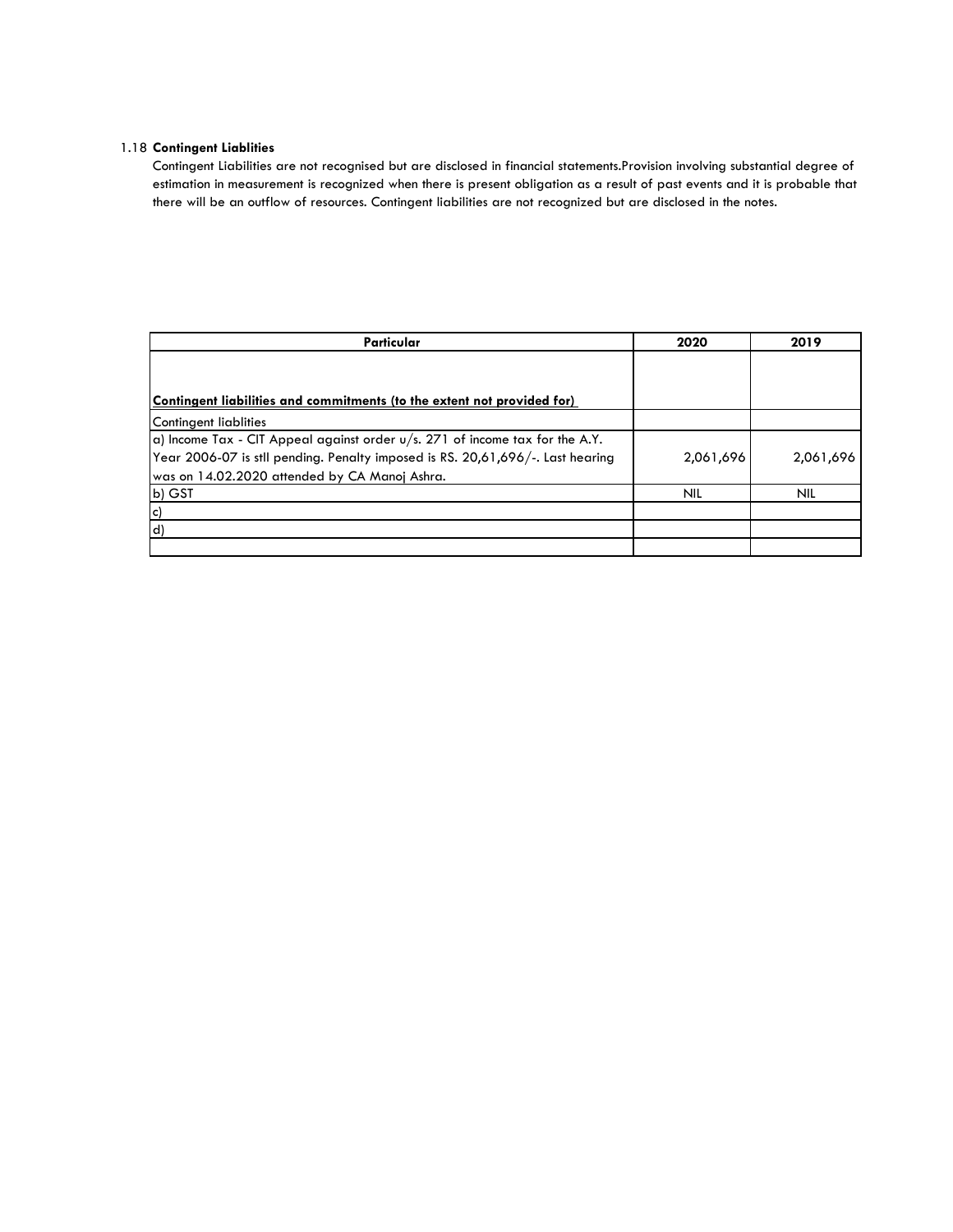**Note 1.19** As per Accounting Standard 18, the disclosures of transactions with the related parties as defined in the Accounting Standard are given below:

> List of related parties where control exists and related parties with whom transactions have taken place and relationships:

#### **I) Key Management Personnel**

- Mr. Bhogin D Patel
- Mr. Kishor D Patel
- Mrs Nisha B Patel
- Mr Ashish Roongta
- Mr Jayantilal Gala
- Mr Harish Adhia
- Mr Nityanad Tirlokar

#### **II) Relatives to Key Management Personnel**

Gopi Patel Manoj Patel Bhadresh Patel Hema Patel Mahesh Patel

#### **III) Enterprise over which Key Managerial Personnel are able to exercise significant influence**

D K Patel & Co Patel Builders & Developers Ltd Rohan Papers Ltd DKP Family Trust Bhogin Patel (Huf) Kishore Patel (Huf) D K Patel (Huf) Manoj Patel (Huf) D K Patel & Sons D K Patel Enterprises Kailas Enterprises Sai Enterprise Sanghvi Bulders and Associates Siddhivinayak Enterprise Chetna Money Link Finance Private Limited DKP Designers and Creators Private Limited Kailas Designers and Creators Private Limited Link Promotors Private Limited Patel Creators and Constructors Private Limited Rear Promotors Private Limited Shreeshay Designers and Creators Private Limited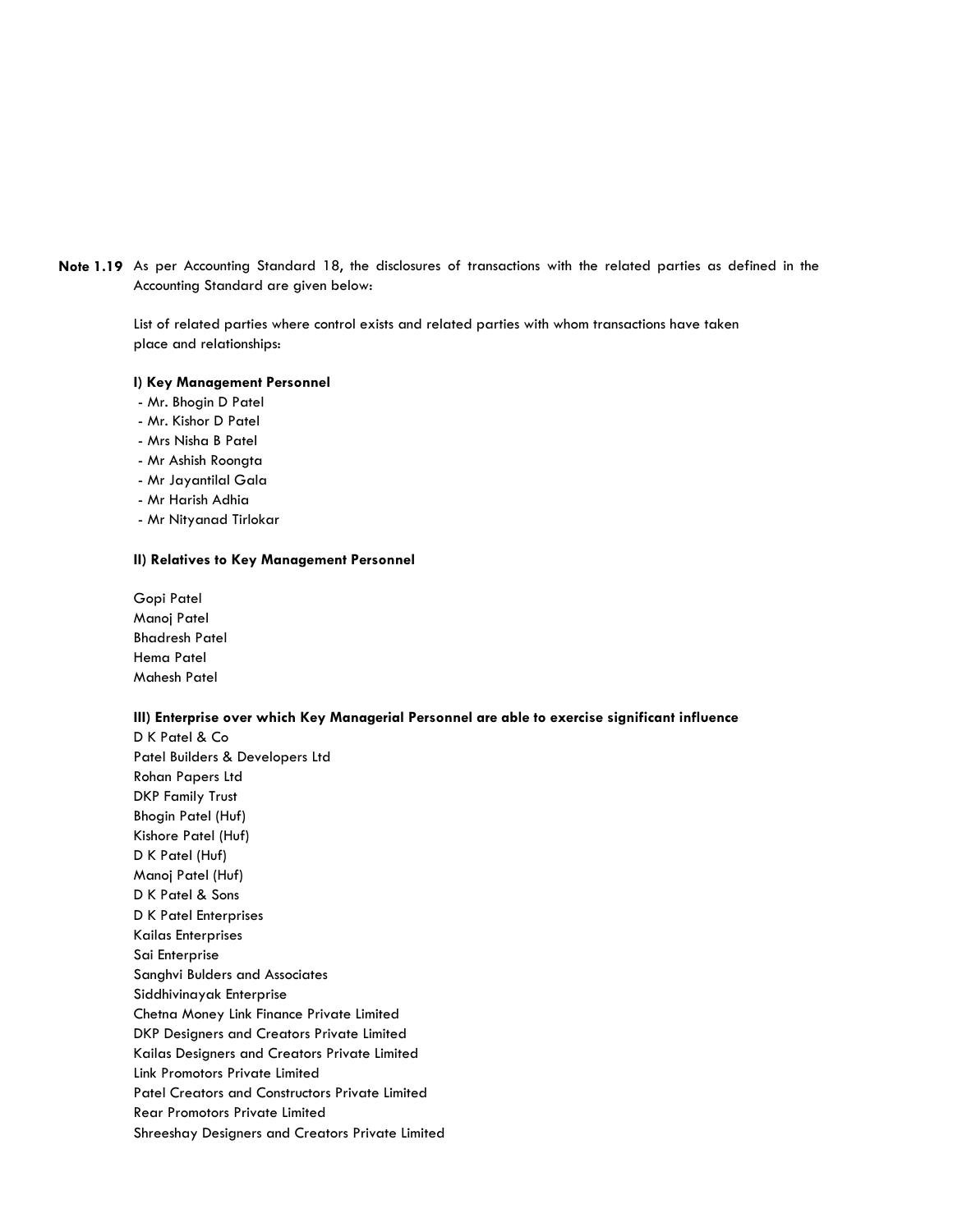DKp Engineers and Constructions Pvt. Ltd. Rohan Paper Private Limited Divine kailas Properties Pvt. Ltd.

# (B)

#### Transactions with related parties:

# **Year ended March 31, 2020**

| <b>Particulars</b> | Subsidiary | Key<br><b>Management</b><br>Personnel | <b>Relatives</b><br>Key<br><b>Management</b><br>Personnel | to Enterprise over<br>which Key<br>Managerial<br>Personnel are able<br>to exercise<br>significant<br>influence | Total                      |
|--------------------|------------|---------------------------------------|-----------------------------------------------------------|----------------------------------------------------------------------------------------------------------------|----------------------------|
| Interest           |            |                                       |                                                           |                                                                                                                |                            |
| Purchase           |            |                                       |                                                           |                                                                                                                |                            |
| Remuneration       |            | 612,000<br>(612,000)                  |                                                           |                                                                                                                | 612,000<br>(612,000)       |
| <b>Sales</b>       |            |                                       |                                                           | 41,030,338<br>(82,061,282)                                                                                     | 41,030,338<br>(82,061,282) |
| Rent               |            |                                       |                                                           |                                                                                                                |                            |
| Loans/Adv. Given   |            |                                       |                                                           |                                                                                                                |                            |
| Loans/Adv. Taken   |            |                                       |                                                           |                                                                                                                |                            |

- Figures in the bracket indicate Figures of previous year

# (C)

Balances with related parties:

**As at March 31, 2020**

| Particulars | <b>Subsidiary</b> | Key               | <b>Relatives</b>  | to Enterprise over | Total |
|-------------|-------------------|-------------------|-------------------|--------------------|-------|
|             |                   | Management        | <b>Key</b>        | <b>which Key</b>   |       |
|             |                   | <b>IPersonnel</b> | <b>Management</b> | Managerial         |       |
|             |                   |                   | <b>IPersonnel</b> | Personnel are able |       |
|             |                   |                   |                   | to exercise        |       |
|             |                   |                   |                   | significant        |       |
|             |                   |                   |                   | influence          |       |
|             |                   |                   |                   |                    |       |